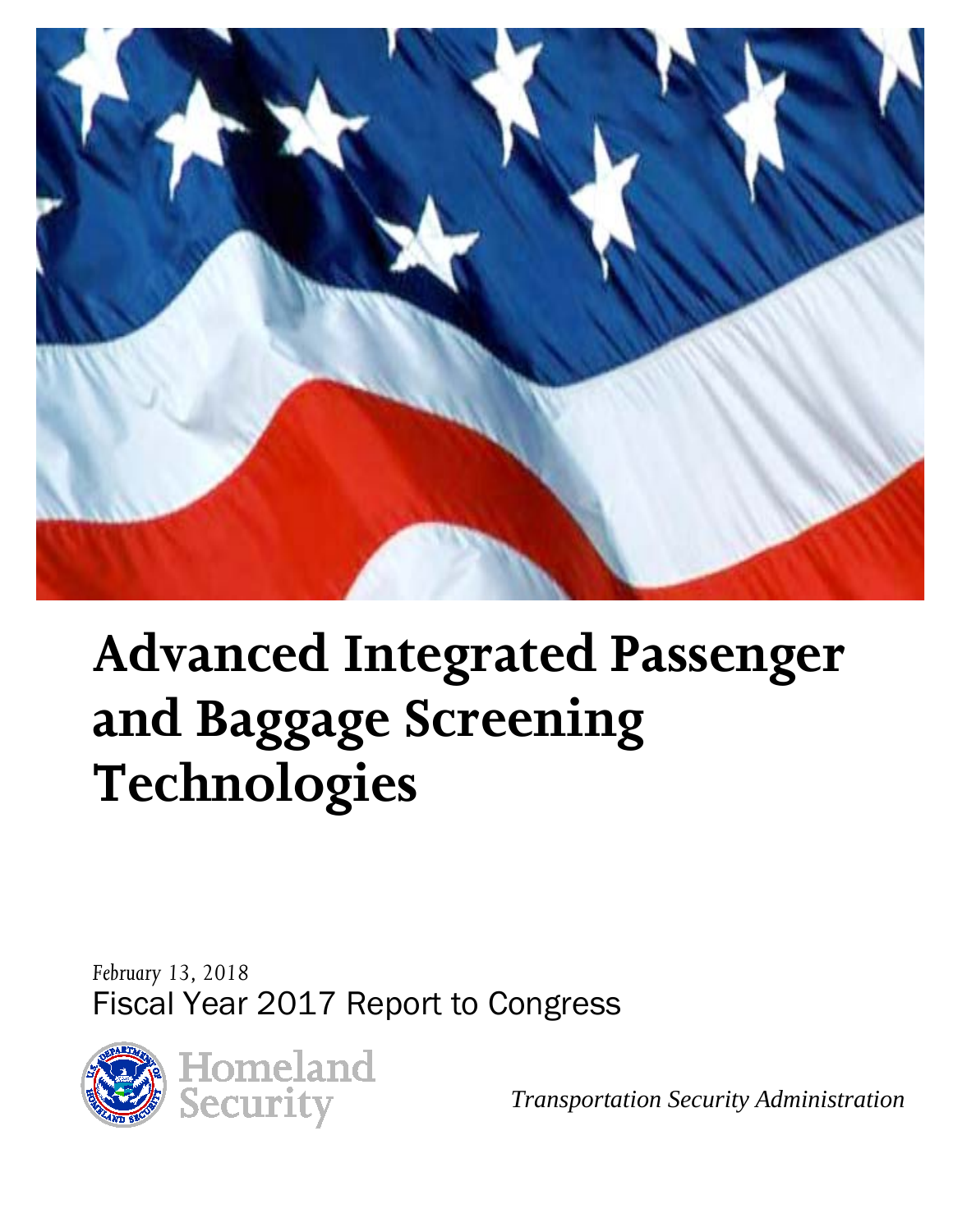### Message from the Administrator

#### February 13, 2018

I am pleased to present the following report, "Advanced Integrated Passenger and Baggage Screening Technologies," prepared by the Transportation Security Administration (TSA).

This report was compiled pursuant to the Fiscal Year (FY) 2017 Department of Homeland Security (DHS) Appropriations Act (P.L. 115-31) and the accompanying Joint Explanatory Statement and Senate Report 114-264. The report provides updates on the Department's efforts and resources devoted to developing more advanced integrated passenger screening technologies for the most effective security of passengers and baggage at the lowest possible operating and acquisition costs; how TSA is deploying its existing screener workforce in the most cost-effective manner; the labor



savings of improved technologies for passenger and baggage screening; and how those savings are being used to offset security costs or are being reinvested to address security vulnerabilities.

The report also includes projected funding levels for the next 5 fiscal years, or until project completion, for each technology discussed, and summarizes the FY 2017 efforts made to continue more fundamental transformation of aviation security. This transformation includes revising the staffing model, suitably rightsizing and resourcing operations to address passenger growth, and making necessary equipment investments to close vulnerabilities and improve system effectiveness.

Pursuant to congressional requirements, this report is being provided to the following Members of Congress:

The Honorable John R. Carter Chairman, House Appropriations Subcommittee on Homeland Security

The Honorable Lucille Roybal-Allard Ranking Member, House Appropriations Subcommittee on Homeland Security

The Honorable John Boozman Chairman, Senate Appropriations Subcommittee on Homeland Security

The Honorable Jon Tester Ranking Member, Senate Appropriations Subcommittee on Homeland Security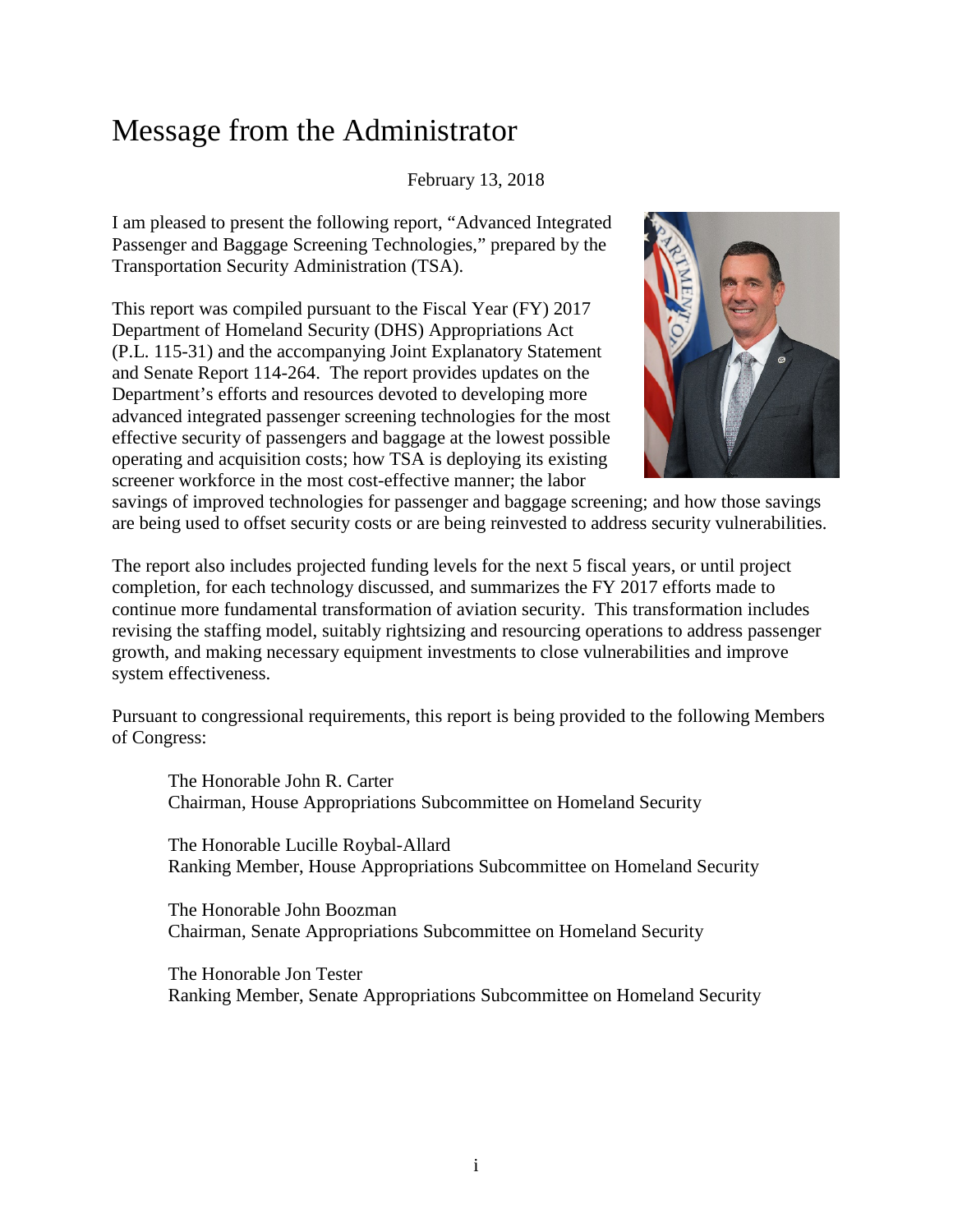If you have any questions, please do not hesitate to contact me at (571) 227-2801 or the Department's Acting Chief Financial Officer, Stacy Marcott, at (202) 447-5751.

Sincerely yours,

David P Peloste

David P. Pekoske Administrator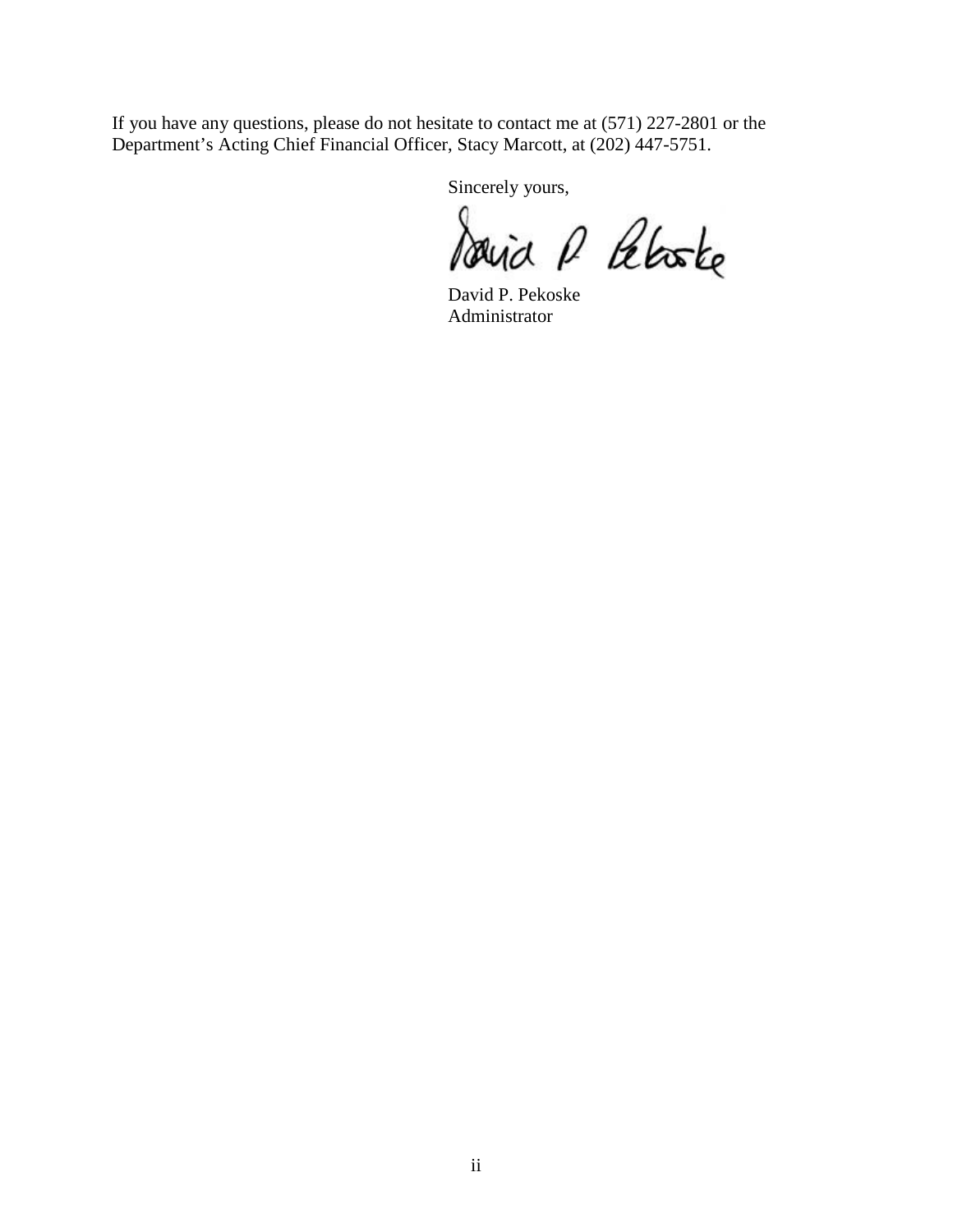# Executive Summary

The FY 2017 DHS Appropriations Act (P.L. 115-31) and accompanying Joint Explanatory Statement and Senate Report 114-264 require TSA to submit a detailed report to address the following:

- DHS efforts and resources that are devoted to developing more advanced integrated passenger screening technologies for the most effective security of passengers and baggage at the lowest possible operating and acquisition costs;
- TSA deployment of its existing passenger and baggage screener workforce in the most cost-effective manner; and
- Labor savings from the deployment of improved technologies for passenger and baggage screening, and how those savings are being used to offset security costs or are being reinvested to address security vulnerabilities.

The report also includes projected funding levels for the next 5 fiscal years, or until project completion, for each technology discussed.

Through FY 2017, TSA has continued to advance aviation security by enhancing existing technologies and acquiring and integrating new technologies to screen passengers and checked baggage more effectively and efficiently. Passenger volume increased 6.5 percent in calendar year 2016, in large part because of a rebound in the economy, lower fuel prices, and increased utilization of aircraft by the airline industry. Passenger volume growth is projected to increase by 3 percent through FY 2018. TSA actively is committed to identifying and implementing appropriate technology and workforce efficiencies to handle the record number of travelers and goods through our Nation's transportation system, while maintaining its focus on effective security.

TSA has undertaken a number of initiatives in FY 2017 to field mission capabilities that enhance the safety and security of the aviation system. This has included deployment of 161 Advanced Imaging Technology-2 systems to Category III and IV airports (including Great Falls International Airport and Helena Regional Airport), many of which previously had lacked advanced imaging capability, as well as 1,353 Explosives Trace Detectors to provide for increased need in the field and to replace systems that were unable to be upgraded to the latest detection standard.

Additionally, TSA continues to enhance existing checkpoint and checked baggage screening technologies to increase detection capabilities and efficiencies. TSA is working actively with government partners, industry, and other stakeholders to update detection standards for Advanced Imaging Technology, Explosives Trace Detectors, Advanced Technology X-rays, Bottle Liquid Scanners, and Enhanced Metal Detectors. TSA also is investing in new technologies, such as: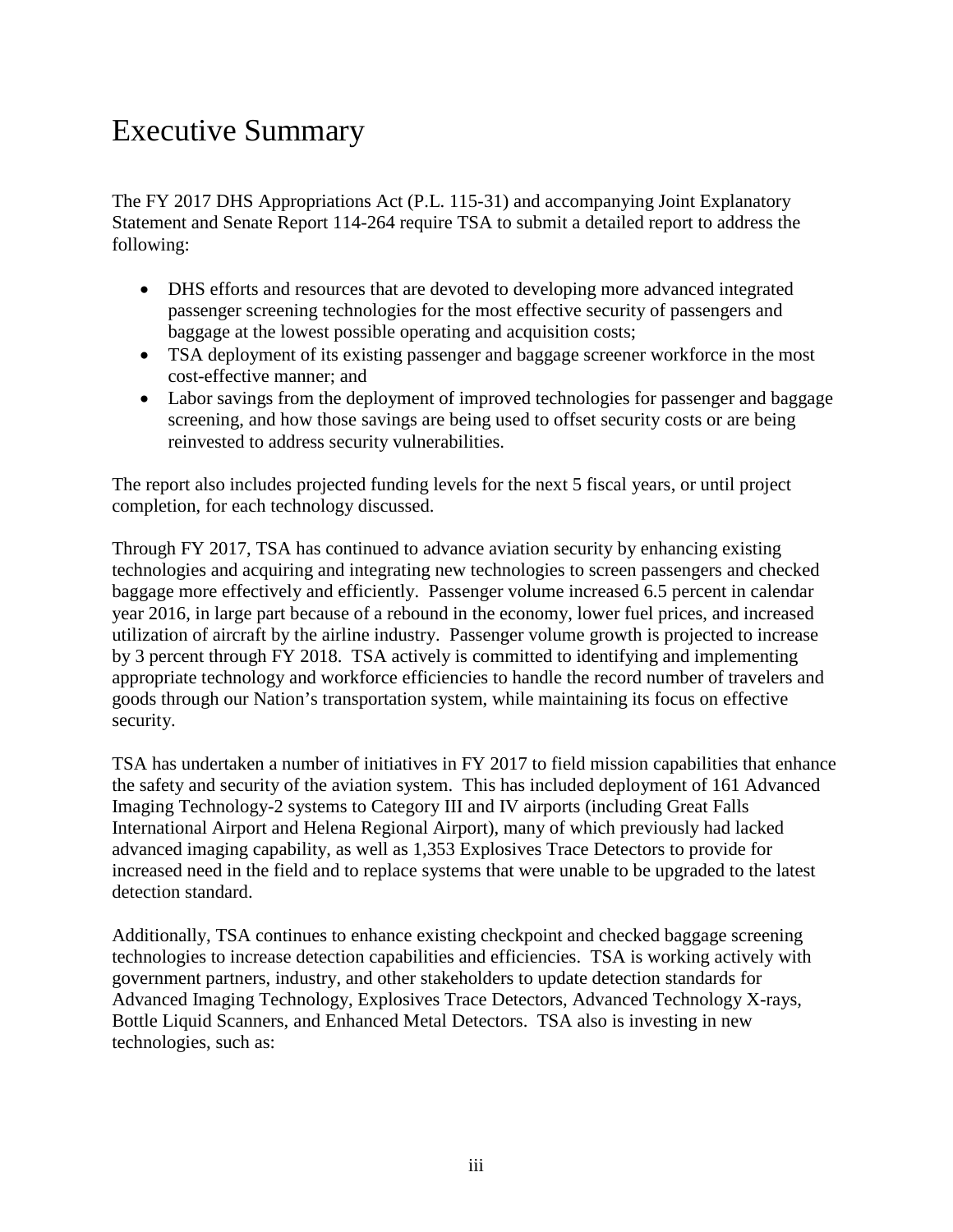- Credential Authentication Technology, which will enhance TSA's security capabilities by improving the inspection of passenger identification documentation and confirming passengers' Secure Flight vetting status.
- Computed Tomography, which will offer an enhanced imaging platform at the checkpoint as compared with the presently deployed Advanced Technology X-ray systems and can be upgraded to a higher detection standard.

While enhancing existing technologies and acquiring new technologies, TSA continues to use a rigorous staff allocation process and enhanced staffing model to allocate its security workforce efficiently. As new technology, emerging threats, and changes in TSA's operating procedures occur, TSA actively adjusts its staffing process to match resources more closely to mission demands. Considerations in this past fiscal year have included ensuring a more comprehensive delivery of TSA Pre $\checkmark$ <sup>®</sup> and Automated Screening Lanes; addressing increases in annual leave for a maturing workforce; fully funding sick leave and training requirements; and identifying full-time equivalent (FTE) savings or efficiencies related to staffing small airports for which federal screening resources now are committed. TSA also continues to install labor-saving, improved technology to support operational efficiencies. In FY 2016, TSA realized savings of 93 FTEs from in-line Explosives Detection Systems for checked baggage screening, when compared to the staffing required for the stand-alone screening equipment configuration. TSA was able to redirect these savings to address passenger volume increases and staffing needs across the checkpoint system.

TSA operates in a complex environment with dynamic, evolving threats to our Nation's aviation system, coupled with year-over-year increases in passenger volumes. TSA is committed to continue working closely with Congress to resource the organization appropriately in order to deliver more effective security in a more efficient manner.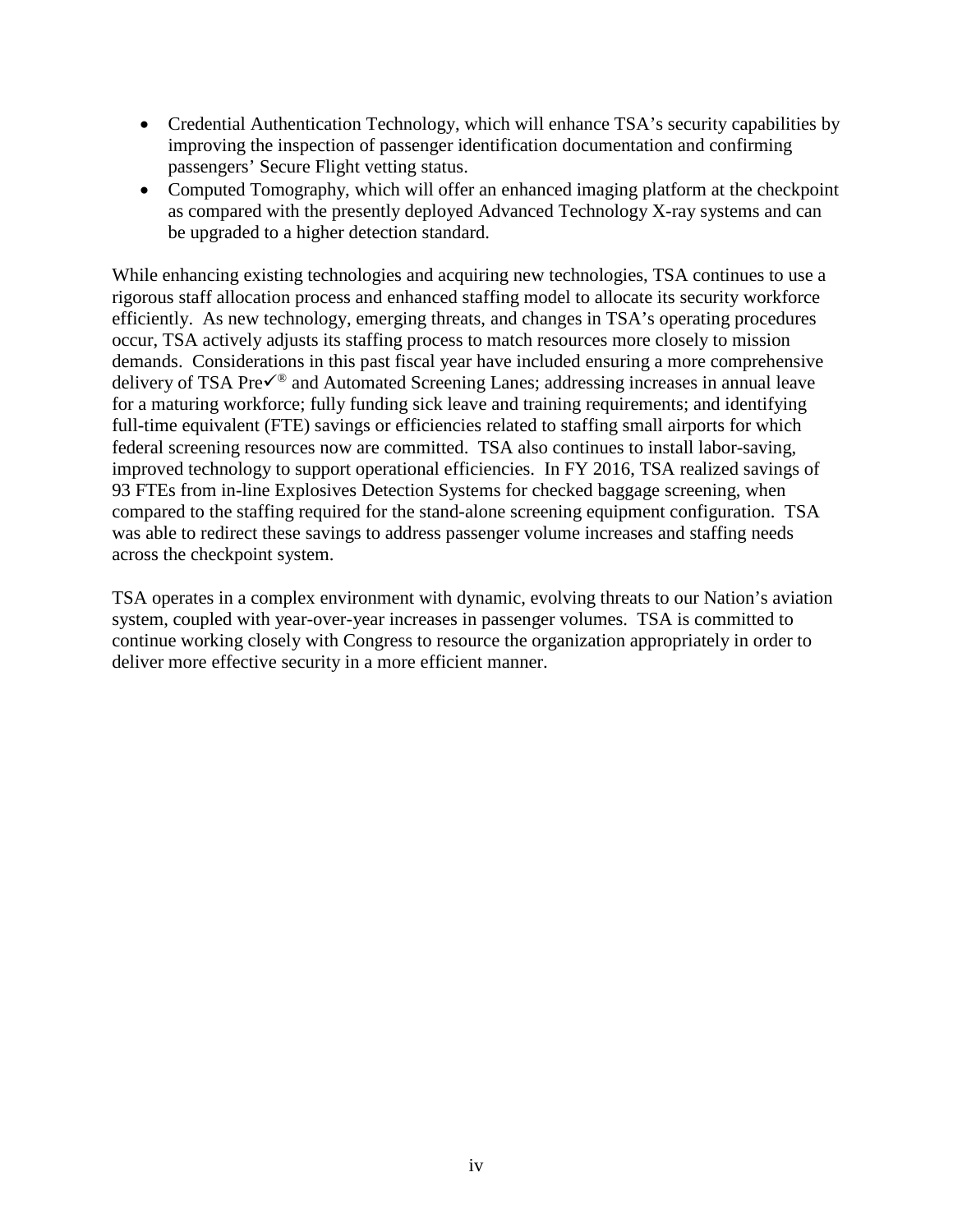

# Advanced Integrated Passenger and Baggage Screening Technologies

# **Table of Contents**

| I.  |                                                                                                                                           |  |
|-----|-------------------------------------------------------------------------------------------------------------------------------------------|--|
| Π.  |                                                                                                                                           |  |
| Ш.  |                                                                                                                                           |  |
| IV. | Advancing Integrated Passenger and Baggage Screening Technologies 7<br>G. TSA Technology Integration - Passenger and Baggage Screening 25 |  |
|     |                                                                                                                                           |  |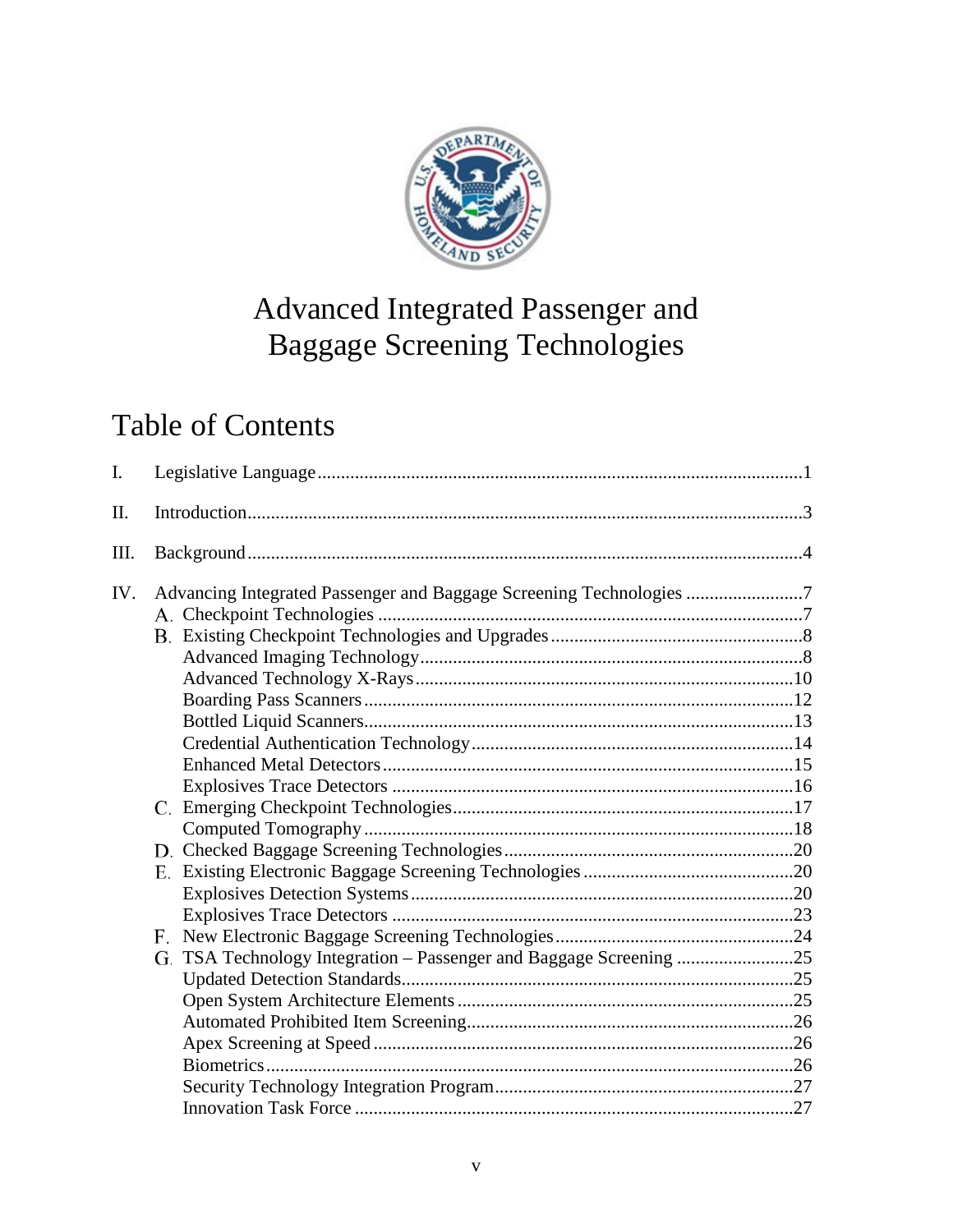| V. Cost-Effective Screener Workforce Development: Staffing Allocation Process29 |
|---------------------------------------------------------------------------------|
|                                                                                 |
|                                                                                 |
|                                                                                 |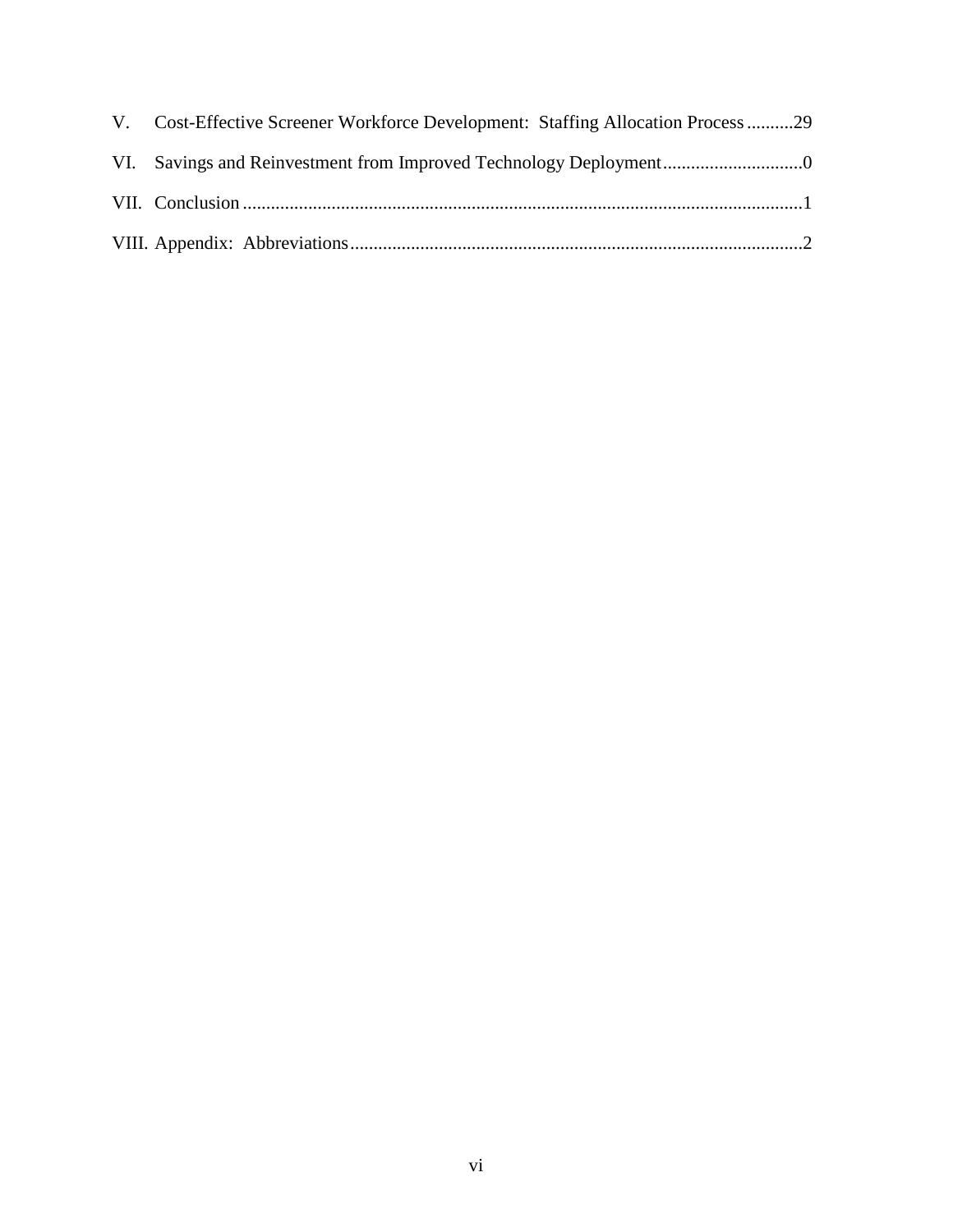### <span id="page-7-0"></span>I. Legislative Language

This report is submitted pursuant to the Fiscal Year (FY) 2017 Department of Homeland Security (DHS) Appropriations Act (P.L. 115-31) and the accompanying Joint Explanatory Statement and Senate Report 114-264.

P.L. 115-31 states:

SEC. 216. The reporting requirement in the ninth proviso under the heading "Transportation Security Administration—Aviation Security" in the Department of Homeland Security Appropriations Act, 2016 (Public Law 114–113), shall apply in fiscal year 2017, except that the reference to "this Act" shall be treated as referring to this Act.

The Joint Explanatory Statement includes the following provision:

Section 216. A provision proposed by the House and Senate is continued that requires TSA to submit a report on TSA passenger and baggage screening.

Senate Report 114-264 states:

#### ADVANCED INTEGRATED SCREENING TECHNOLOGIES

Pursuant to a statutory requirement in the bill, TSA is to continue providing a report on advanced integrated passenger screening technologies for the most effective security of passengers and baggage not later than 90 days after the date of enactment of this act. The report provides a useful description of existing and emerging equipment capable of detecting threats concealed on passengers and in baggage as well as projected funding levels for the next 5 fiscal years for each technology discussed in the report.

As referenced in the FY 2016 DHS Appropriations Act (P.L. 114-113):

*Provided further*, That not later than 90 days after the date of enactment of this Act, the Secretary of Homeland Security shall submit to the Committees on Appropriations of the Senate and the House of Representatives a detailed report on—

(1) the Department of Homeland Security efforts and resources being devoted to develop more advanced integrated passenger screening technologies for the most effective security of passengers and baggage at the lowest possible operating and acquisition costs, including projected funding levels for each fiscal year for the next 5 years or until project completion, whichever is earlier;

(2) how the Transportation Security Administration is deploying its existing passenger and baggage screener workforce in the most cost-effective manner; and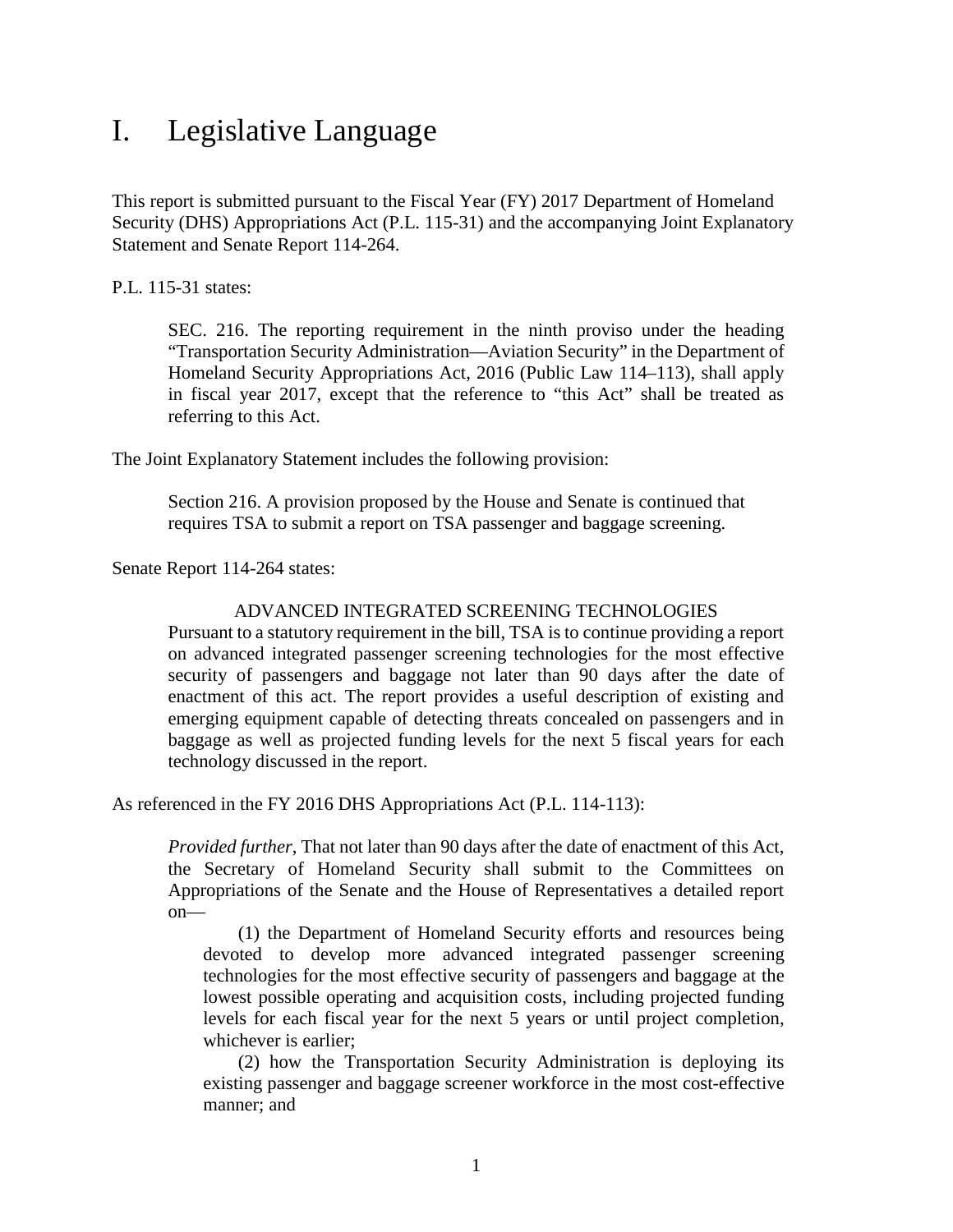(3) labor savings from the deployment of improved technologies for passenger and baggage screening, including high-speed baggage screening, and how those savings are being used to offset security costs or reinvested to address security vulnerabilities…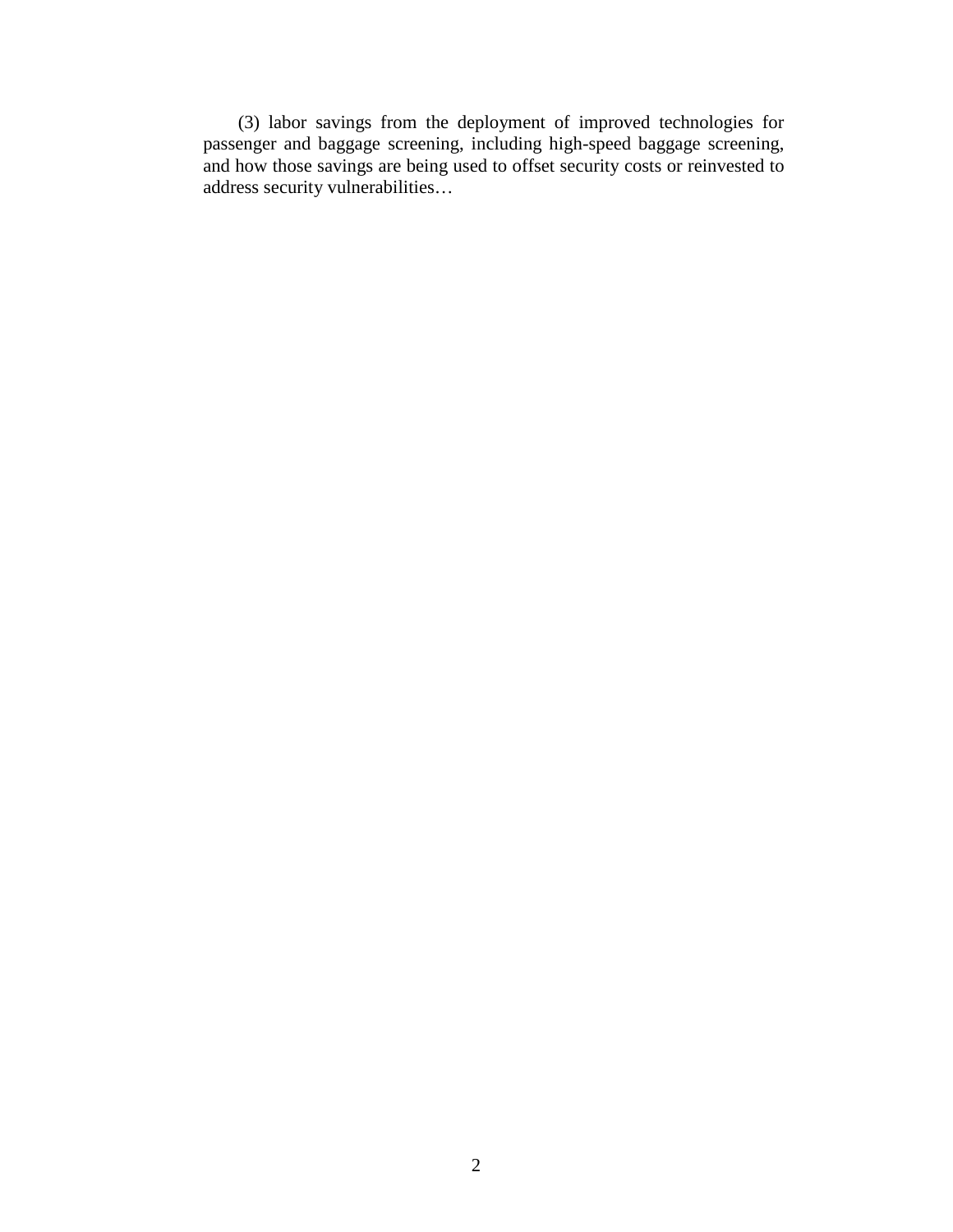### <span id="page-9-0"></span>II. Introduction

Since its creation following the terrorist attacks of September 11, 2001, the Transportation Security Administration (TSA) has made great strides in advancing aviation security through innovative technology investments and continuous evaluation of workforce efficiencies.

TSA's mission is to protect the Nation's transportation systems by staying ahead of evolving terrorist threats while protecting privacy and civil liberties, and facilitating the flow of legitimate travel and commerce. To achieve its mission, TSA employs risk-based, intelligence-driven operations to reduce the vulnerability of the Nation's transportation system to terrorism. TSA's security measures involve a range of capabilities designed to mitigate risk substantially. Moreover, to remain ahead of those who seek to do us harm, TSA continues to evolve its security approach by constantly evaluating the procedures and technologies that TSA uses, training its workforce, and regularly assessing specific security procedures.

TSA occupies the front lines of the Nation's transportation security responsibilities, to include security screening of passengers and baggage 365 days per year at approximately 440 airports in the United States. On any given day, TSA and its partners now secure 2.2 million passengers and 1.8 million checked bags on more than 25,000 flights. This represents 400,000 more passengers and 600,000 more checked bags, or 22- and 50-percent increases respectively, per day, than in 2015. On the basis of Department of Transportation passenger volume forecasts combined with TSA historical and forecasted passenger screening statistics, TSA anticipates that the number of passengers screened will grow by 3 percent in FY 2018. In short, TSA and the aviation industry have seen a steady uptick in daily travelers, and this growth will continue barring unexpected economic downturns.

Coupled with ever-evolving threats, the goal for TSA is clear when it comes to technology investment: identify and implement capabilities that can detect increasingly complex threats, secure those capabilities against cyber intrusions, and ensure that these capabilities can scale to handle the increasing number of travelers and goods.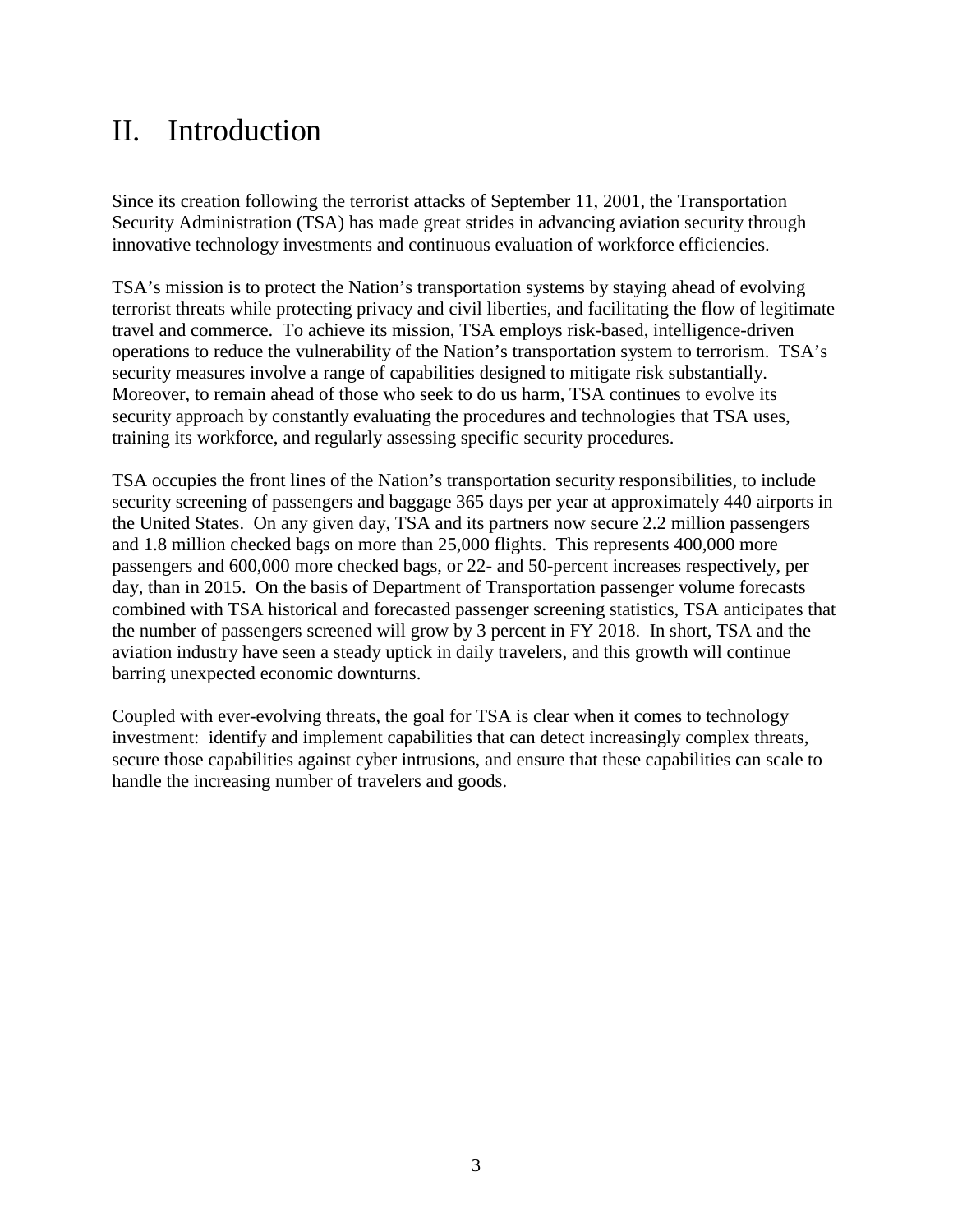### <span id="page-10-0"></span>III. Background

TSA technology acquisition programs operate within complex environmental realities and considerations that influence not only the solutions that are procured, but how they are procured. Current realities and considerations of the security technology environment include:

- *Risk-Based Security (RBS):* RBS requires an interoperable and dynamic system across the underlying analytical, technical, and human capital processes required in order to align TSA's resources to risk-based needs. Technologies that augment and enhance RBS are sought to increase the effectiveness and accuracy of the system.
- *Security Effectiveness:* Security effectiveness is a measure of integrated, real-world performance in security screening according to a defined set of criteria designed to selectively identify and mitigate threats within a protected area.
- *Coordination with Stakeholders:* TSA interacts with various stakeholders as partners in aviation security and recognizes the impact that TSA decisions can have on them. These stakeholders often have a variety of competing priorities that must be balanced in order to achieve maximum efficiency and effectiveness. Stakeholders include:
	- o *Passengers:* Technology acquisitions are assessed against the Trade Space, an agency framework used to quantify decision tradeoffs, enabling comprehensive consideration of strategic alternatives across five objectives: security effectiveness, operational efficiency, fiscal/policy issues, passenger experience, and industry vitality. For example, checkpoint technology affects the overall passenger experience and is often the primary factor that influences public perception of TSA.
	- o *Airports:* Because TSA does not own airport infrastructure, TSA must coordinate with airports and assess the impact of changes to integrate planned checkpoint and checked baggage technologies across varying physical layouts. Thus, when analyzing transportation security equipment for acquisition and deployment, TSA critically considers real estate footprint, existing infrastructure, and installation needs.
	- o *Airline and Air Cargo Carriers:* TSA's actions affect the flying experience and customer perception as well as airline operations.
- *User Adoption of Planned Technology:* Technology must be suitable for integration in operational processes and enable or enhance security protocols. Technology design and development involves extensive consideration of the end user and weighing the benefits of the technology solution against operator implications.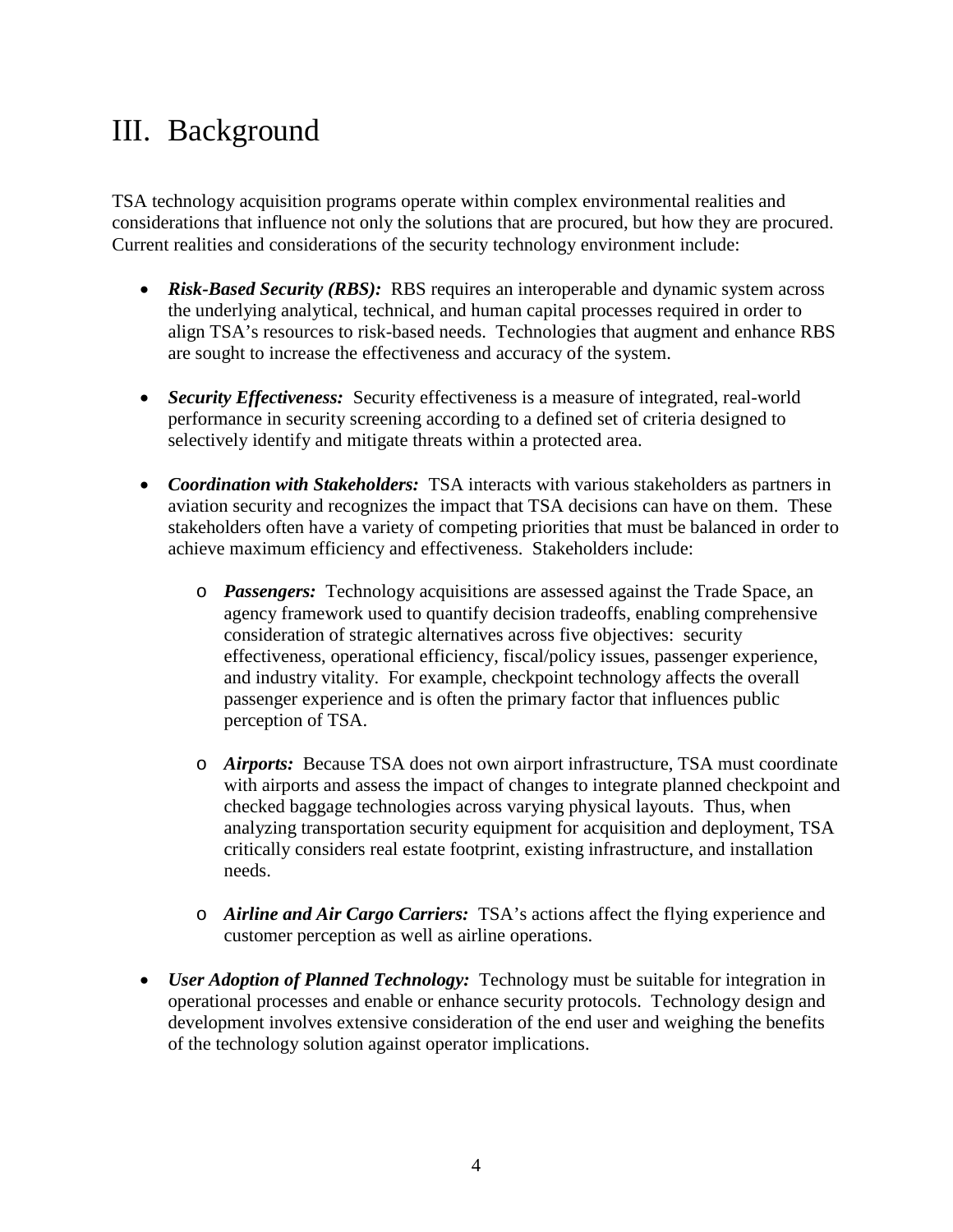- *Diverse and Dynamic Adversaries:* TSA faces a range of diverse adversaries that are intent on attacking commercial aviation. These adversaries exist along a wide spectrum of resources, skills, thoughtful planning, and knowledge of security measures.
- *TSA Budget Constraints:* TSA's funding for technology acquisition programs has been reduced by approximately one-third since FY 2012, and trends indicate that TSA will continue to experience budget constraints. However, even with budget constraints, TSA must continue to sustain and upgrade systems to ensure that TSA's suite of transportation security equipment continues to enable mission success.
- *Evolving and Emerging Threats:* TSA is subject to an evolving threat environment and must respond proactively to emerging threats to protect transportation security. The terrorist threat continues to evolve as terrorists have demonstrated the ability to take advantage of vulnerabilities in the transportation network around the world.
- *Evolving Cybersecurity Threats:* In addition to the exploitation of physical vulnerabilities, TSA also must guard against cybersecurity vulnerabilities. TSA proactively must protect against attacks to steal information or disrupt, destroy, or threaten the delivery of essential services. TSA understands that the protection of both transportation security equipment and the underlying network infrastructure against cybersecurity threats, either as part of the initial acquisition or as additional capability during upgrades, is a critical part of its mission.

On the basis of the threat environment described above, TSA prepared the tables in Section IV of this report, outlining transportation security equipment procurements for the checkpoint and checked baggage screening for FY 2017 and FY 2018 operations. These estimates are within the June 28, 2017, congressional spend plan briefings for the Electronic Baggage Screening Program (EBSP) and the Passenger Screening Program (PSP). For subsequent years, data are based on the latest available TSA cost models; these reflect TSA's initial responses to budgetary changes and are more up-to-date than the most recently approved lifecycle cost estimates (LCCE), which were finalized in July 20[1](#page-11-0)5 for  $EBSP<sup>1</sup>$  and in January 2017 for PSP. The current cost models will be incorporated in the next LCCEs, and TSA will provide those updated figures in the next iteration of this report.

To determine long-term budget implications related to operations and support, and in accordance with DHS policy, TSA actively uses LCCEs for its acquisition program to manage cost baselines and to balance affordability and requirement tradeoffs. The LCCEs that contribute to this report undergo continuous revision as priorities and funding profiles change. Actual purchase quantities are based on available funding and changing realities of the security environment. For example, because TSA expects continued annual passenger growth, TSA may look to purchase small quantities of currently qualified systems to respond to airport operations. TSA also may procure evaluation units of new commercial off-the-shelf transportation security equipment for demonstrations and developmental testing to assist in the development of future requirements.

<span id="page-11-0"></span> $\overline{a}$  $1$  At the time of this report, the LCCE for EBSP is being updated. Revised numbers resulting from the update will be provided in subsequent reporting.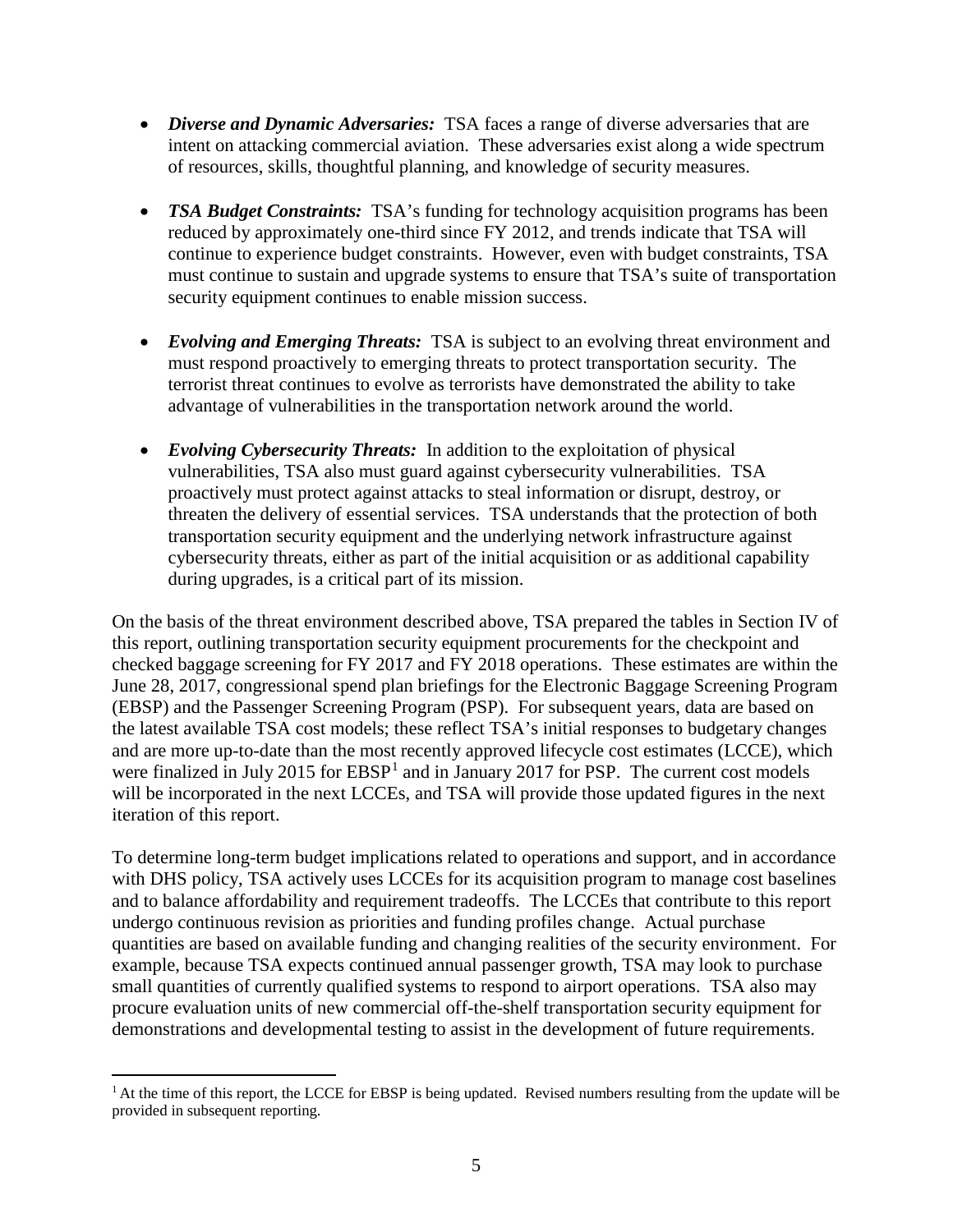In addition to planned checkpoint and checked baggage transportation security equipment procurements, the subsequent tables also provide funding information for each fiscal year using the following definitions:

- Acquisition Cost reflects the costs of procuring transportation security equipment as well as the development of planned, incremental enhancements in support of threat detection capabilities.
- System Integration reflects the associated costs for newly purchased transportation security equipment.<sup>[2](#page-12-0)</sup>
- Acceptance Testing reflects the associated costs for newly purchased transportation security equipment.
- Maintenance reflects the costs of sustaining all out-of-warranty transportation security equipment after deployment.<sup>[3](#page-12-1)</sup>

 $\overline{a}$ 

<span id="page-12-0"></span> $2$  System integration and acceptance testing costs are associated with the fiscal year in which a unit is to be purchased.

<span id="page-12-1"></span><sup>&</sup>lt;sup>3</sup> Maintenance for in-warranty transportation security equipment is reflected in the acquisition cost.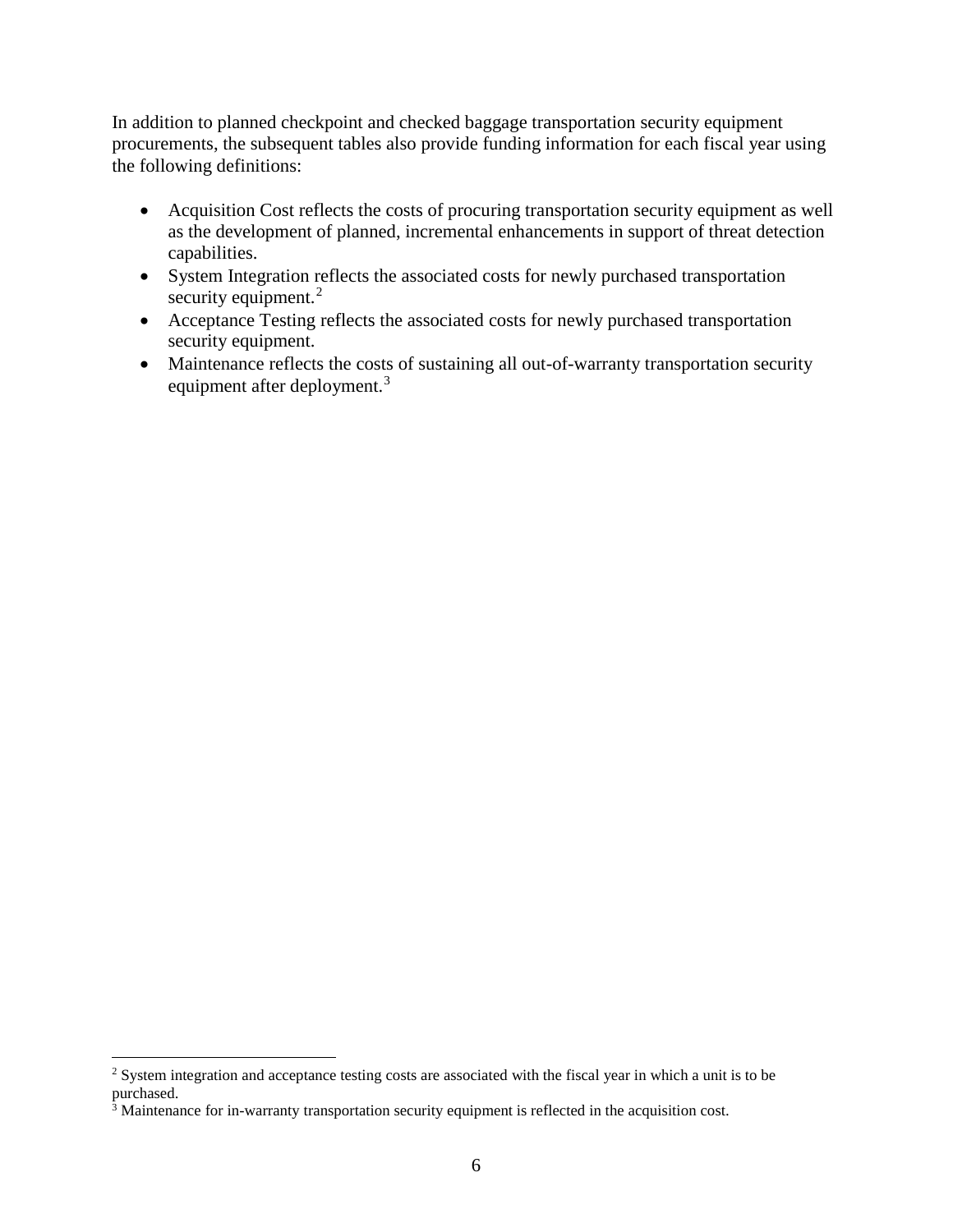# <span id="page-13-0"></span>IV. Advancing Integrated Passenger and Baggage Screening Technologies

Threats to aviation security persist and continue to evolve. As a result, passenger and checked baggage security screening must continue to adapt to meet evolving threats and changes within the aviation industry. This section of the report addresses passenger screening technologies, baggage screening technologies, and the programs and initiatives that TSA is undertaking to integrate these technologies within the TSA network and other government agency networks.

### A. Checkpoint Technologies

TSA is undertaking efforts to focus its resources and improve the effectiveness and efficiency of screening at security checkpoints by applying new intelligence-driven RBS procedures and enhanced technology.

To address the security challenges at passenger screening checkpoints, TSA employs a flexible and robust multicapability approach to detecting an evolving range of threats. TSA is investing in initiatives such as technology automation, including the installation of automated screening lanes and equipment integration, which will allow the use of risk-based algorithms to screen passengers more effectively and efficiently, improve the overall passenger experience, and promote cost savings.

TSA strives to automate technologies and detection processes to improve effectiveness while reducing scanning and image processing times and human error, and while rightsizing the number of personnel needed at the checkpoint. Threat detection algorithm software is designed to automatically detect threats or other anomalies concealed on passengers and in their carry-on baggage as they pass through the security checkpoint. The implementation of threat detection algorithms on new and existing transportation security equipment is expected to improve TSA's ability to detect and increase throughput at the checkpoint, decrease the probability of false alarms, bring consistency into the screening process, and reduce physical inspections.

To fulfill its security responsibilities for deploying and operating state-of-the-art security technology at approximately 440 airports across the Nation, TSA must be able to deploy technology to respond to changing threat information, or have equipment ready to deploy when airport facilities are modified. In addition, TSA must have the flexibility to stand up operations in locations affected by natural disasters and other crises. These factors, and others, require that TSA have a steady inventory of technology available to deploy to continue to strengthen aviation security. For technologies that require maturation before formal testing, TSA provides requirements to guide DHS Science &Technology Directorate (S&T) investment in research and development activities.

In addition, TSA uses a competitive procurement process for its checkpoint technologies. TSA makes a best-value decision to acquire technology, which either meets or exceeds agency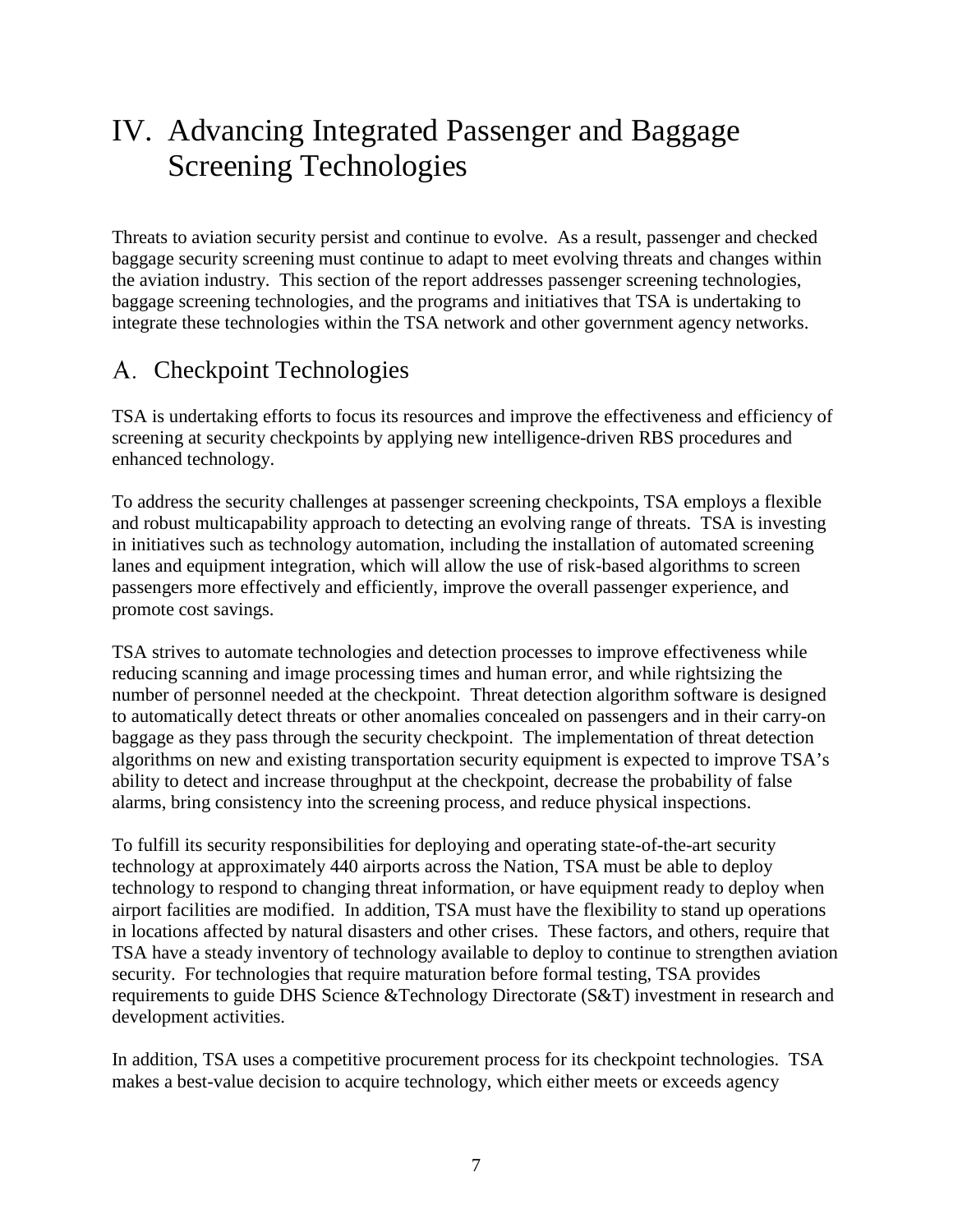requirements. Full-rate production delivery orders can be awarded to one or multiple vendors depending on the program acquisition strategies implemented.

### Existing Checkpoint Technologies and Upgrades

TSA identifies, tests, procures, deploys, upgrades, and maintains a variety of equipment to screen passengers and their carry-on baggage at airports nationwide. Current checkpoint technologies include:

- Advanced Imaging Technology (AIT);
- Advanced Technology (AT) X-Ray;
- Boarding Pass Scanners (BPS);
- Bottled Liquid Scanners (BLS);
- Credential Authentication Technology (CAT);
- Enhanced Metal Detectors (EMD); and
- Explosives Trace Detectors (ETD).

The following sections outline TSA's current and planned initiatives for these existing technologies. TSA is currently reevaluating equipment requirements on the basis of the latest operational needs and threats. Therefore, the following initiatives are subject to change. Additionally, TSA monitors transportation security equipment detection capabilities and bases recapitalization and purchase decisions on the ability of fielded transportation security equipment to respond to changing threats and adhere to new detection standards. TSA plans to replace many of the technologies above with the next generation (NextGen) equipment outlined below in order to meet new capability needs. TSA continues to recapitalize technologies as needed while new equipment is developed and acquired.

#### <span id="page-14-0"></span>**Advanced Imaging Technology**

AIT is designed to increase security by screening passengers safely for metallic and nonmetallic threats, including weapons, explosives, and other objects concealed under layers of clothing. This technology is used in standard checkpoint lanes as part of the RBS initiative.

The AIT fleet includes both the AIT-1 and second generation AIT-2 systems. The AIT-2 units have a smaller physical footprint at the checkpoint, and the AIT-2 systems also were standardized with Tier II detection capability. However, in FY 2014, TSA successfully tested the Tier II upgrade for the AIT-1 systems.

TSA began deploying the Tier II capability to AIT-1 systems in airports in November 2014. The Tier II deployment to all fielded units was completed by the end of March 2015, which brought the AIT-1 equipment to functional equivalency with the AIT-2 equipment.

AIT is an example of a checkpoint technology that is undergoing development efforts to enhance detection capabilities through the use of more advanced threat detection algorithm software. For example, in FY 2016, TSA began test and evaluation efforts with industry for a Tier III detection capability algorithm, which now has been deployed to selected airports with AIT-1 systems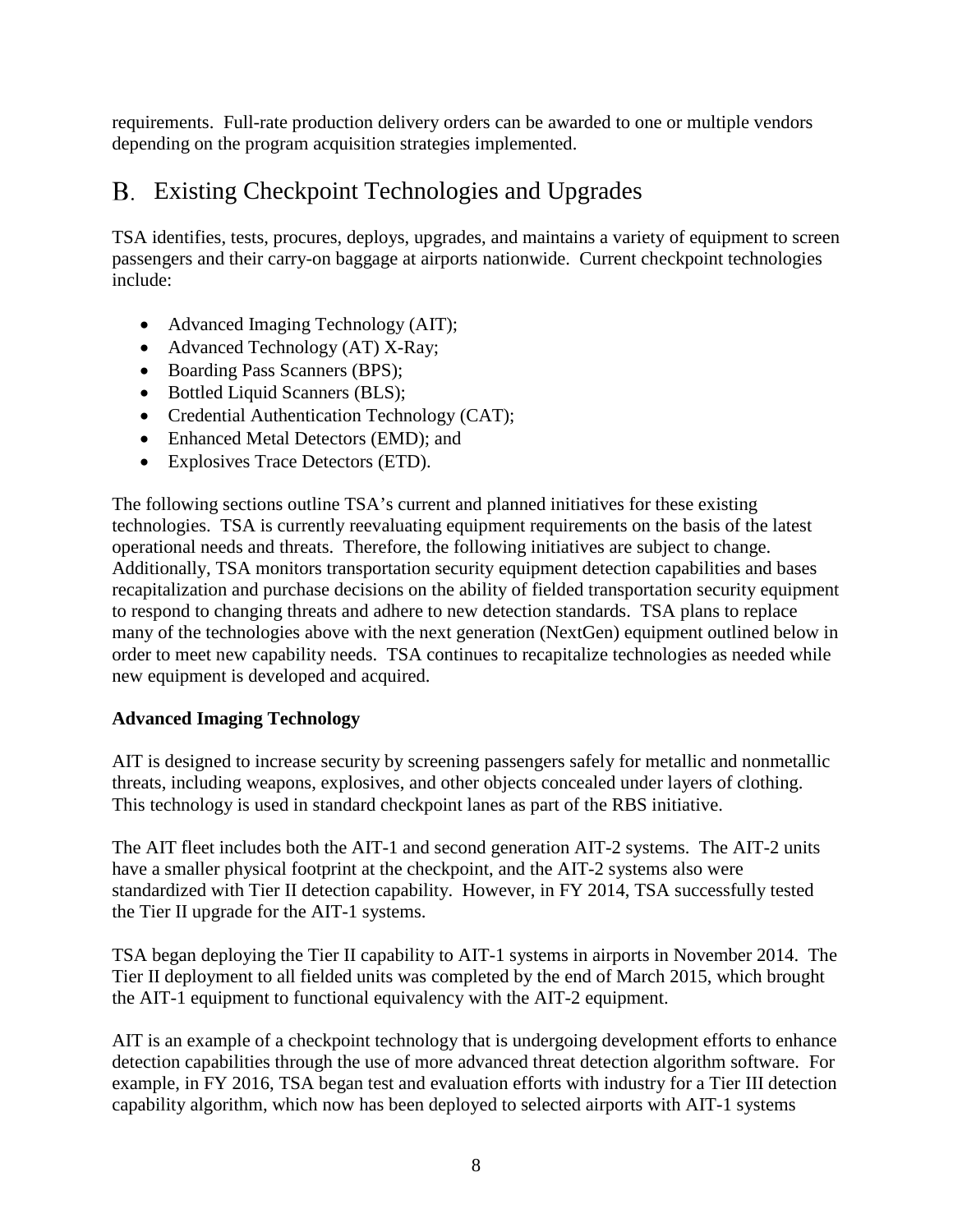based on throughput considerations. Additionally, TSA is working to develop a similar detection algorithm for AIT-2 systems.

TSA continues to explore new algorithm techniques and additional technological advances, including the ability to conduct RBS through near-immediate changing of detection algorithms and the use of wideband imaging antennas to improve image processing and to address a variety of threats. TSA will assess NextGen AIT that are configured to alternative frequency bands, wideband antennas, walk-through AIT, and deep-learning algorithms.

|                                                        |                                                                    | Planned Purchases with: |                                |                                |                                |                                |                         |              |  |
|--------------------------------------------------------|--------------------------------------------------------------------|-------------------------|--------------------------------|--------------------------------|--------------------------------|--------------------------------|-------------------------|--------------|--|
| <b>Advanced</b><br><b>Imaging</b><br><b>Technology</b> | <b>All</b><br><b>Available</b><br><b>Carryover</b><br><b>Funds</b> | FY 2017<br><b>Funds</b> | <b>FY 2018</b><br><b>Funds</b> | <b>FY 2019</b><br><b>Funds</b> | <b>FY 2020</b><br><b>Funds</b> | <b>FY 2021</b><br><b>Funds</b> | FY 2022<br><b>Funds</b> | <b>Total</b> |  |
| Units                                                  | 0                                                                  |                         | $\theta$                       | $\theta$                       | $\Omega$                       | $\Omega$                       | 0                       |              |  |
| Acquisition<br>Costs                                   | \$0                                                                | \$2,789                 | $$2,735^5$                     | \$2,790                        | \$2,846                        | \$2,903                        | \$2,961                 | \$17,024     |  |
| System<br>Integration                                  | \$0                                                                | \$48                    | \$0                            | \$0                            | \$0                            | \$0                            | \$0                     | \$48         |  |
| Acceptance<br>Testing                                  | \$0                                                                | \$2                     | \$0                            | \$0                            | \$0                            | \$0                            | \$0                     | \$2          |  |
| Maintenance                                            | \$0                                                                | \$14,974                | \$16,211                       | \$21,327                       | \$21,753                       | \$22,188                       | \$22,689                | \$119,142    |  |
| <b>Total</b>                                           | \$0                                                                | \$17,813                | \$18,946                       | \$24,117                       | \$24,599                       | \$25,091                       | \$25,650                | \$136,216    |  |

**Table 1: Advanced Imaging Technology Planned Purchases as of August 2017[4](#page-15-0)** *(\$ in thousands)* 

In FY 2016, TSA awarded two contracts for a total of 161 AIT-2 systems, 146 of which used FY 2016 reprogramming funds and were deployed as of September 2017 for operational use. The procurement of these additional AIT-2 systems has allowed TSA to deploy AIT equipment to many small airports that previously lacked advanced imaging capability. Deployment of AIT equipment to these smaller airports addresses the increased threat and specific direction from foreign terrorist organizations to use small airports as entry points to the aviation system and will increase security at these airports by safely screening passengers for metallic and nonmetallic threats, including weapons, explosives, and other objects potentially concealed under layers of clothing.

 $\overline{a}$ 

<span id="page-15-0"></span><sup>4</sup> FY 2017 and FY 2018 planned purchase units were provided via the June 28, 2017, congressional spend plan briefing for PSP; FY 2019–FY 2022 reflect the 2017 PSP cost model.

<span id="page-15-1"></span><sup>&</sup>lt;sup>5</sup> For fiscal years in which no transportation security equipment is planned to be purchased, any associated acquisition costs refer to planned, incremental enhancements per the definition at the end of Section II.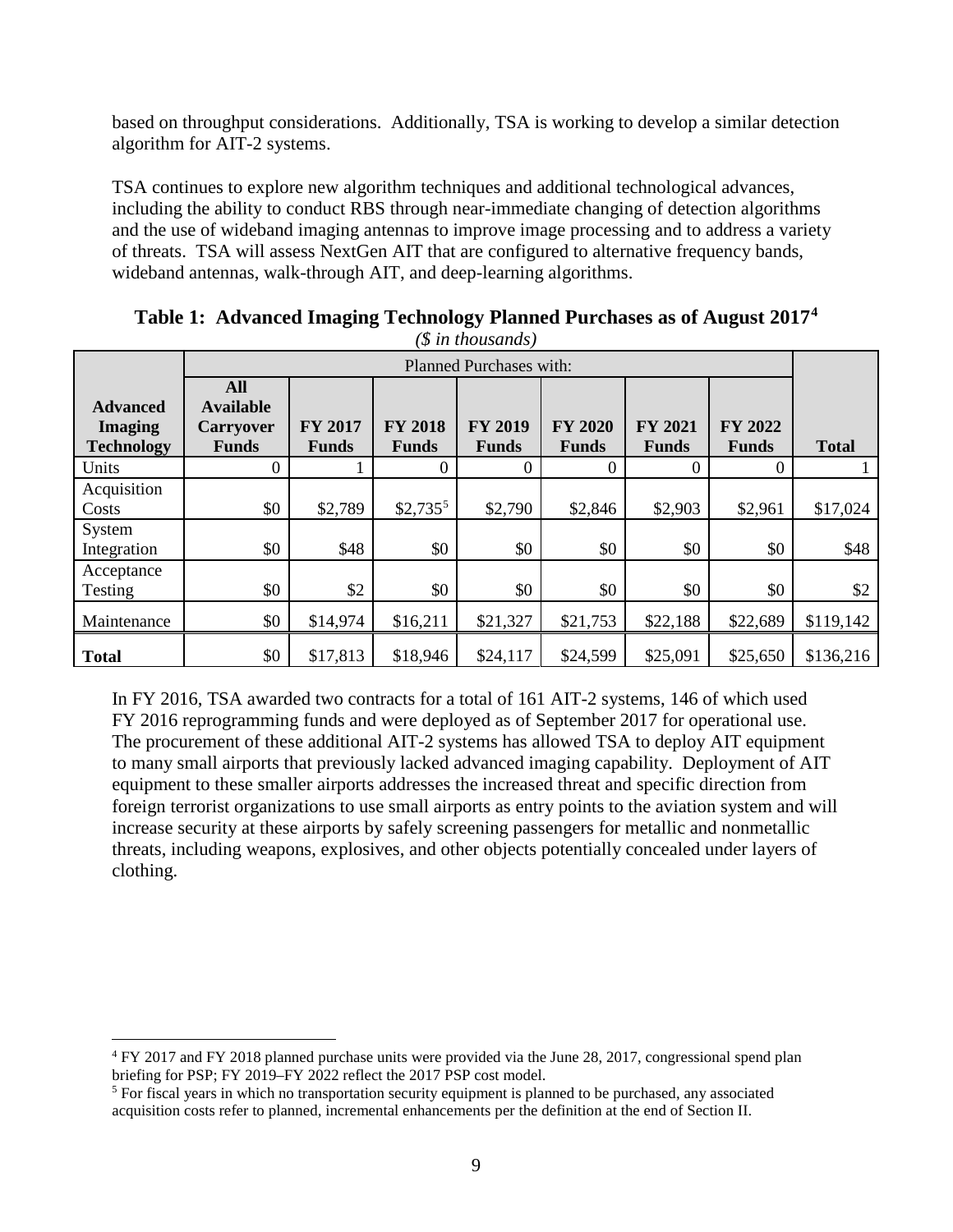#### <span id="page-16-0"></span>**Advanced Technology X-Rays**

TSA utilizes AT X-ray systems at the checkpoints to screen roughly 3 million carry-on bags for explosives each day. AT X-rays detect threats in carry-on baggage by providing enhanced detection capability, a higher resolution X-ray image, and two-dimensional visual screening of the contents in carry-on bags.

TSA purchased the first AT-1 systems in 2008, which was followed by the purchase and deployment of AT-2 systems in 2012. An upgrade was performed on the AT-1 fleet between 2011 and 2012, which updated software, added infrared operator sensors, added queueing conveyors, and added alternate viewing stations (secondary workstations), all of which brought the AT-1 equipment to functional equivalency with the AT-2 equipment.

As threats emerge and technical capabilities improve, enhancements to the AT X-ray systems at airports may include both software upgrades as well as procedural changes. TSA continues to work with vendors to develop and deploy enhanced detection capabilities. For example, TSA currently is assessing an enhanced Tier II algorithm for checkpoint X-ray image analysis. In addition to providing detection at a reduced threat mass and screening additional threat materials for an overall improved system detection, this algorithm will provide a screener-assist function with frames or other markers around selected items. These frames will alert Transportation Security Officers to potential threats in carry-on bags, therefore increasing their ability and efficiency to find prohibited items and ensuring greater consistency of applying resolution protocols. TSA plans to begin operational testing of the Tier II algorithms as funding is available.

To respond to emerging threats, TSA is studying the effects of current emerging threats known as Threat X and Threat Y. Such efforts are aimed to research and analyze the AT detection/false alarm trade space to meet AT operational performance objectives. TSA currently is working with vendors to analyze the potential effects of the new specific threats on their current algorithms, future detection, and false alarm requirements. Depending on the results of the ongoing threat study, new algorithms may need to be developed to be able to detect Threat X and Threat Y.

Another workstream will focus on algorithm development efforts for future systems in order to ensure that future system capabilities meet the Accessible Property Screening System (APSS) detection standard. The APSS detection standard is expected to advance checkpoint capability because it requires detection of a broader range of homemade explosives, reduced false alarm rates, automated detection for threats and prohibited items, remote image screening, detection of greatly reduced threat mass, and the potential ability for passengers to leave liquids and laptops in bags. TSA currently is pursuing algorithm development efforts in order to upgrade Computed Tomography (CT) to detect threats automatically within the APSS detection standard. TSA anticipates purchasing prototype CT systems under the current PSP. Purchases of CT systems have been included within Table 2. Additional information regarding CT is provided in section IV.C, "Emerging Checkpoint Technologies."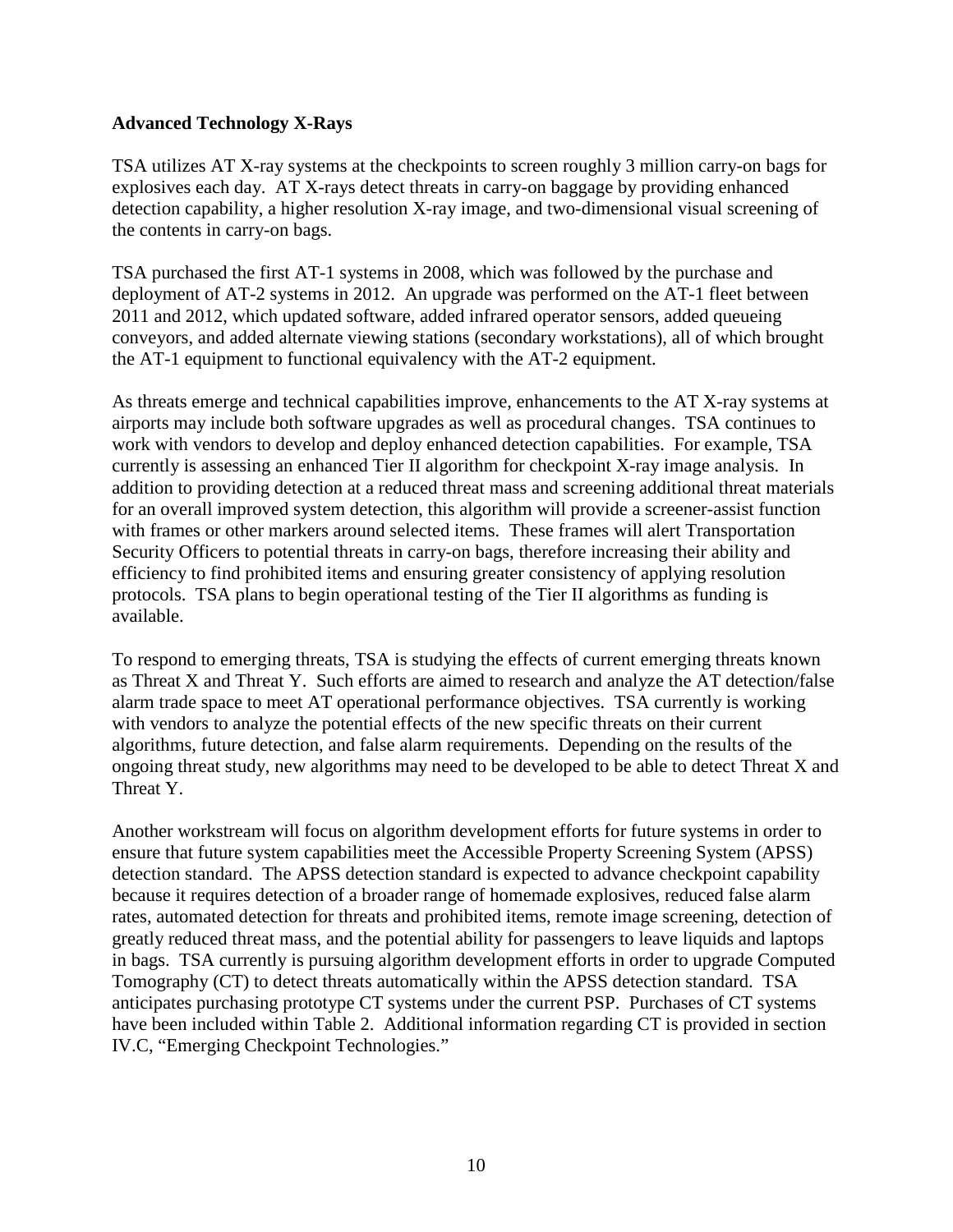| $(\text{$\$$ in thousands})$ |                                |                |                |                         |                |                |                |              |
|------------------------------|--------------------------------|----------------|----------------|-------------------------|----------------|----------------|----------------|--------------|
|                              |                                |                |                | Planned Purchases with: |                |                |                |              |
| <b>Advanced</b>              | <b>All</b><br><b>Available</b> |                |                |                         |                |                |                |              |
| <b>Technology</b>            | <b>Carryover</b>               | <b>FY 2017</b> | <b>FY 2018</b> | <b>FY 2019</b>          | <b>FY 2020</b> | <b>FY 2021</b> | <b>FY 2022</b> |              |
| X-Ray                        | <b>Funds</b>                   | <b>Funds</b>   | <b>Funds</b>   | <b>Funds</b>            | <b>Funds</b>   | <b>Funds</b>   | <b>Funds</b>   | <b>Total</b> |
| Units                        | $\overline{0}$                 | $78^7$         | $2^8$          | 2 <sup>9</sup>          | $\overline{2}$ | 2              | 2              | 88           |
| Acquisition                  |                                |                |                |                         |                |                |                |              |
| Costs                        | \$0                            | \$16,510       | \$4,289        | \$4,363                 | \$4,438        | \$4,515        | \$4,593        | \$38,708     |
| System                       |                                |                |                |                         |                |                |                |              |
| Integration                  | \$0                            | \$0            | \$3,972        | \$325                   | \$331          | \$338          | \$345          | \$5,310      |
| Acceptance                   |                                |                |                |                         |                |                |                |              |
| Testing                      | \$0                            | \$0            | \$142          | \$4                     | \$4            | \$4            | \$5            | \$160        |
| Maintenance                  | \$0                            | \$39,220       | \$41,291       | \$42,826                | \$45,082       | \$46,107       | \$47,155       | \$261,681    |
| <b>Total</b>                 | \$0                            | \$55,730       | \$49,694       | \$47,518                | \$49,856       | \$50,964       | \$52,097       | \$305,859    |

**Table 2: Advanced Technology X-Ray Planned Purchases as of August 2017[6](#page-17-0)**

 $\overline{a}$ 

<span id="page-17-0"></span><sup>&</sup>lt;sup>6</sup> FY 2017 and FY 2018 planned purchase units were provided via the June 28, 2017, congressional spend plan briefings for PSP; FY 2019–FY 2022 reflect the 2017 PSP cost model.

<span id="page-17-1"></span><sup>&</sup>lt;sup>7</sup> The procurement of 66 AT units and 12 CT units in FY 2017 was not reflected in the June 28, 2017, congressional spend plan briefing because it was based on a recent, unanticipated need due to the federalization of new airports and CT development efforts, respectively.

<span id="page-17-2"></span><sup>&</sup>lt;sup>8</sup> Two CT units for FY 2018 are planned to be purchased under current PSP funding for testing purposes. Additional information on CT is provided in section IV.C.

<span id="page-17-3"></span><sup>&</sup>lt;sup>9</sup> The two CT units for FY 2019 – FY 2022 reflect a recurrence of money in support of airport expansion.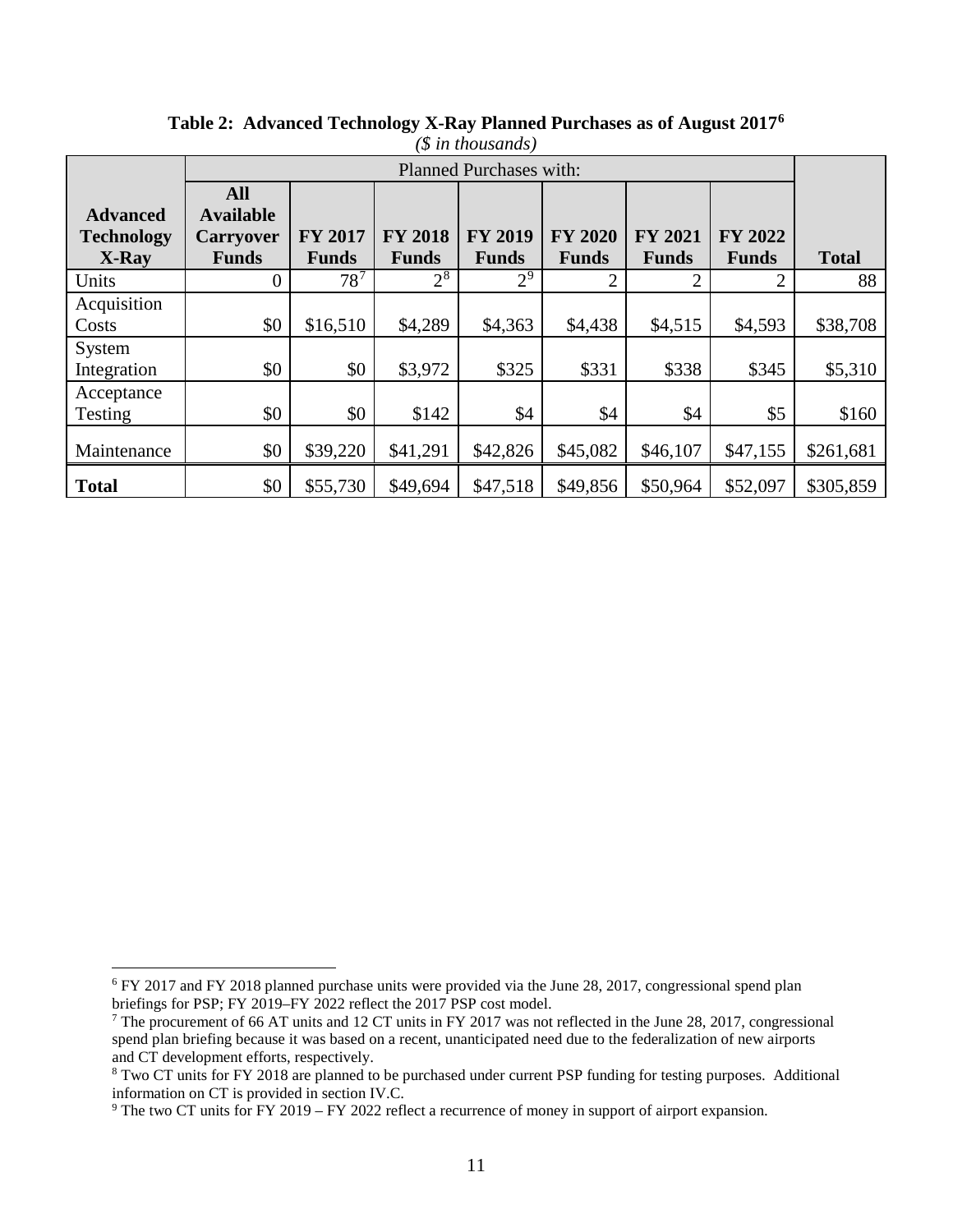#### <span id="page-18-0"></span>**Boarding Pass Scanners**

BPS is a device employed to read a passenger's boarding pass and display the passenger's name, flight information, and risk status to the Travel Document Checker. With this information, the Travel Document Checker is able to determine that a passenger should be admitted to and routed through the checkpoint to receive the appropriate level of security screening.

BPS systems reduce the need for manual verification of boarding passes and are the main tool for validating TSA Pre $\checkmark$ <sup>®</sup> passengers. The procurement of BPS allowed TSA to replace airlineowned systems and enabled TSA to control the configuration of all deployed BPS systems at airport security checkpoints nationwide. As more airlines use TSA  $\text{PreV}^{\&}$  and mobile boarding passes, BPS devices continue to be upgraded to accept these new forms of boarding passes.

|                                           |                                                                    |                                |                                | $\varphi$ ,                    |                                |                                |                         |              |
|-------------------------------------------|--------------------------------------------------------------------|--------------------------------|--------------------------------|--------------------------------|--------------------------------|--------------------------------|-------------------------|--------------|
|                                           |                                                                    |                                |                                | Planned Purchases with:        |                                |                                |                         |              |
| <b>Boarding</b><br>Pass<br><b>Scanner</b> | <b>All</b><br><b>Available</b><br><b>Carryover</b><br><b>Funds</b> | <b>FY 2017</b><br><b>Funds</b> | <b>FY 2018</b><br><b>Funds</b> | <b>FY 2019</b><br><b>Funds</b> | <b>FY 2020</b><br><b>Funds</b> | <b>FY 2021</b><br><b>Funds</b> | FY 2022<br><b>Funds</b> | <b>Total</b> |
| Units                                     | 0                                                                  | 500                            | $\Omega$                       | 0                              | $\overline{0}$                 | 0                              | 0                       | 500          |
| Acquisition<br>Costs                      | \$0                                                                | \$845                          | \$0                            | \$0                            | \$0                            | \$0                            | \$0                     | \$845        |
| System<br>Integration                     | \$0                                                                | \$0                            | \$0                            | \$0                            | \$0                            | \$0                            | \$0                     | \$0          |
| Acceptance<br>Testing                     | \$0                                                                | \$0                            | \$0                            | \$0                            | \$0                            | \$0                            | \$0                     | \$0          |
| Maintenance                               | \$0                                                                | \$54                           | \$60                           | \$61                           | \$62                           | \$64                           | \$65                    | \$366        |
| <b>Total</b>                              | \$0                                                                | \$899                          | \$60                           | \$61                           | \$62                           | \$64                           | \$65                    | \$1,211      |

**Table 3: Boarding Pass Scanner Planned Purchases as of August 2017[10](#page-18-1)** *(\$ in thousands)* 

<span id="page-18-1"></span> $\overline{a}$ <sup>10</sup> BPS was not reflected in the June 28, 2017, congressional spend plan briefing for PSP. However, per current TSA acquisition efforts, TSA planned to procure up to 500 BPS units in FY 2017. FY 2019–FY 2022 reflect the 2017 PSP cost model.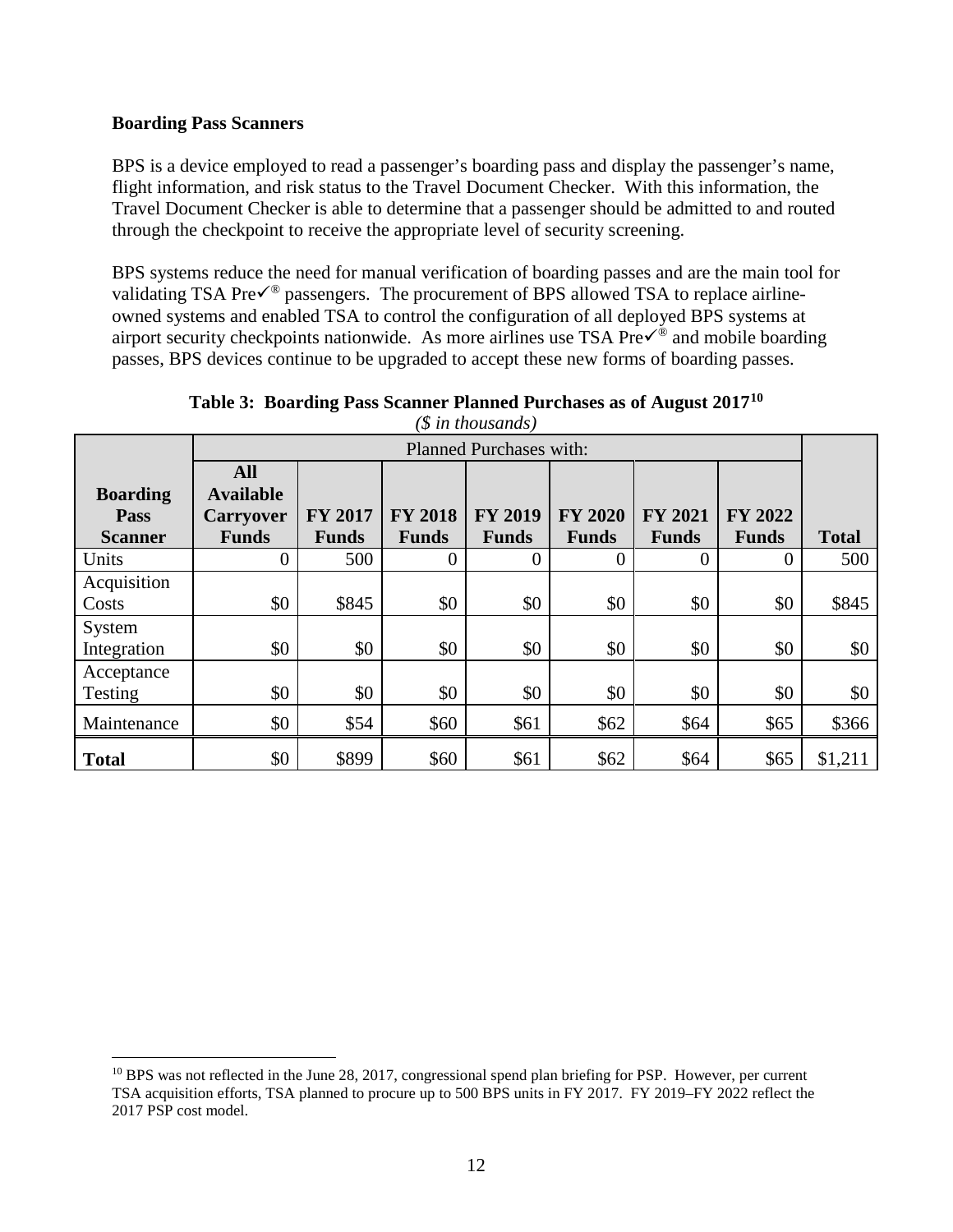#### <span id="page-19-0"></span>**Bottled Liquid Scanners**

BLS is used to differentiate explosive or flammable liquids from common, benign liquids carried by passengers. BLS units analyze substances within a container, measuring particular characteristics of a container's contents. The device can analyze substances within a container in seconds without having to open the container and also can be used to screen medically exempt liquids.

Deployed BLS units currently operate at the Tier I specification, which provides a primary resolution of liquids contained in clear or translucent bottles. BLS are deployed fully to airport checkpoints, and no future purchases are planned. However, airport security screening equipment needs and capabilities are assessed on an ongoing basis, and equipment purchases may be made on the basis of a validated need. TSA is working with industry to develop capabilities that are able to detect a broader range of threats, enable the screening of opaque containers, and detect smaller quantities of liquid explosives.

|                                            |         |         | $(\text{\$ in thousands})$ |         |         |                  |
|--------------------------------------------|---------|---------|----------------------------|---------|---------|------------------|
| <b>Bottled</b><br>Liquid<br><b>Scanner</b> |         |         |                            |         |         |                  |
| Units                                      |         |         |                            |         |         | $\boldsymbol{0}$ |
| Acquisition<br>Costs                       | \$0     | \$0     | \$0                        | \$0     | \$0     | $\$0$            |
| System<br>Integration                      | \$0     | \$0     | \$0                        | \$0     | \$0     | $\$0$            |
| Acceptance<br>Testing                      | \$0     | \$0     | \$0                        | \$0     | \$0     | $\$0$            |
| Maintenance                                | \$2,223 | \$2,282 | \$2,332                    | \$2,381 | \$2,447 |                  |
|                                            |         |         |                            |         |         |                  |

**Total** \$0 \ \$2,223 \ \$2,282 \ \$2,332 \ \$2,381 \ \$2,447 \ \$2,497 \ \$14,162

**Table 4: Bottled Liquid Scanner Planned Purchases as of August 2017[11](#page-19-1)**

<span id="page-19-1"></span> $\overline{a}$ <sup>11</sup> FY 2017 and FY 2018 planned purchase units were provided via the June 28, 2017, congressional spend plan briefing for PSP; FY 2019–FY 2022 reflect the 2017 PSP cost model.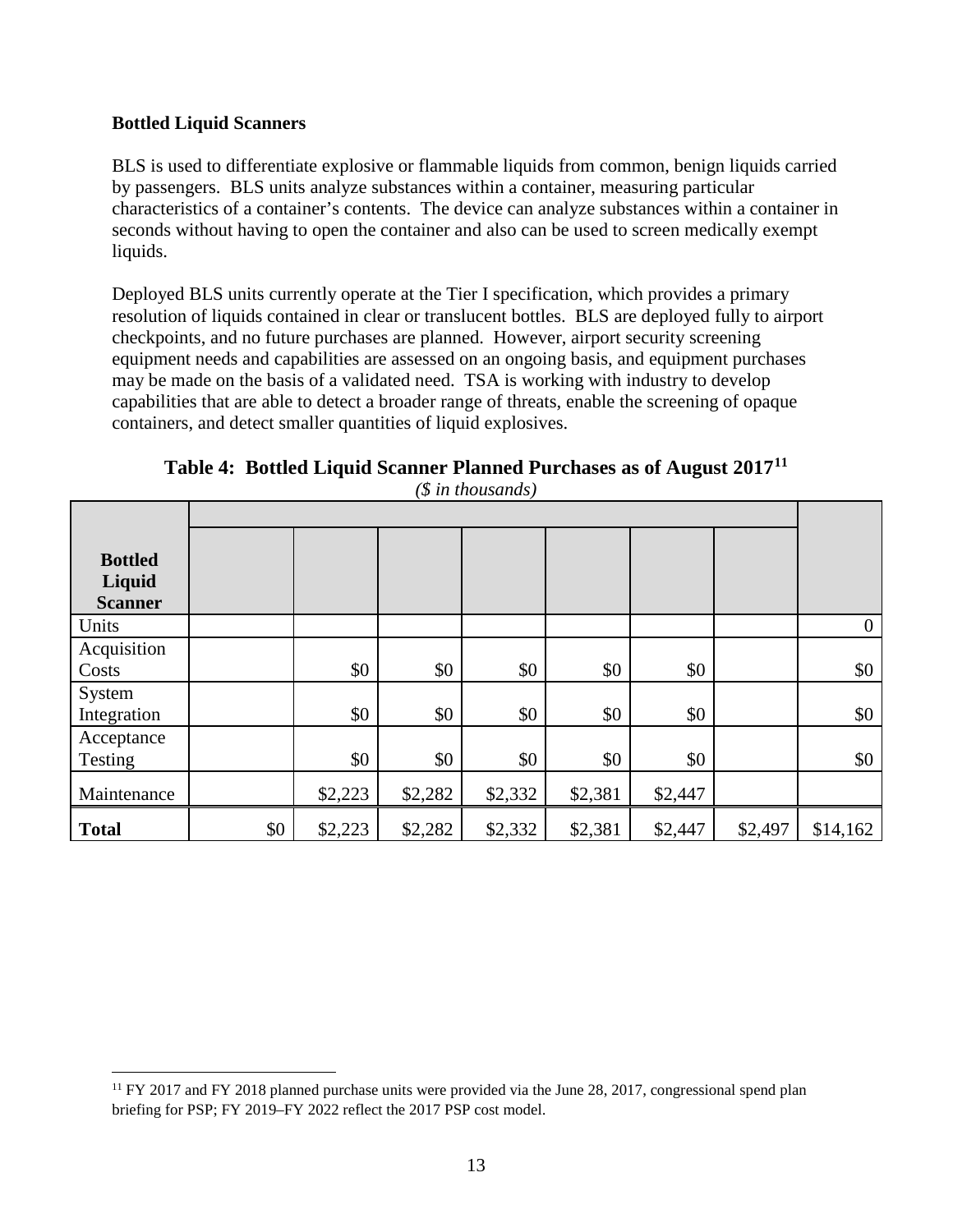#### <span id="page-20-0"></span>**Credential Authentication Technology**

CAT will be used to verify the authenticity of passenger identification and to display a passenger's vetting status, which will be obtained through a network connection to Secure Flight through TSA's Security Technology Integration Program. Secure Flight is a program that enhances the security of domestic and international commercial air travel through the use of improved watchlist matching.

After the 2015 Office of Personnel Management cybersecurity breach, TSA disconnected CAT operational test units in the field until such time as cybersecurity mitigation strategies could be developed and implemented. The determination of cybersecurity mitigations and associated requirements, as well as subsequent development of secure CAT units, caused significant schedule delays. CAT is currently in testing, and TSA expects to be able to complete testing and begin fielding CAT units within the next 2 years.

**Table 5: Credential Authentication Technology Planned Purchases as of August 2017[12](#page-20-1)** *(\$ in thousands)* 

| <b>Credential</b><br><b>Authentication</b><br><b>Technology</b> |     |         |         |         |          |          |          |          |  |  |  |
|-----------------------------------------------------------------|-----|---------|---------|---------|----------|----------|----------|----------|--|--|--|
| Units                                                           |     |         |         |         |          |          |          | 1,503    |  |  |  |
| Acquisition<br>Costs                                            |     | \$3,195 | \$1,729 | \$8,354 | \$8,544  | \$12,143 |          | \$46,351 |  |  |  |
| System<br>Integration                                           |     | \$120   | \$0     | \$1,176 | \$1,180  | \$1,768  |          | \$6,012  |  |  |  |
| Acceptance<br>Testing                                           |     | \$22    | \$0     | \$226   | \$231    | \$354    |          | \$1,194  |  |  |  |
| Maintenance                                                     |     | \$63    | \$112   | \$114   | \$599    | \$1,104  |          |          |  |  |  |
| <b>Total</b>                                                    | \$0 | \$3,400 | \$1,841 | \$9,870 | \$10,554 | \$15,369 | \$16,395 | \$57,429 |  |  |  |

<span id="page-20-1"></span> $\overline{a}$  $12$  FY 2017 and FY 2018 planned purchase units were provided via the June 28, 2017, congressional spend plan briefing for PSP; FY 2019–FY 2022 reflect the 2017 PSP cost model.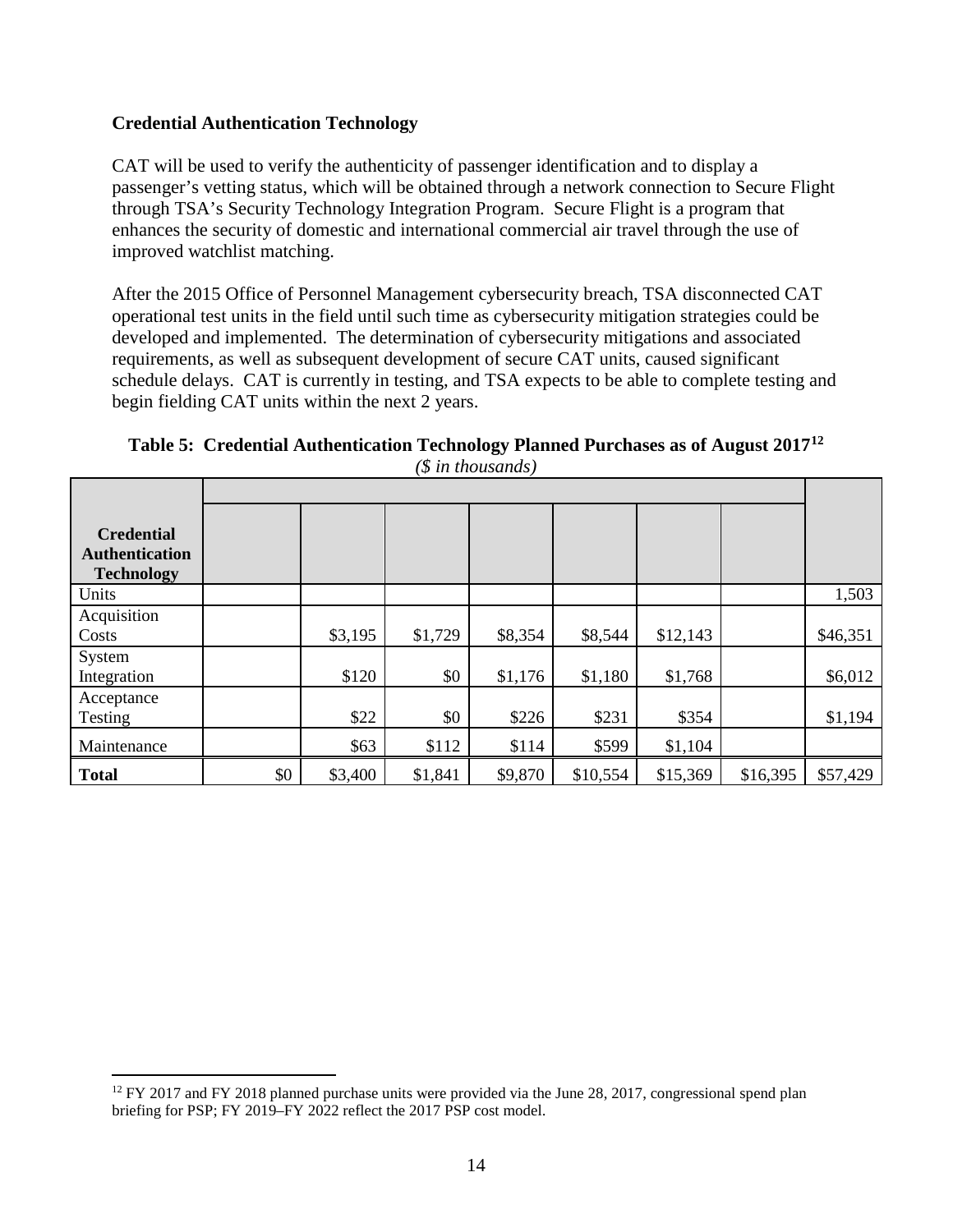#### <span id="page-21-0"></span>**Enhanced Metal Detectors**

 $\overline{a}$ 

Also referred to as walk-through metal detectors, EMDs serve as a primary screening device of airline passengers for prohibited metallic objects at fixed checkpoints at the Nation's airports. EMDs are collocated with AIT in standard lanes and are the primary passenger screening capability used in TSA Pre✓® lanes.

TSA, through the Engineering Change Proposal process, approved new EMD control heads, or processors, that provide an increased threat detection capability and extend the service life on existing walk-through metal detectors. As the control heads fail, TSA is replacing existing control heads. EMDs are deployed fully to airport checkpoints, and no future purchases are planned. However, airport security screening equipment needs and capabilities are assessed on an ongoing basis, and equipment purchases may be made on the basis of a validated need.

|                 |                  |                                |                | $\varphi$ <i>v</i> $\upsilon$ $\upsilon$ $\upsilon$ $\upsilon$ $\upsilon$ $\upsilon$ $\upsilon$ $\upsilon$ $\upsilon$ $\upsilon$ $\upsilon$ $\upsilon$ $\upsilon$ $\upsilon$ $\upsilon$ $\upsilon$ $\upsilon$ $\upsilon$ $\upsilon$ $\upsilon$ $\upsilon$ $\upsilon$ $\upsilon$ $\upsilon$ $\upsilon$ $\upsilon$ $\upsilon$ $\upsilon$ $\upsilon$ $\upsilon$ $\upsilon$ $\upsilon$ $\upsilon$ $\upsilon$ $\upsilon$ |                |                |                |              |  |  |
|-----------------|------------------|--------------------------------|----------------|---------------------------------------------------------------------------------------------------------------------------------------------------------------------------------------------------------------------------------------------------------------------------------------------------------------------------------------------------------------------------------------------------------------------|----------------|----------------|----------------|--------------|--|--|
|                 |                  | <b>Planned Purchases with:</b> |                |                                                                                                                                                                                                                                                                                                                                                                                                                     |                |                |                |              |  |  |
|                 | <b>All</b>       |                                |                |                                                                                                                                                                                                                                                                                                                                                                                                                     |                |                |                |              |  |  |
| <b>Enhanced</b> | <b>Available</b> |                                |                |                                                                                                                                                                                                                                                                                                                                                                                                                     |                |                |                |              |  |  |
| <b>Metal</b>    | <b>Carryover</b> | FY 2017                        | <b>FY 2018</b> | <b>FY 2019</b>                                                                                                                                                                                                                                                                                                                                                                                                      | <b>FY 2020</b> | <b>FY 2021</b> | <b>FY 2022</b> |              |  |  |
| <b>Detector</b> | <b>Funds</b>     | <b>Funds</b>                   | <b>Funds</b>   | <b>Funds</b>                                                                                                                                                                                                                                                                                                                                                                                                        | <b>Funds</b>   | <b>Funds</b>   | <b>Funds</b>   | <b>Total</b> |  |  |
| Units           | 0                | 0                              | 0              | 0                                                                                                                                                                                                                                                                                                                                                                                                                   | 0              | $\theta$       | $\theta$       | $\Omega$     |  |  |
| Acquisition     |                  |                                |                |                                                                                                                                                                                                                                                                                                                                                                                                                     |                |                |                |              |  |  |
| Costs           | \$0              | \$0                            | \$0            | \$0                                                                                                                                                                                                                                                                                                                                                                                                                 | \$0            | \$0            | \$0            | \$0          |  |  |
| System          |                  |                                |                |                                                                                                                                                                                                                                                                                                                                                                                                                     |                |                |                |              |  |  |
| Integration     | \$0              | \$0                            | \$0            | \$0                                                                                                                                                                                                                                                                                                                                                                                                                 | \$0            | \$0            | \$0            | \$0          |  |  |
| Acceptance      |                  |                                |                |                                                                                                                                                                                                                                                                                                                                                                                                                     |                |                |                |              |  |  |
| Testing         | \$0              | \$0                            | \$0            | \$0                                                                                                                                                                                                                                                                                                                                                                                                                 | \$0            | \$0            | \$0            | \$0          |  |  |
| Maintenance     | \$0              | \$1,140                        | \$1,153        | \$1,160                                                                                                                                                                                                                                                                                                                                                                                                             | \$1,167        | \$1,172        | \$1,179        | \$6,971      |  |  |
| <b>Total</b>    | \$0              | \$1,140                        | \$1,153        | \$1,160                                                                                                                                                                                                                                                                                                                                                                                                             | \$1,167        | \$1,172        | \$1,179        | \$6,971      |  |  |

**Table 6: Enhanced Metal Detector Planned Purchases as of August 2017[13](#page-21-1)** *(\$ in thousands)* 

<span id="page-21-1"></span><sup>&</sup>lt;sup>13</sup> FY 2017 and FY 2018 planned purchase units were provided via the June 28, 2017, congressional spend plan briefing for PSP; FY 2019–FY 2022 reflect the 2017 PSP cost model.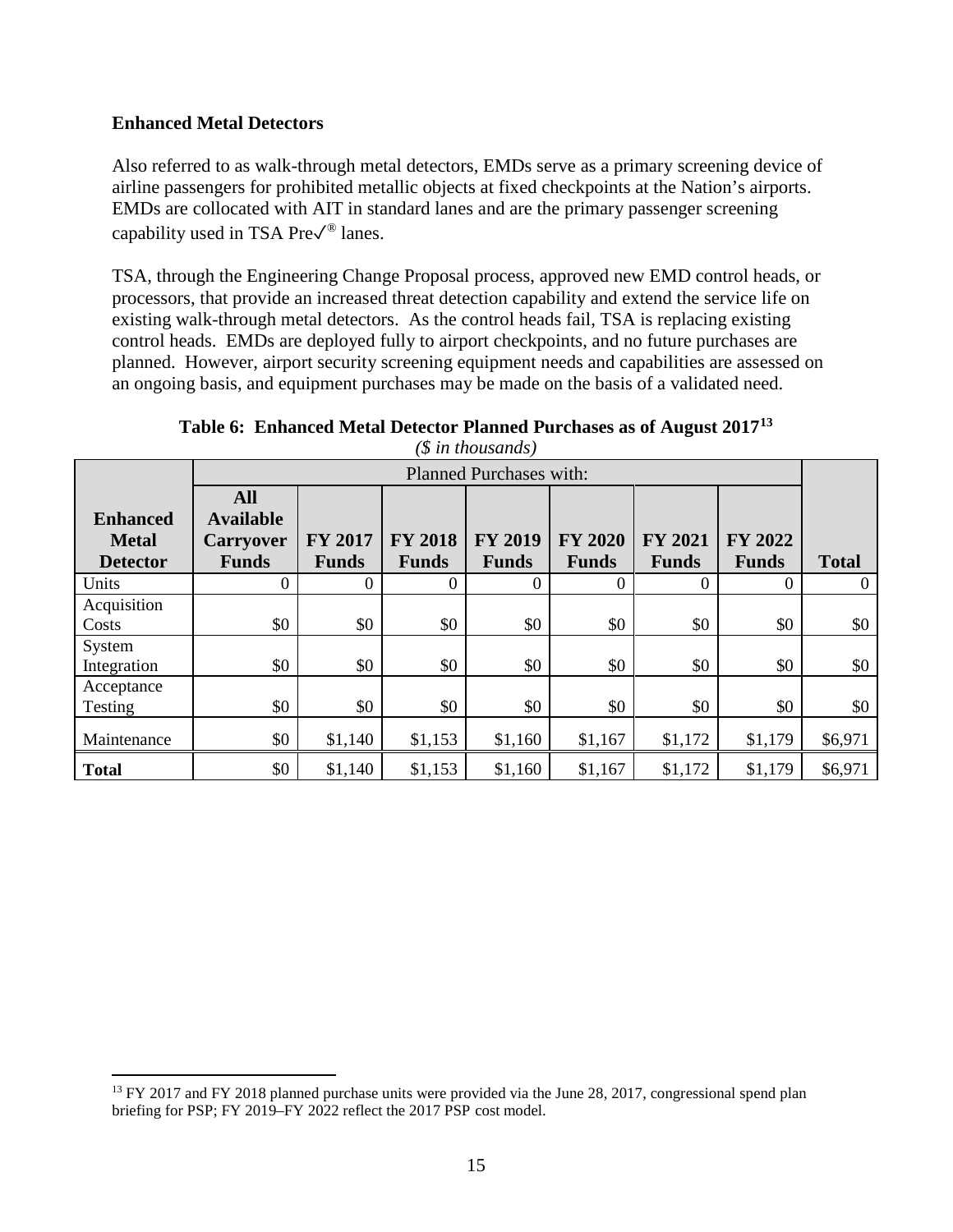#### <span id="page-22-0"></span>**Explosives Trace Detectors**

ETDs are highly sensitive devices developed to detect various types of commercial and military explosives. They are designed to be used as stand-alone systems or in conjunction with other technologies, such as the Explosives Detection System (EDS), to provide a comprehensive program to screen for explosives. Currently TSA uses ETDs as both primary and secondary screening methods. The secondary use is to resolve EDS alarms.

In June 2017, TSA completed the deployment of 1,353 ETDs for passenger screening in order to meet an increased need in the field and to replace technically obsolete ETD systems, including the Morpho Detection DX, that were unable to be upgraded to the latest detection standard.

Furthermore, TSA plans to implement the new Detection Standard 6.2 in FY 2018 to increase security detection capabilities.

|                                                      |                                                                    | Planned Purchases with: |                                |                                |                                |                                |                         |              |  |  |
|------------------------------------------------------|--------------------------------------------------------------------|-------------------------|--------------------------------|--------------------------------|--------------------------------|--------------------------------|-------------------------|--------------|--|--|
| <b>Explosives</b><br><b>Trace</b><br><b>Detector</b> | <b>All</b><br><b>Available</b><br><b>Carryover</b><br><b>Funds</b> | FY 2017<br><b>Funds</b> | <b>FY 2018</b><br><b>Funds</b> | <b>FY 2019</b><br><b>Funds</b> | <b>FY 2020</b><br><b>Funds</b> | <b>FY 2021</b><br><b>Funds</b> | FY 2022<br><b>Funds</b> | <b>Total</b> |  |  |
| Units                                                | 0                                                                  | $\theta$                | $\theta$                       | 149                            | 0                              | $\theta$                       | 0                       | 149          |  |  |
| Acquisition<br>Costs                                 | \$0                                                                | \$3,048                 | \$1,500                        | \$5,760                        | \$1,866                        | \$1,500                        | \$1,500                 | \$15,174     |  |  |
| System<br>Integration                                | \$0                                                                | \$2                     | \$0                            | \$194                          | \$0                            | \$0                            | \$0                     | \$196        |  |  |
| Acceptance<br><b>Testing</b>                         | \$0                                                                | \$0                     | \$0                            | \$27                           | \$0                            | \$0                            | \$0                     | \$27         |  |  |
| Maintenance                                          | \$0                                                                | \$5,370                 | \$9,367                        | \$13,390                       | \$13,790                       | \$14,776                       | \$15,219                | \$71,912     |  |  |
| <b>Total</b>                                         | \$0                                                                | \$8,420                 | \$10,867                       | \$19,371                       | \$15,656                       | \$16,276                       | \$16,719                | \$87,309     |  |  |

**Table 7: Explosives Trace Detector Planned Purchases as of August 2017[14](#page-22-1)** *(\$ in thousands)* 

<span id="page-22-1"></span> $\overline{a}$ <sup>14</sup> The units in this table encompass ETD planned purchases for PSP; additional planned purchases for the EBSP can be found in Table 9. FY 2017 and FY 2018 planned purchase units were provided via the June 28, 2017, congressional spend plan briefing for PSP; FY 2019–FY 2022 reflect the 2017 PSP cost model.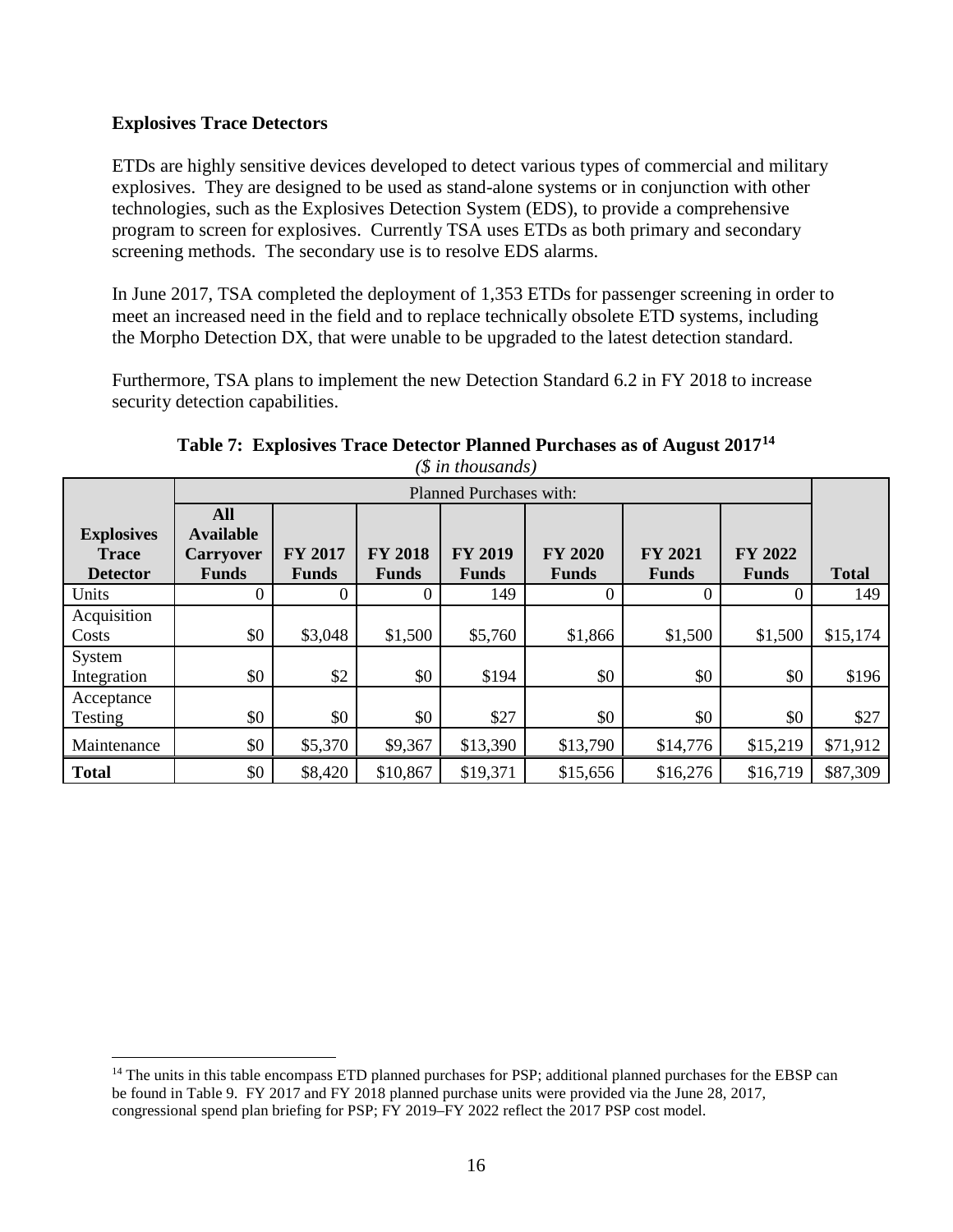### Emerging Checkpoint Technologies

As technology and threats continue to advance, TSA intends to continue to invest in emerging technologies to elevate checkpoint screening capabilities. In early FY 2018, TSA will transition projects currently under PSP to standalone programs. Transitioning existing PSP projects to standalone programs will reduce acquisition dependencies and lower risk by allowing TSA to manage schedules and costs by individual programs versus one major program (i.e., PSP); TSA more easily can prioritize and make tradeoffs across programs regarding the capabilities needed to execute its mission successfully and mitigate any associated capability gaps. In addition, programs will have better linkage with other departmental decision processes, such as Requirements and Planning, Programming, Budgeting and Execution, which are important given the fiscally constrained operating environment. As expanded capabilities that enhance screening at the checkpoint are introduced, new independent programs also will be implemented. TSA is exploring the following capabilities as potential independent programs in the future. These currently are not funded programs and, as a result, are not reflected in the previous planned purchase tables.

- Automated Screening Lanes will adapt aspects of current baggage handling systems demonstrated by TSA's Innovation Task Force (ITF) to maintain positive bag control at the checkpoint and to isolate carry-on bags of interest. The first procurements are anticipated in FY 2020, but if funds are available and there is an identified need, TSA may procure earlier.
- Alarm Resolution devices to resolve identified areas of interest may include NextGen ETDs or other capabilities. First procurements are anticipated in FY 2020.
- Primary Passenger Screening may consist of Next Gen AIT and EMD enhancement and replacement capabilities. First possible procurements are anticipated in FY 2022.
- Next Gen AT X-Ray Systems and CT systems may be used for performing the primary screening of carry-on baggage. The first procurements for CT are dependent on funding availability and may occur as early as FY 2018 (additional information on CT is provided later in this section).

TSA's focus is on meeting capability needs, not on specific technology solutions. That means that the technologies mentioned above are representative of the technologies that TSA may acquire, but are not necessarily the exact technologies that TSA ultimately will purchase.

In addition, TSA is working in collaboration with DHS S&T and industry to develop these new capabilities. For many of the capabilities listed above, TSA currently is developing requirements and associated documentation to include the concept of operations, operational requirements, and functional requirements documents.

The section below reflects technology that TSA actively is pursuing; therefore, it is specifically detailed below for that reason.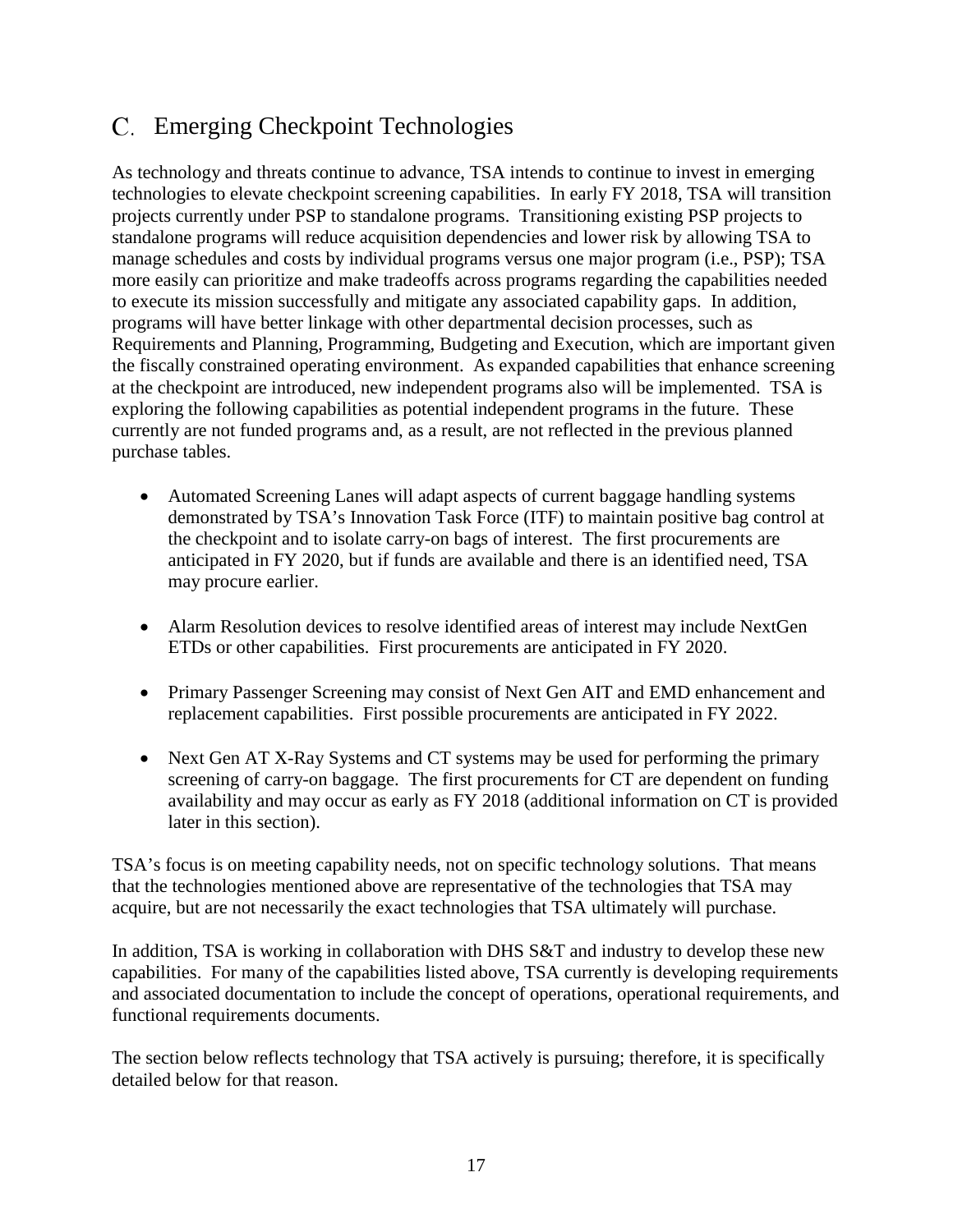#### <span id="page-24-0"></span>**Computed Tomography**

To meet emerging and evolving threats related to the aviation transportation sector, CT systems offer an enhanced imaging platform as compared to the presently deployed AT X-ray systems and can be upgraded to automatically detect the full range of the APSS detection standard, described in section IV.B.

TSA was on a trajectory to invest in CT technology for airport checkpoints with planned purchases of two units in FY 2018 and 2019 for testing purposes and initial deployments under a standalone program in FY 2020. However, in response to emerging threats, TSA is pursuing an agile acquisition approach, contingent on funding availability.

In FY 2017, Congress approved a reprogramming of \$15.3 million to fund initial CT development activities and the procurement, testing, and deployment of up to 12 CT prototypes. These prototypes are in addition to the units currently deployed for demonstrations at Logan International Airport and Phoenix Sky Harbor International Airport. TSA will use these prototypes, in the near term, to demonstrate CT systems with capabilities that include enhanced visual interpretation, image manipulation, improved detection of homemade explosives, reduced false alarm rates, and reduced threat mass detection compared to current AT systems.

TSA has drafted an acquisition plan to continue efforts initiated in FY 2017. Under this plan, TSA would test, procure, and deploy available CT systems rapidly via the existing PSP AT Xray program by FY 2019 and, in parallel, invest in algorithm development efforts to enable CT systems to achieve the APSS detection standard by FY 2020. This approach, the timeline provided below, and TSA's deployment strategy are dependent on additional funding resources and the concerted effort from interagency and international partners.

In FY 2018, TSA intends to procure up to 16 additional prototype CT systems for Operational Assessment and to focus on algorithm development efforts aimed to enable CT systems to achieve the APSS detection standard by FY 2020. The funding requirement to support continued CT development (which includes activities to advance toward the APSS detection standard, operational assessments, and procurement of the 16 additional prototype CT systems) is \$35.1 million.

In parallel, TSA will accelerate CT acquisition and deployment in the field by qualifying current CT systems under the AT Qualified Products List. Following successful qualification and operational testing as well as an Acquisition Decision Event, TSA will be able to procure and deploy CT systems to key locations.

The CT quantity need, as defined by the full operational capability, will be delineated during the Accessible Property Screening program of record acquisition effort, specifically when the Acquisition Program Baseline and Lifecycle Cost Estimate documents are developed and approved. If CT systems completely replace AT systems, where feasible, the full operational capability potentially could be up to 2,279 systems. Ultimately, the number of CT systems to be procured is dependent upon the amount of funding available, the number of CT systems needed to mitigate security risks by airport and by checkpoint, risk, and CT capability. Procurement and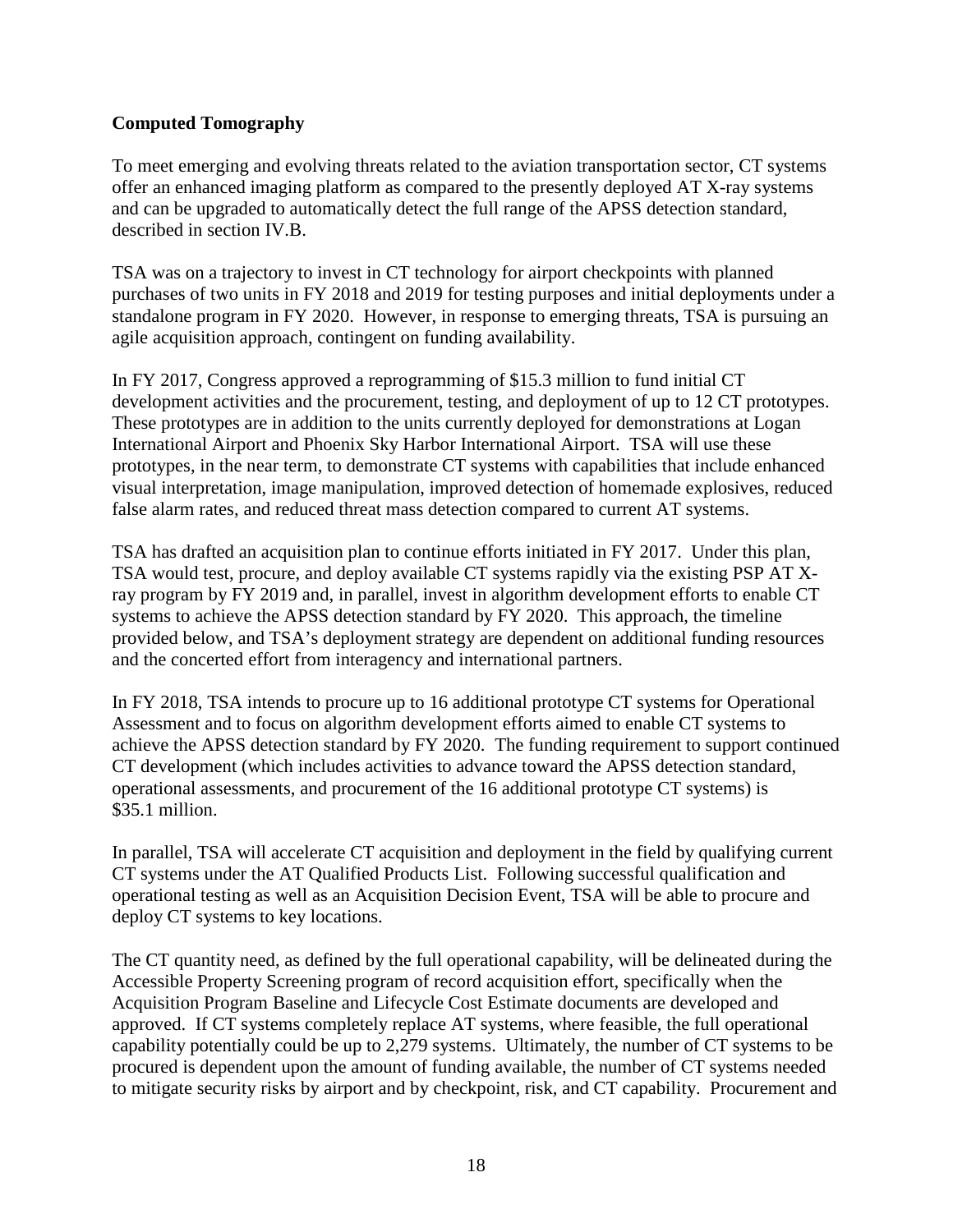deployment decisions will be informed by testing results, operational throughput requirements, and operational procedures.

The anticipated deployment strategy to reach full operational capacity would include procuring and deploying up to 300 systems the first fiscal year. This quantity represents deploying systems to 39 high-risk airports. The funding requirement to deploy 300 systems is approximately \$160 million, which would support operational test and evaluation (OT&E), procurement, and deployment. As an interim measure, TSA could deploy up to 143 systems to 14 high-risk airports that receive last point of departure flights. The funding requirement to deploy 143 systems is approximately \$83 million, which also would support OT&E, procurement, and deployment. In subsequent years, TSA anticipates ramping up the procurement and deployment of systems to a maximum deployment capability of around 400 systems per year. To execute this quantity of systems successfully, the full cooperation of airlines, airport authorities, municipalities, and all other key stakeholders is necessary.

As funding is confirmed, TSA will work proactively to keep industry and key stakeholders aware of TSA's latest CT strategy and planned purchases.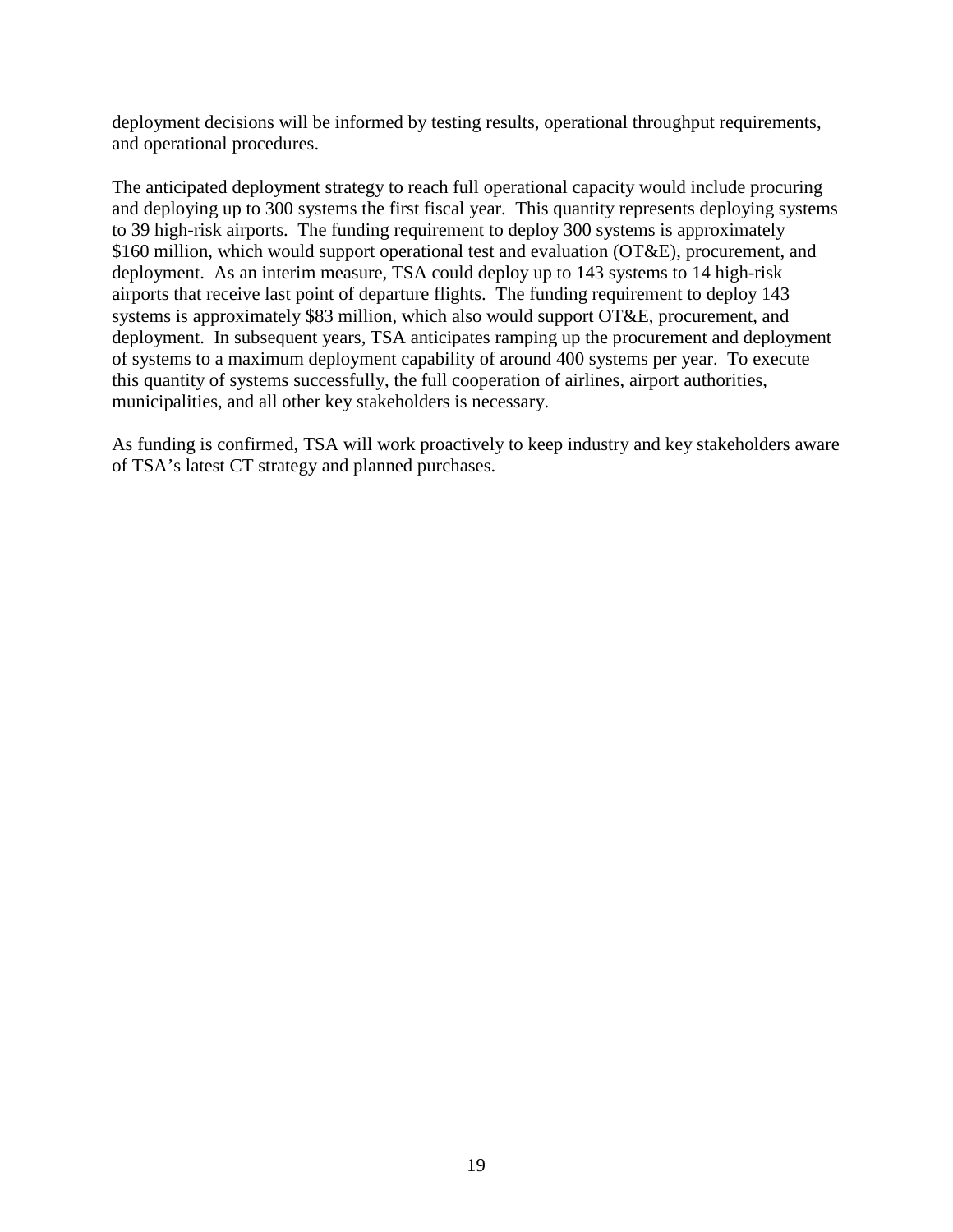### D. Checked Baggage Screening Technologies

In accordance with the Aviation and Transportation Security Act of 2001 (P.L. 107-71), TSA screens 100 percent of checked baggage with EDS or a suitable alternative, such as an ETD. In FY 2016, TSA screened approximately 466 million checked bags. TSA accomplishes this mission by testing, acquiring, deploying, integrating, upgrading, and maintaining technology that screens checked baggage to deter, detect, mitigate, and prevent transportation of explosives or other prohibited items on commercial aircraft, while ensuring freedom of movement for people and commerce.

### Existing Electronic Baggage Screening Technologies

TSA has deployed an advanced fleet of checked baggage screening equipment to meet the security needs of the Nation's aviation network. TSA continues to work with industry to apply spiral and incremental approaches to technology development. This allows TSA to procure technologies and upgrade existing machines as new capabilities arise, instead of requiring complete system replacements.

The initial EDS equipment that was deployed to airports by December 2003 to meet the mandate commonly was installed in airport terminal lobbies, thereby increasing congestion in already crowded public areas. The EDS machines generally were not integrated with the airport's baggage handling system. Instead, they were standalone installations requiring the manual loading and unloading of bags. These standalone EDS machines required high levels of Transportation Security Officer staffing and did not take advantage of high-throughput capabilities associated with integrated systems. Since then, TSA's checked baggage focus has expanded to ensure that all airports' checked baggage screening zones use the most efficient and effective technologies. This effort required the deployment of technology with improved performance and the integration of EDS equipment in line with airport baggage handling systems to improve the efficiency of checked baggage screening operations at many larger airports.

To ensure cost-efficient utilization, TSA has established a methodology to evaluate EDS installation requests. Typically, 1,000 bags per week or 100 bags in a peak hour are the minimum throughput requirements to qualify for an EDS. In the case of a request for an exception, the reasoning for the exception is evaluated and documented. In locations where an airport does not screen the minimum requirement to deem the EDS as being cost-effective, ETD screening is provided.

#### <span id="page-26-0"></span>**Explosives Detection Systems**

EDS is the primary component of checked baggage screening and provides imaging, screening, and detection capabilities through CT X-ray technology to identify possible threats and create images of the bag contents. In FY 2010, TSA began a competitive procurement effort for EDS that involves rigorous processes for establishing requirements, testing and evaluating the products, and weighing the value of available options to determine which combination of factors provides the best solution to TSA. The competitive procurement effort is the primary tool for driving the technological changes necessary to achieve increased performance at a lower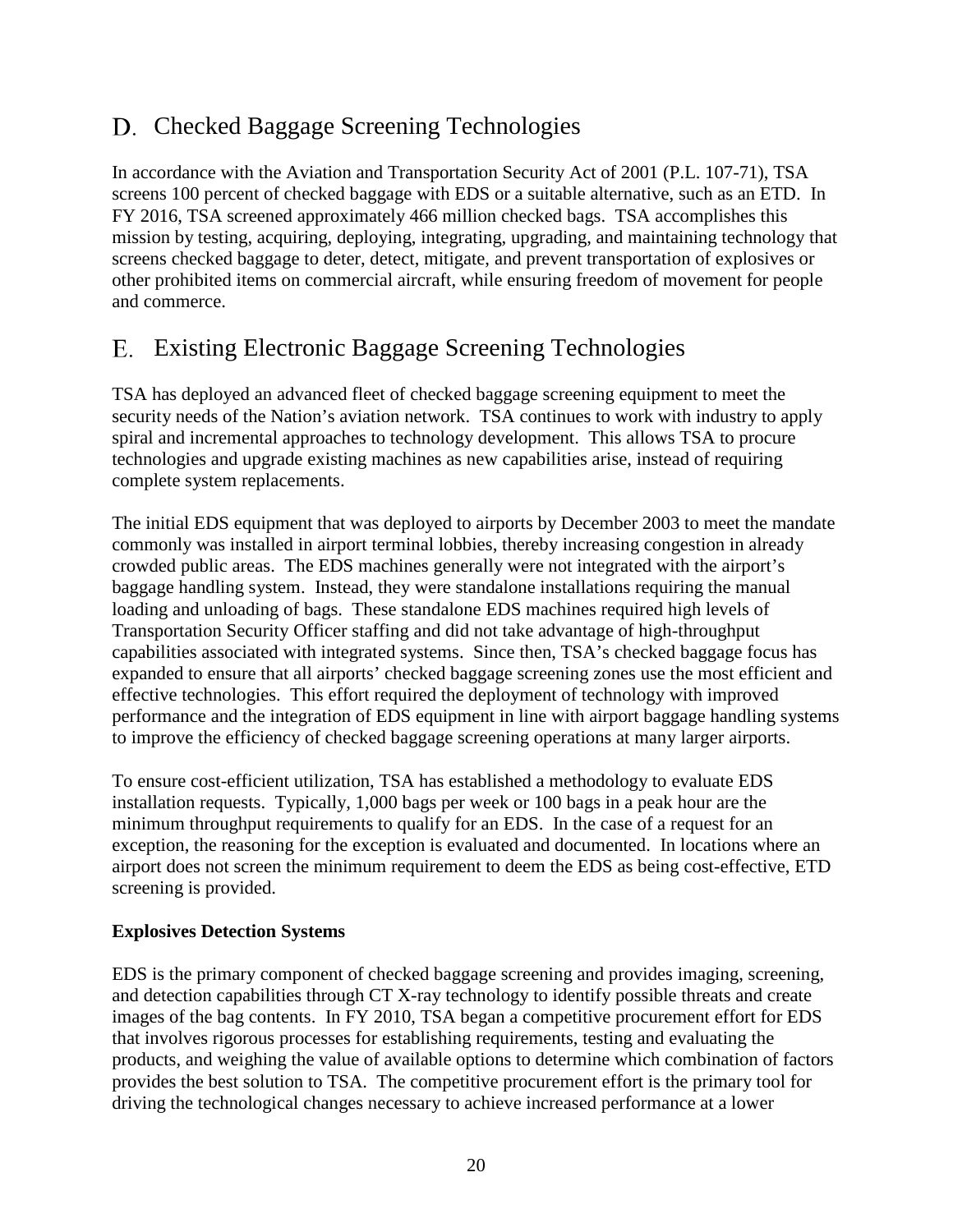lifecycle cost. The procurement process is complex as a result of a number of variables, including the emergence of updated certification standards and a greater focus on reliability, maintainability, and availability characteristics.

EDS equipment can exist in two configurations:

- Standalone systems typically are found in lobby screening for small airports, or in larger airports with terminals that have low baggage volumes.
- In-line configurations integrate the EDS equipment into the baggage handling system that is customized for each airport. This type of automation improves working conditions for Transportation Security Officers because alarms can be resolved in quieter, dedicated spaces that are designed properly for the alarm resolution function. Also, in-line systems contribute to reduced injury rates.

The competitive procurement strategy to test and procure NextGen EDS has allowed TSA to deploy enhanced capabilities successfully to the field in support of its recapitalization efforts. To sustain recapitalization priorities and fulfill purchase requirements, TSA will continue to procure EDS models listed on the current EDS Competitive Procurement Qualified Product List. Although TSA closed the current EDS Competitive Procurement Qualified Products List to new entrants on February 13, 2015, it plans to open a new qualification window with updated requirements in late FY 2018, supporting a shift of focus to the enhanced capabilities mission.

TSA has implemented a robust plan for the recapitalization of EDS technologies reaching the end of useful life and for the upgrade of selected airport screening zones to realize efficiencies. The prioritization of recapitalization projects is based on various factors, including lifecycle support maintenance records and threat detection capabilities.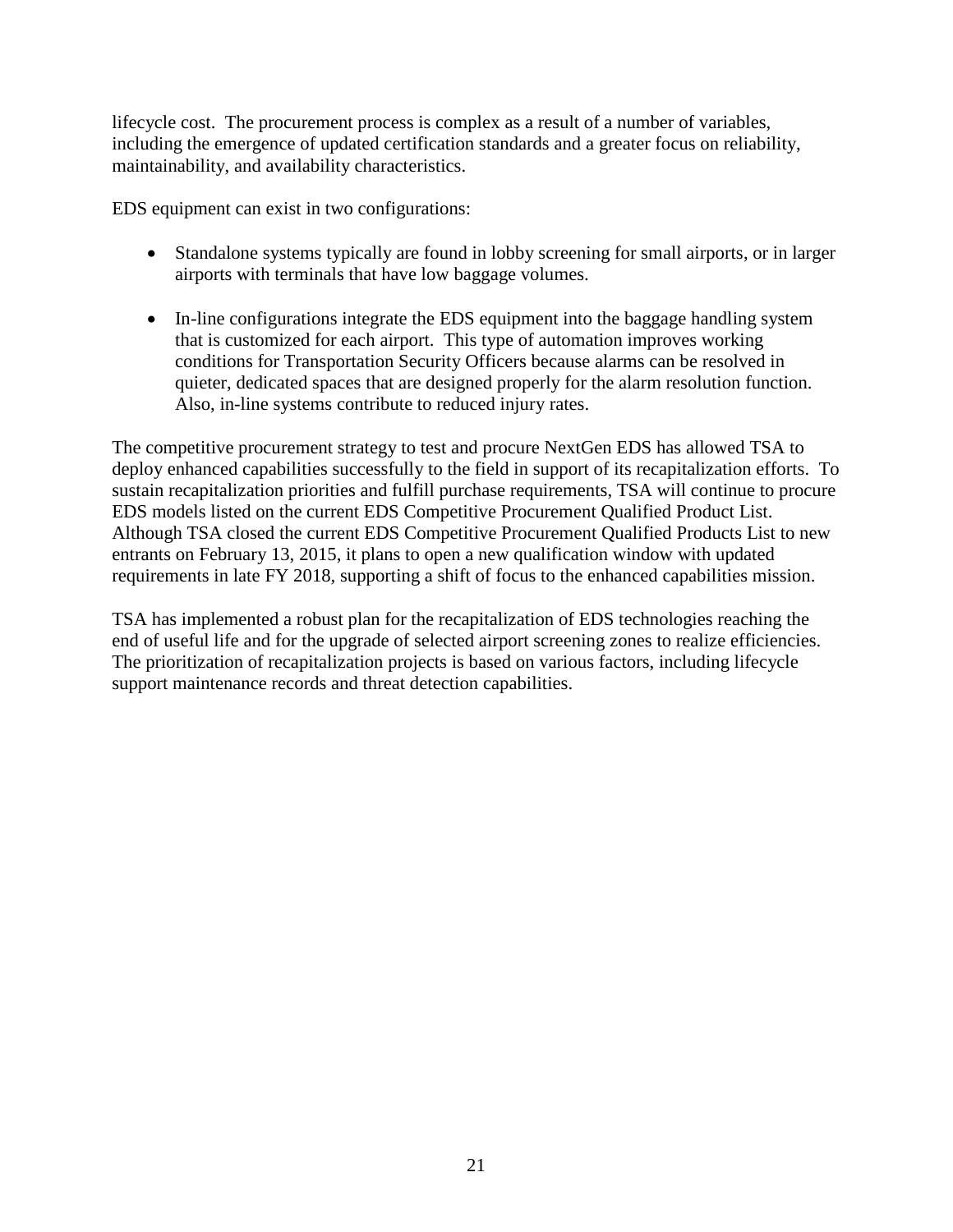|                                                         |                                                                    |                         |                                | p in mousanas)                 |                                |                                |                  |              |
|---------------------------------------------------------|--------------------------------------------------------------------|-------------------------|--------------------------------|--------------------------------|--------------------------------|--------------------------------|------------------|--------------|
|                                                         |                                                                    |                         |                                | Planned Purchases with:        |                                |                                |                  |              |
| <b>Explosives</b><br><b>Detection</b><br><b>Systems</b> | <b>All</b><br><b>Available</b><br><b>Carryover</b><br><b>Funds</b> | FY 2017<br><b>Funds</b> | <b>FY 2018</b><br><b>Funds</b> | <b>FY 2019</b><br><b>Funds</b> | <b>FY 2020</b><br><b>Funds</b> | <b>FY 2021</b><br><b>Funds</b> | FY 2022<br>Funds | <b>Total</b> |
| Units                                                   | $\Omega$                                                           | 100                     | 190                            | 83                             | 73                             | 78                             | 16               | 540          |
| Acquisition<br>Costs                                    | \$0                                                                | \$112,545               | \$208,546                      | \$108,014                      | \$94,330                       | \$89,736                       | \$31,558         | \$644,729    |
| System<br>Integration                                   | \$0                                                                | \$71,897                | \$78,727                       | \$86,598                       | \$113,540                      | \$126,735                      | \$82,510         | \$560,007    |
| Acceptance<br>Testing                                   | \$0                                                                | \$5,404                 | \$2,521                        | \$2,940                        | \$4,792                        | \$3,435                        | \$4,095          | \$23,187     |
| Maintenance                                             | \$0                                                                | \$129,654               | \$125,909                      | \$131,834                      | \$145,865                      | \$150,682                      | \$161,631        | \$845,575    |
| <b>Total</b>                                            | \$0                                                                | \$319,500               | \$415,703                      | \$329,386                      | \$358,527                      | \$370,588                      | \$279,794        | \$2,073,498  |

**Table 9: Explosives Detection Systems Planned Purchases as of August 2017[15](#page-28-0)** *(\$ in thousands)* 

 $\overline{a}$ 

<span id="page-28-0"></span><sup>&</sup>lt;sup>15</sup> EDS planned procurement figures for FY 2017–FY 2019 are not reflected in the June 28, 2017, congressional spend plan briefing and 2017 EBSP cost model because of an emerging need to recapitalize high-throughput standalone EDS units, as well as deferred projects based on airport schedules. FY 2020–FY 2022 reflect the 2017 EBSP cost model. At the time of this report, the LCCEs for EBSP are being updated. Revised numbers resulting from the update will be provided in subsequent reporting.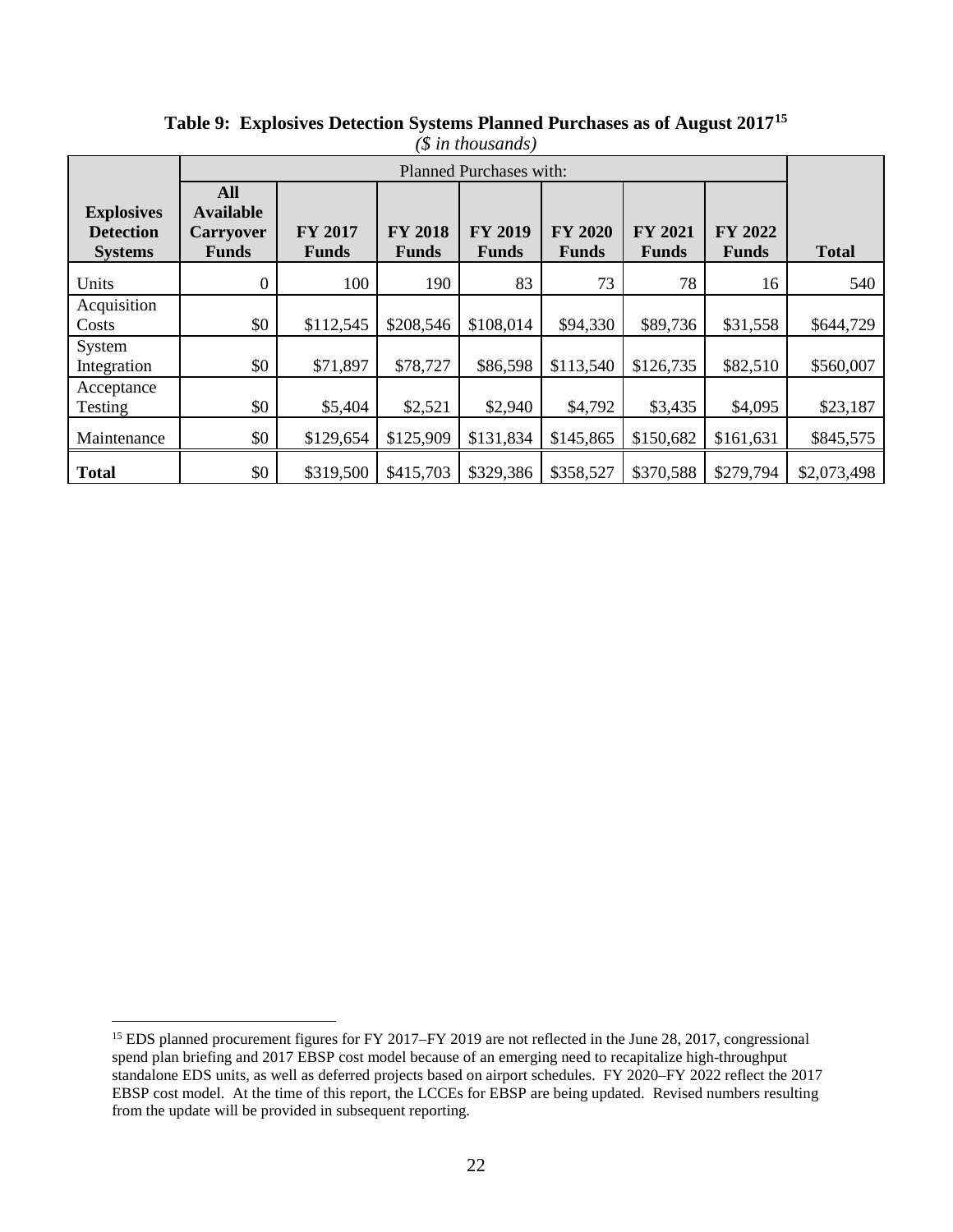#### <span id="page-29-0"></span>**Explosives Trace Detectors**

In March 2016, TSA achieved full operational capability for NextGen ETDs in support of checked baggage recapitalization to replace technically obsolete legacy units; this enhances TSA's threat detection screening capabilities and improving operations. These ETD units have enhanced explosives detection sensitivity and the ability to detect a wider range of explosives threats.

As referenced earlier in this report, TSA awarded a contract in September 2016 for the purchase and deployment of ETDs for the checkpoint, but also included in this award the option to purchase an additional 1,898 ETDs for checked baggage screening. As of August 2017, TSA has chosen not to exercise this option because of technical challenges and anticipates procurement of units in FY 2018.

|                                                       |                                                             |                                |                                | Planned Purchases with:        |                                |                                |                                |              |
|-------------------------------------------------------|-------------------------------------------------------------|--------------------------------|--------------------------------|--------------------------------|--------------------------------|--------------------------------|--------------------------------|--------------|
| <b>Explosives</b><br><b>Trace</b><br><b>Detectors</b> | All<br><b>Available</b><br><b>Carryover</b><br><b>Funds</b> | <b>FY 2017</b><br><b>Funds</b> | <b>FY 2018</b><br><b>Funds</b> | <b>FY 2019</b><br><b>Funds</b> | <b>FY 2020</b><br><b>Funds</b> | <b>FY 2021</b><br><b>Funds</b> | <b>FY 2022</b><br><b>Funds</b> | <b>Total</b> |
| Units                                                 | $1,898^{17}$                                                | $\boldsymbol{0}$               | 0                              | 10                             | 10                             | 10                             | 10                             | 1,938        |
| Acquisition<br>Costs                                  | \$30,748                                                    | \$0                            | \$0                            | \$162                          | \$162                          | \$162                          | \$162                          | \$31,396     |
| System<br>Integration                                 | \$0                                                         | \$0                            | \$0                            | \$0                            | \$0                            | \$0                            | \$0                            | \$0          |
| Acceptance<br>Testing                                 | \$0                                                         | \$0                            | \$0                            | \$0                            | \$0                            | \$0                            | \$0                            | \$0          |
| Maintenance                                           | \$0                                                         | \$23,520                       | \$3,839                        | \$4,434                        | \$15,827                       | \$16,283                       | \$16,751                       | \$80,654     |
| <b>Total</b>                                          | \$30,748                                                    | \$23,520                       | \$3,839                        | \$4,596                        | \$15,989                       | \$16,445                       | \$16,913                       | \$112,050    |

**Table 10: Explosives Trace Detectors Planned Purchases as of August 2017[16](#page-29-1)** *(\$ in thousands)* 

 $\overline{a}$ 

<span id="page-29-1"></span><sup>&</sup>lt;sup>16</sup> The units in this table encompass ETD planned purchases for EBSP; additional planned purchases for PSP can be found in Table 6. FY 2017 and FY 2018 planned purchase units were provided via the June 28, 2017, congressional spend plan briefing for EBSP; FY 2019–FY 2022 reflect the 2017 EBSP cost model. At the time of this report, the LCCEs for EBSP are being updated. Revised numbers resulting from the update will be provided in subsequent reporting.

<span id="page-29-2"></span><sup>&</sup>lt;sup>17</sup> TSA anticipates procurement of these units in FY 2018.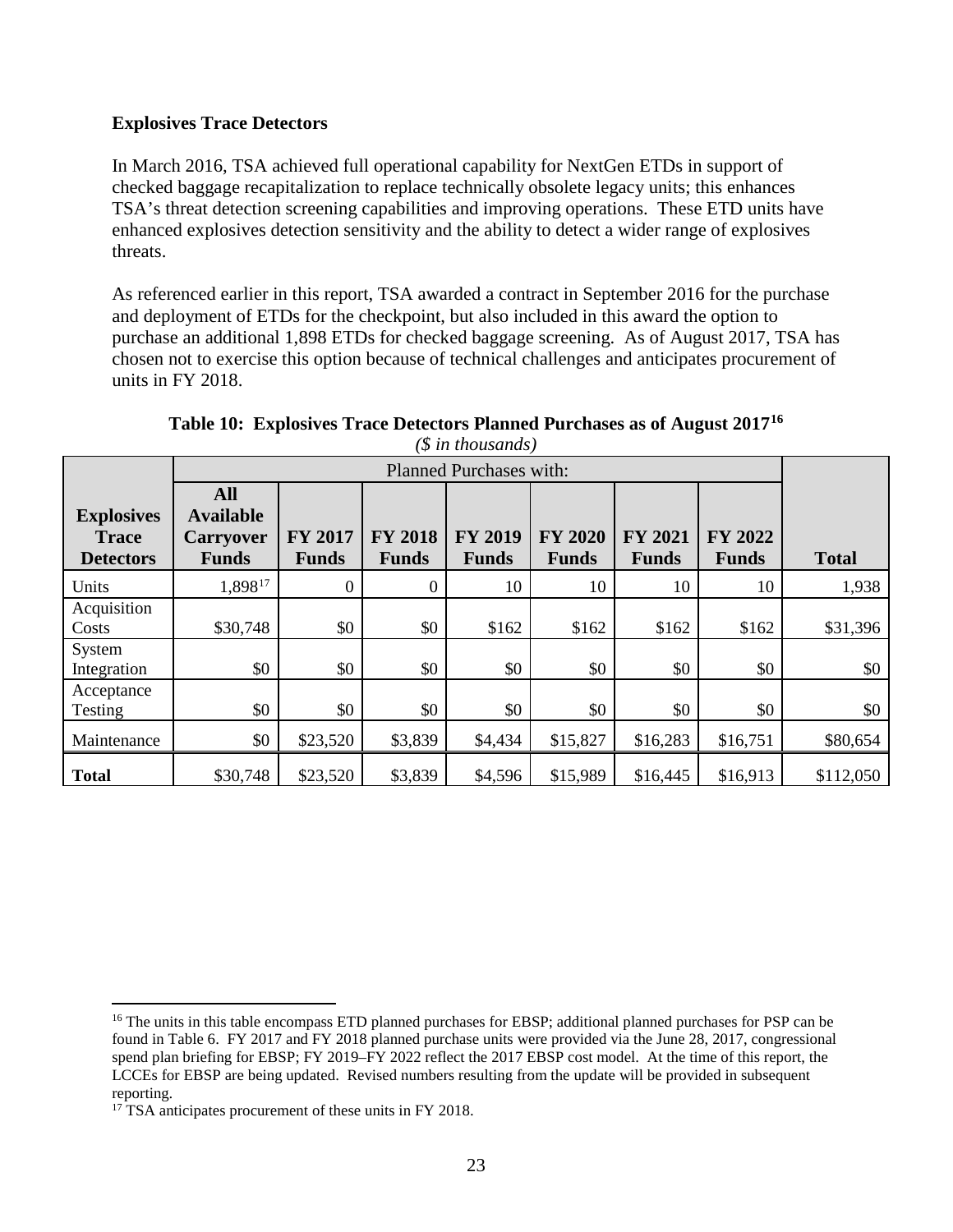### New Electronic Baggage Screening Technologies

TSA is working continually to improve and expand on the aviation security screening capabilities that are deployed at the Nation's airports. Working in collaboration with DHS S&T and industry, TSA is pursuing new capabilities in the detection of explosive threats within checked baggage. These new capabilities include the ability to detect an expanded set of threat materials with higher detection probabilities, lower false-alarm rates, faster throughput rates, and at lower lifecycle costs, resulting in less impact to airport operations and the traveling public.

Areas of research and development in checked baggage screening technologies include: new means of data acquisition, data processing and management, detection algorithm development, and systems integration. Examples of potential new data acquisition techniques include efforts in the areas of CT image reconstruction and segmentation using powerful data processing solutions.

In the area of threat detection algorithm development, TSA expects new algorithms in the near term with the ability to detect homemade explosive formulations in checked baggage more reliably. The scientific and vendor communities are working on these challenges to deploy improved algorithms on both in-service EDS as well as new systems currently in development.

Systems integration also is drawing much attention from TSA and the research and development community. Improvements in data communications, systems compatibility, open standardsbased designs, human factors, and system reliability, maintainability, and availability all lead to improved checked baggage screening effectiveness and efficiency. TSA is developing a Common Elements Architecture for airport security screening that will tie together the enabling technologies, processes, and concepts discussed in Section G below to help meet future aviation security challenges.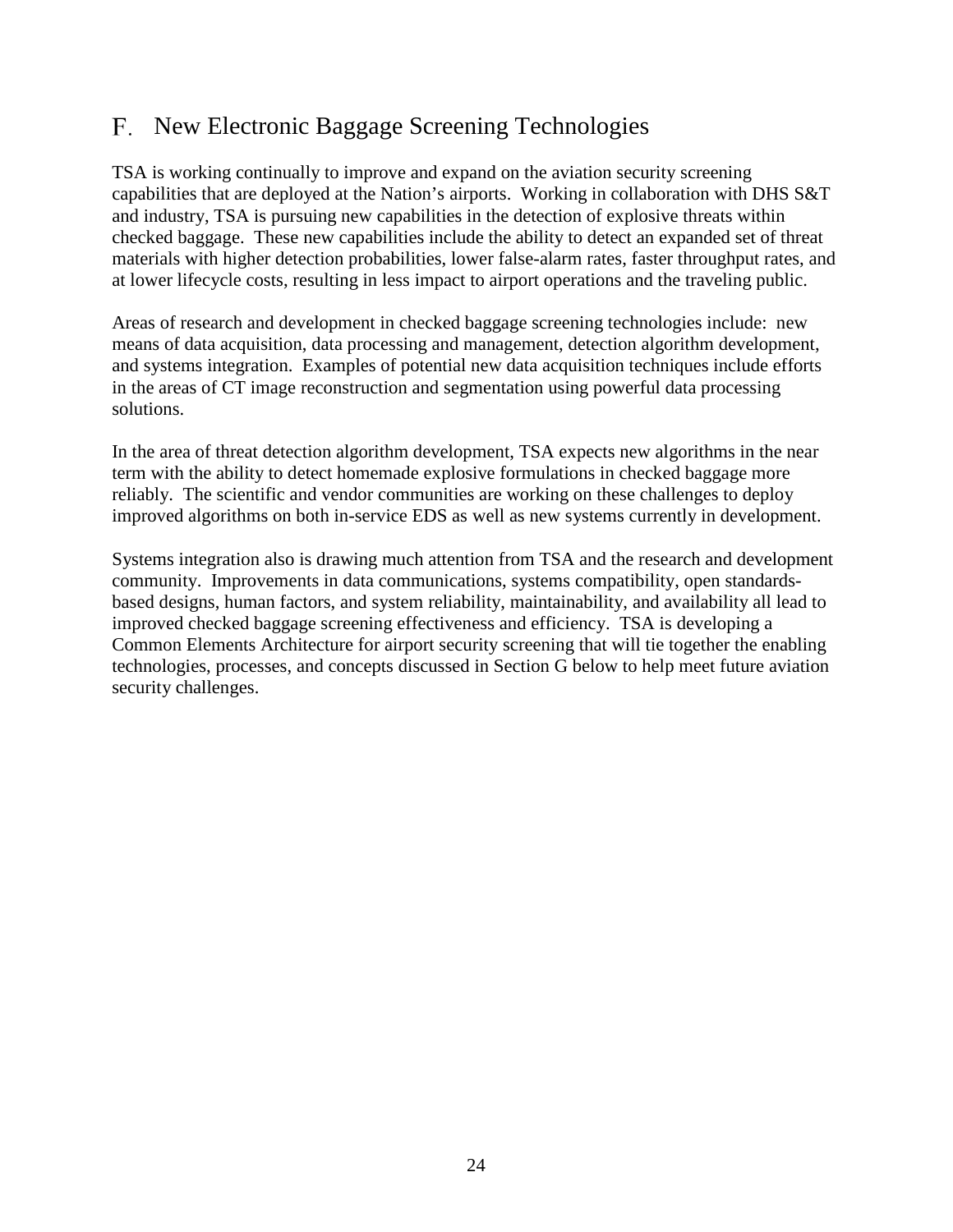### TSA Technology Integration – Passenger and Baggage Screening

TSA is working actively with DHS S&T, U.S. Customs and Border Protection (CBP), industry, and other stakeholders on a number of initiatives to further standardize and integrate equipment at the checkpoint and baggage screening areas.

#### <span id="page-31-0"></span>**Updated Detection Standards**

TSA is pursuing updated detection standards for AIT, ETDs, AT X-rays, BLSs, and EMDs based on emerging intelligence-based threat streams and actual terrorist events. These updated standards also require a reduction in false alarm rates. Equipment meeting these new standards should provide improved security effectiveness while also providing for improved operational efficiency (i.e., throughput).

#### <span id="page-31-1"></span>**Open System Architecture Elements**

TSA introduced open system architecture elements to increase efficiency and standardization across federalized airports secured by TSA. TSA continues to explore open architecture concepts through several initiatives, including incorporating requirements for common image formats and common Graphical User Interfaces for NextGen transportation security equipment. Through other initiatives such as the TSA Requirements Analysis Platform and the Open Threat Assessment Platform (OTAP), TSA is maturing requirements to allow the implementation of third-party algorithms. TSA will continue to define its system architecture requirements for industry over the next 2 years.

Sandia National Labs is developing the OTAP, a limited-scope prototype X-ray detection platform that utilizes an open Application Programming Interface, standard data formats, and potentially human-annotated images to aid machine learning and human factors experts in developing algorithms that assist Transportation Security Officers. TSA's continued engagement with the National Labs on the OTAP has the aim of providing a wider variety of vendors with the ability to support capability upgrades across the transportation security equipment fleet at lower cost. The desired business outcome is to reward innovation and sustain a healthy vendor market. Ongoing engagement with OTAP has allowed TSA to have the ability to integrate different screening capabilities into a "system of systems" to improve overall screening performance. For example, Sandia National Labs has collaborated with equipment manufacturers and TSA to demonstrate integration of third-party algorithms with existing transportation security equipment. TSA collaboration with OTAP also serves as a tactical step toward dynamic RBS by bridging the gap between TSA and adversary innovation cycles. To complement TSA's activities, DHS S&T also is investing in engaging additional algorithm developers, reducing barriers to technology transition, and improving software capabilities. Future OTAP development, managed in conjunction with DHS S&T, includes demonstration of third-party vendor software integrated with CT X-ray scanners, as well as AIT systems.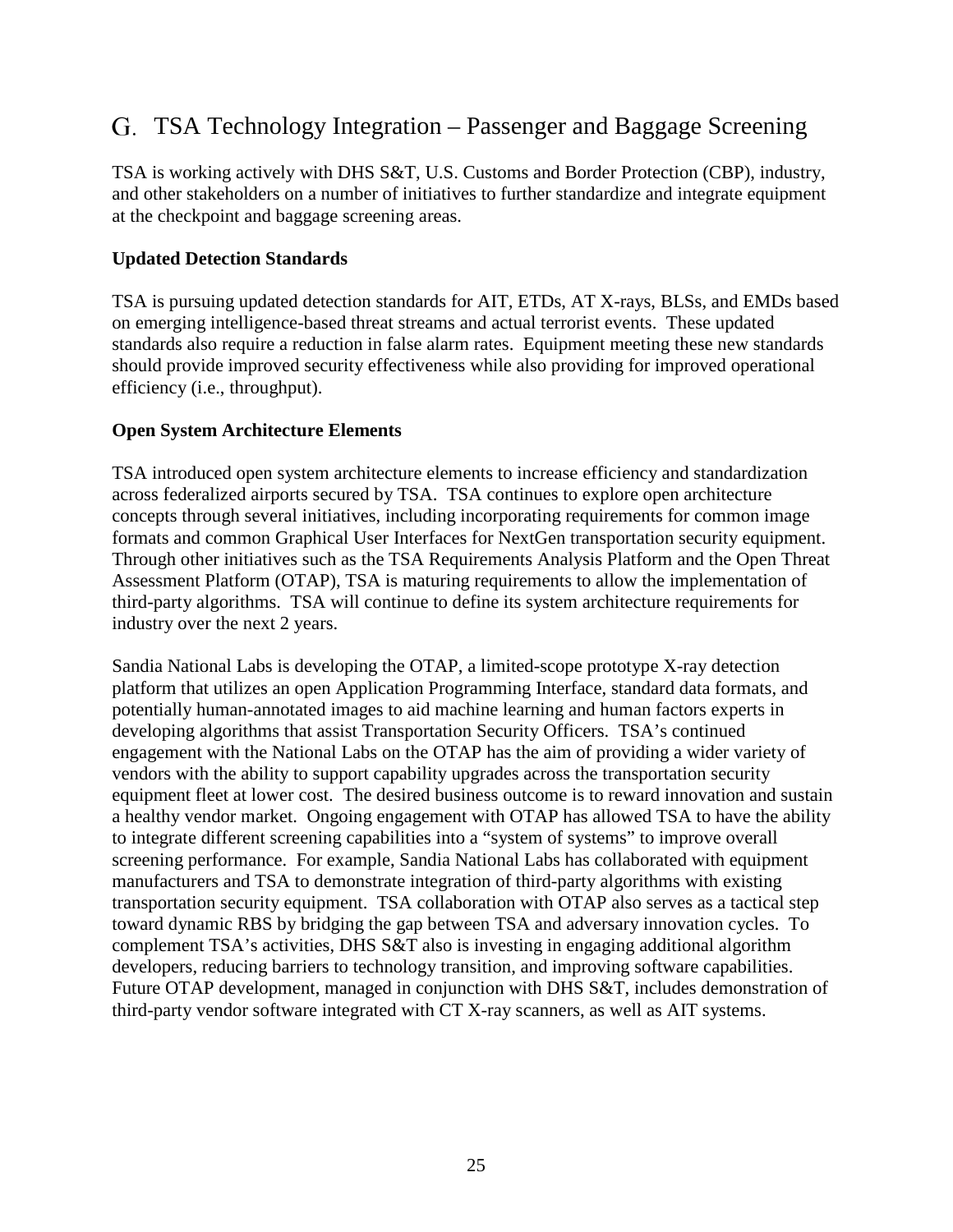#### <span id="page-32-0"></span>**Automated Prohibited Item Screening**

TSA is working on automated prohibited-item screening to enhance detection capabilities that can operate without image screeners. Alarms and images will continue to be used by operators to screen for threats. TSA also has been working to develop deep learning capabilities, a class of machine learning algorithms, and over the next 2 years, plans to demonstrate deep learning capabilities in the field to augment AT and AIT screening technologies for enhanced security at the checkpoint. Potential benefits include automated screening, reduced false alarm rates, and trend recognition in data. TSA also is exploring applications of deep learning for EDS to reduce false alarms, improve system efficiencies, and improve checked baggage explosives detection capabilities.

#### <span id="page-32-1"></span>**Apex Screening at Speed**

Apex Screening at Speed (Apex SaS), a program led by DHS S&T in collaboration with TSA, was formed to develop solutions for TSA's capability gaps. Apex SaS is pursuing transformative research and development activities that support a future vision of a "curb-to-gate" aviation security solution with more effective risk reduction and improved passenger experience. Apex SaS is funding technology development toward a security architecture capable of screening 300 passengers and their carry-on belongings per lane, per hour, at a high detection level with no divestiture of liquids or electronics and dynamic threat adaptation. The technology development efforts under Apex SaS represent short-, mid-, and long-term investments. For example, walk-by screening at aviation-relevant threats is anticipated to take longer than 5 years, while efforts such as high-definition CT scanners with augmenting screening capabilities currently are being addressed, with algorithm deliverables anticipated in FY 2018. Apex SaS is working closely with TSA to coordinate technology development to TSA's recapitalization plans as well as with the ITF to pilot these emerging technologies. This coordination will ensure smooth, timely, and effective technology transitions.

#### <span id="page-32-2"></span>**Biometrics**

Over the past 2 years, TSA has continued to explore the use of biometrics and began activities to drive forward the strategy for biometric implementation, which will align and complement existing DHS programs to mitigate the identity validation and vetting risk better. TSA initiated an operational proof-of-concept assessment to explore options for improving TSA's ability to verify passenger identity beyond traditional credential authentication measures. The Biometrics Authentication Technology proof-of-concept was completed on July 12, 2017, at the Hartsfield-Jackson Atlanta International Airport and on July 15, 2017, at the Denver International Airport. Key artifacts from the proof-of-concept will be used for requirements development.

Additionally, TSA is coordinating with CBP on piloting biometric authentication in the checkpoint to enhance the Travel Document Checker position. TSA is piloting the CBP traveler verification system in the fall of FY 2017 at the John F. Kennedy International Airport's international terminal. The initial phase of this pilot will be used for data collection with the intention of determining where synergies and opportunities for collaboration and expanding the pilot may exist.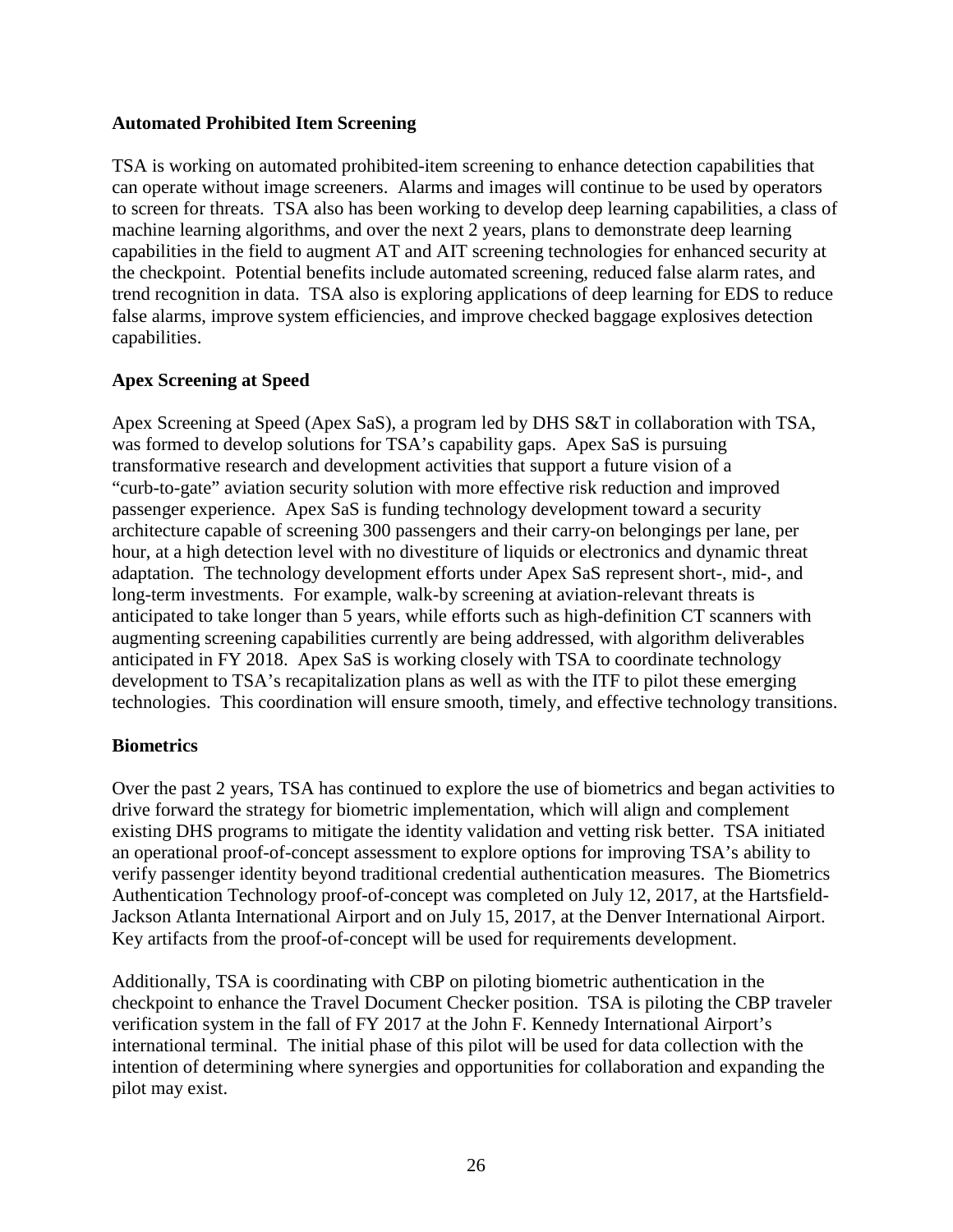#### <span id="page-33-0"></span>**Security Technology Integration Program**

The Security Technology Integration Program (STIP) is focused on enhancing transportation security equipment capability by connecting them to a network to secure them from cyber threats. TSA has focused more of its efforts on the STIP in response to recent cyber-attacks.

TSA established STIP as a DHS Level II Information Technology (IT) Program, and by June 2015, STIP had networked 2,300 transportation security equipment through TSANet (TSA's regular enterprise IT network) and was on track to network 7,000 transportation security equipment by the end of calendar year 2016.

However, in July 2015, TSA determined that the networked equipment introduced unacceptable cybersecurity risks to TSANet, especially in light of the enhanced cybersecurity requirements imposed across the government in the aftermath of the Office of Personnel Management cybersecurity breach. Consequently, TSA disconnected all its equipment and indefinitely postponed all future equipment network connectivity until it could develop and implement appropriate cybersecurity solutions.

TSA is considering options to reconnect its equipment, but resolving this cybersecurity threat is more than just a matter of updating the equipment to the latest operating system patches and reconnecting them to the network. A new solution must address evolving governance and rapidly changing threat environments to be viable and effective. TSA currently is testing solutions to address both the network backend and transportation security equipment endpoint cybersecurity risks in order to finalize a comprehensive cybersecurity package to allow transportation security equipment to reconnect to STIP.<sup>18</sup>

#### <span id="page-33-1"></span>**Innovation Task Force**

The ITF supports TSA in diversifying the industrial base while responding to industry and stakeholder requests to increase access to operational data to mature solutions and provide input on future transportation security capabilities. ITF establishes an integrated approach to address the imperatives for change, providing an environment and focused resources to collaborate on innovation efforts. Solutions may cover a breadth of concepts, from aesthetic solutions to new detection technologies, while supporting near-term and long-term progress toward the future TSA system architecture. ITF demonstrates selected innovative and systemic solutions to improve effectiveness, posture for future passenger growth, and evolve to deter and detect an adaptive enemy. It enables TSA and industry to refine potential emerging transportation security capabilities.

Since its standup in 2016, ITF launched its first operational demonstration and subsequently expanded Automated Screening Lanes to multiple airports around the country via an Urgent Operational Need. This demonstrated ITF's ability to capture lessons learned to inform

<span id="page-33-2"></span> $\overline{a}$ <sup>18</sup> TSA currently reports risks through the monthly DHS Federal Information Security Management Act Scorecard, which includes STIP. TSA also has participated in industry days to help to educate vendors on the agency's security processes and requirements for TSA screening equipment.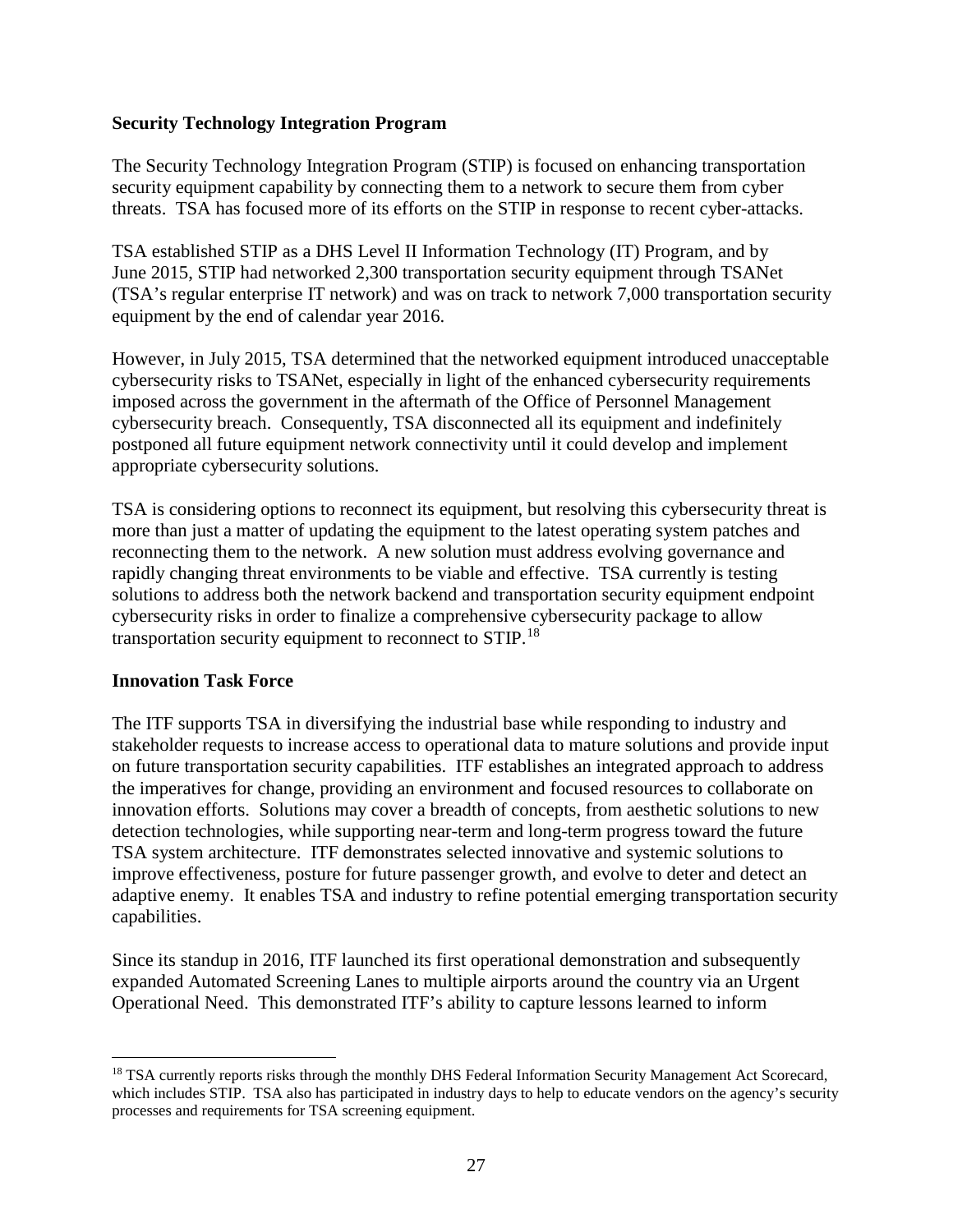requirements. ITF also identified additional solutions for demonstration and expanded the pool of interested stakeholders.

Several recently initiated or upcoming solution demonstrations for ITF are:

- CT demonstrations with multiple manufacturers;
- Biometrics Authentication Technology demonstrations;
- Passenger communication tools as TSA and airports identify tools and techniques for checkpoint enhancements; and
- Enhanced AIT demonstrations as they are available.

In addition to solution demonstrations, ITF also collaborates with partners (such as airlines, airports, and industry) to facilitate innovation through several projects, including:

- IT and Operations Collaboration: pilot an airport operations center;
- Large Mass Threat Detection: pilot portable mass casualty-focused employee and public area screening with potential for high throughput and reduced divestiture; and
- Biometric Bag Drop: pilot a self-checked bag drop solution with biometric validation of identity by airlines.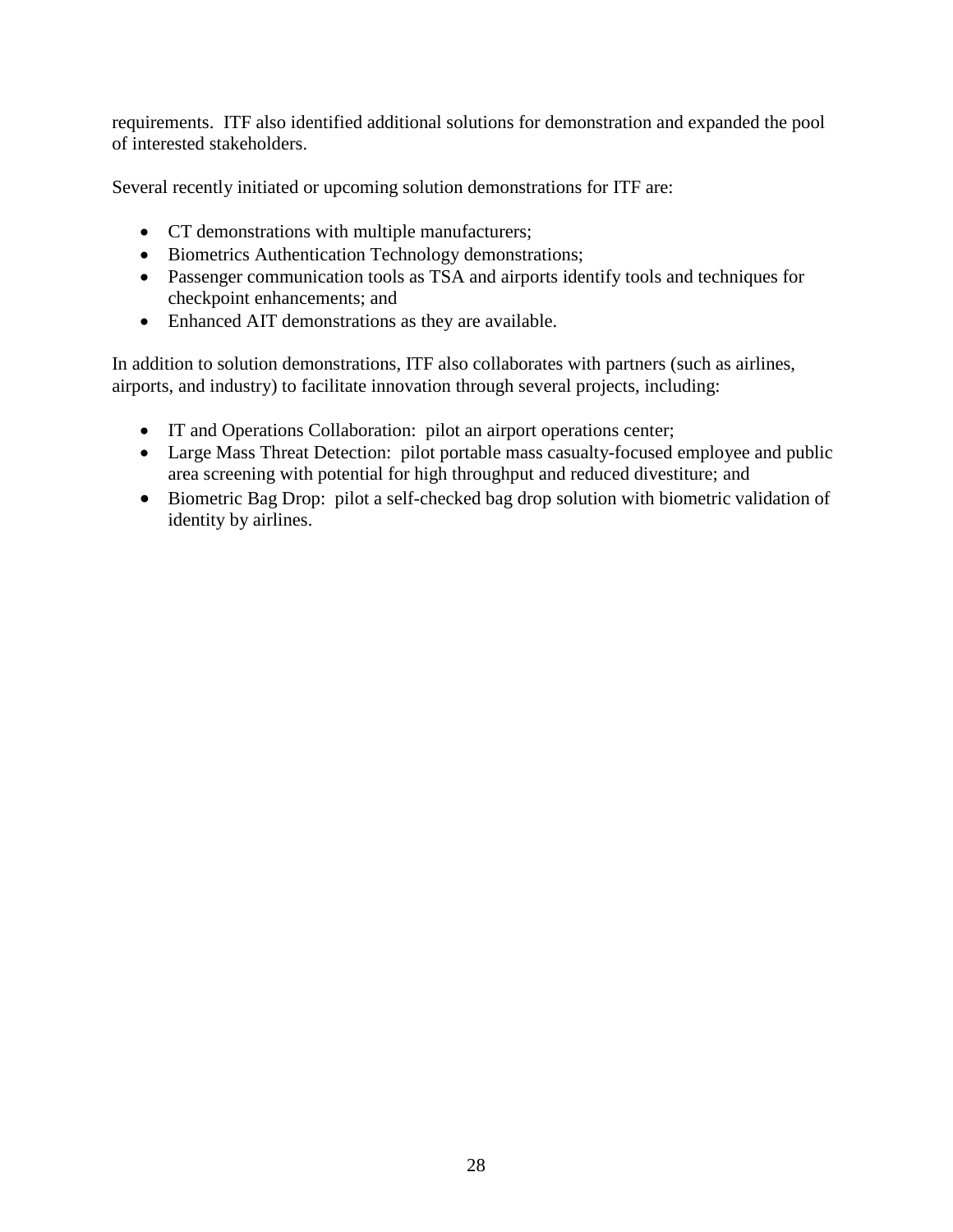# <span id="page-35-0"></span>V. Cost-Effective Screener Workforce Development: Staffing Allocation Process

TSA employs staff at approximately 440 airports. Each airport is unique and requires its own technology and employee configuration. TSA determines the most cost-effective means of staffing through various methodologies, modeling, and optimization efforts to provide the greatest opportunity to maximize screening effectiveness while minimizing operational impacts due to passenger volume.

TSA utilizes a rigorous staff allocation process and Enhanced Staffing Model to allocate its security workforce effectively. The process considers each airport's flight schedule data, airport equipment, layout configuration, and unique operating characteristics to determine appropriate staffing. TSA refines and improves the tools for the staffing process and the Enhanced Staffing Model application on a continuous basis.

The model is centered on a proven, discrete-event simulation model with the following inputs:

- *Airport Configurations*: Each airport's unique configuration is entered with details for operating hours, terminals, checkpoints, bag zones, screening equipment, and exit lanes. The configuration details are vetted with local airport scheduling operations officers.
- *Passenger and Baggage Screening Work Demand***:** TSA uses data provided directly from the airlines, the Bureau of Transportation Statistics, Federal Aviation Administration forecasts, and OAG Aviation<sup>[19](#page-35-1)</sup> to project flight activity and subsequent passenger enplanements. This provides a means of accounting for planned growth in passenger loads, a variable that is monitored constantly and adjusted as needs mature. Each airport's unique flight schedules are loaded into TSA's simulation modeling software to reflect flight departure times, aircraft seat capacities, and other flight details.
- *Processing Rates and Staffing Constants***:** TSA uses data provided by the airlines and collected through time studies to determine appropriate staffing standards and expected processing rates. These rates and staffing standards are used for all airport staff modeling. In the case of airport deviation from these rates and standards, the reasoning for the deviation is documented.

The staffing requirements generated by the simulation model then are run through integrated schedule optimization software driven by a sophisticated mathematical problem-solving engine. In addition to the staffing demand generated by the simulation model, this schedule optimization engine considers several other variables that affect staffing requirements, including the requirements to utilize a mix of part- and full-time employees to cover the work demand and

<span id="page-35-1"></span> $\overline{a}$ <sup>19</sup> OAG Aviation is a UBM Aviation business [\(www.ubmaviation.com\)](http://www.ubmaviation.com/), providing aviation workflow data and analytics sourced from its comprehensive proprietary airline schedules, fleet, and maintenance repair & overhaul databases. UBM Aviation is a division of UBM plc.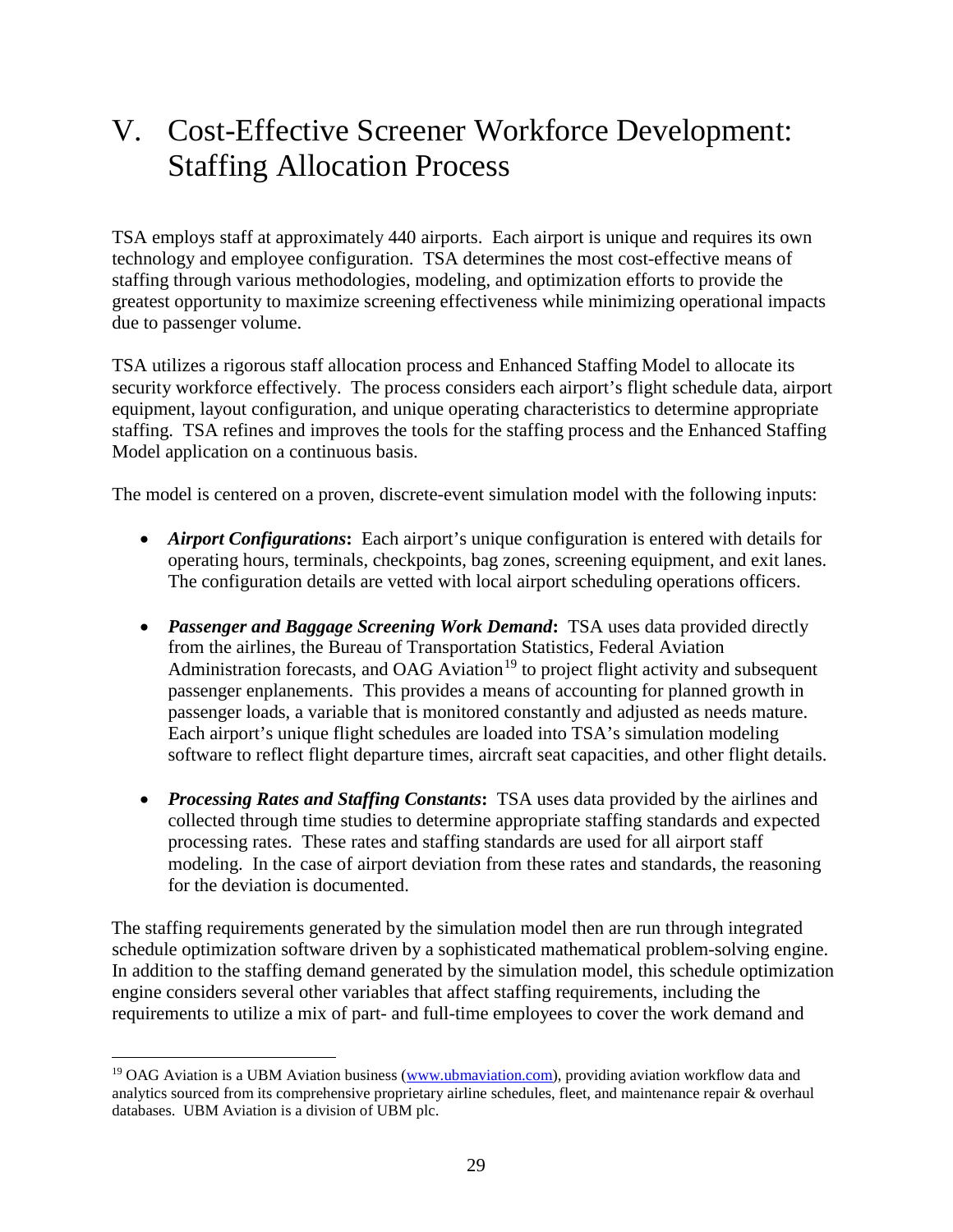minimize the number of start times for employees so that shift breaks can be scheduled effectively.

Following this step, TSA uses historical and projected requirements information to add funding for nonmodeled requirements, such as paid time off, overtime, and training. The result of all of these processes is an individual staffing goal for each airport, with a breakdown of the goal by screening type (baggage and passenger) and with recommended part- and full-time employee headcounts.

The staffing process has been used to establish airport staffing budgets since FY 2004. TSA has seen a decrease in staffing demand for checked baggage screening as in-line baggage screening systems have been installed. Conversely, there has been an even greater increase in staffing demand at checkpoints because of the increase in the number of carry-on bags; the complications that arise from screening liquids, aerosols, and gels; the increased number of electronics being screened individually; and the introduction of staffing-dependent technologies, such as AIT. Staffing resource requirements also have increased over recent years as a result of a substantial increase in passenger volume. Volume growth in 2016 was 6.5 percent and is expected to increase an additional 3 percent in 2018.<sup>20</sup> Because of this volume increase, TSA was able to halt the reduction of 1,660 personnel in FY 2016 and, through the reprogramming of funding, increase personnel by 2,000 in FY 2016.

The staffing process is adjusted periodically to account for new technology, emerging threats, and changes in TSA's operating procedures. TSA continues to strive for greater adaptability in its staffing process. TSA continually assesses potential adjustments to the existing model to match resources more closely to the demands of the screening environment. Considerations include ensuring a more comprehensive delivery of TSA Pre $\checkmark$ <sup>®</sup> and Automated Screening Lanes, addressing increases in annual leave for a maturing workforce, fully funding sick leave and training requirements, and identifying full-time equivalent (FTE) savings or efficiencies related to staffing small airports for which federal screening resources now are committed. These changes allow for a holistic adaptable staffing approach (see Figure 1 below).

 $\overline{a}$ 

<span id="page-36-0"></span><sup>&</sup>lt;sup>20</sup> The Bureau of Transportation Statistics has not published passenger enplanement data past June 2017; therefore, a final percentage for FY 2017 is not provided.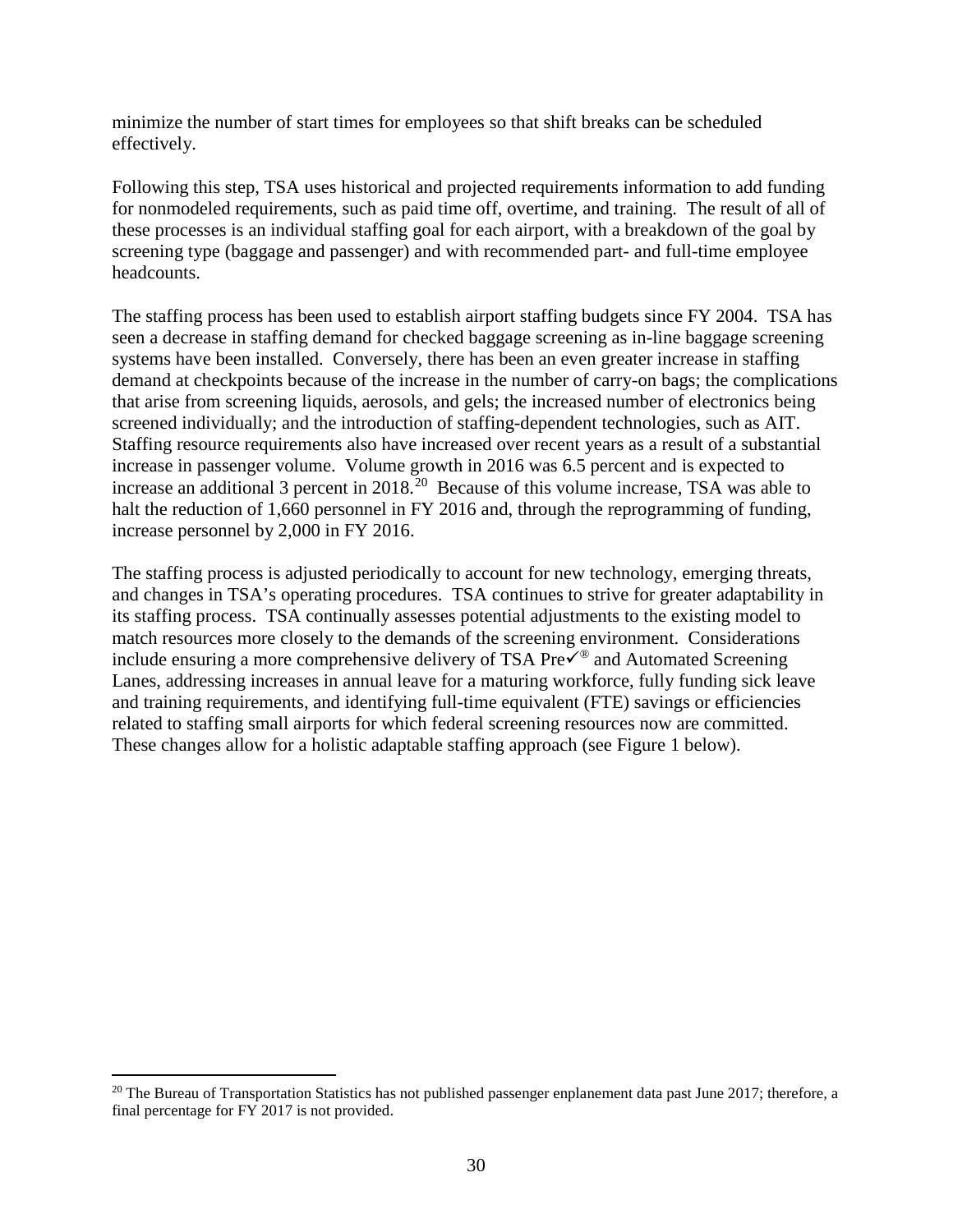

**Figure 1: Transportation Security Officer Workforce FTE and Passenger Growth**

\* Passenger Data are taken from the Bureau of Transportation Statistics T-100 Market Data. As of January 2018, the Bureau of Transportation Statistics has not published passenger enplanement data past June 2017; therefore, a projected count is provided for FY 2017 in Figure 1. Also note that passenger count ties to enplanements, not necessarily screening throughput.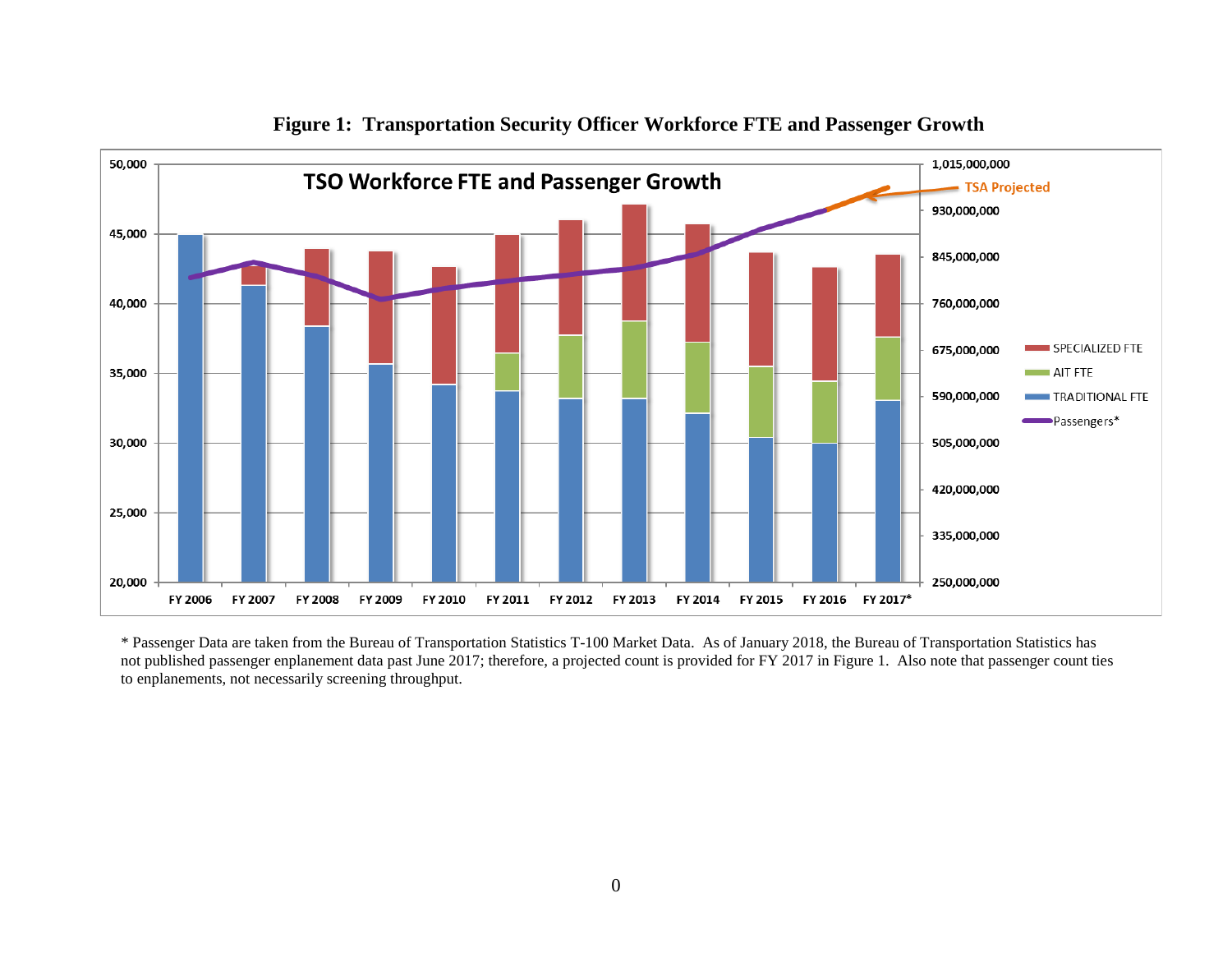# <span id="page-38-0"></span>VI. Savings and Reinvestment from Improved Technology Deployment

TSA continues to look for efficiencies by installing labor-saving, improved technology for both passenger and baggage screening. When these efficiencies are found, TSA reinvests its resources in other essential security capabilities to support staffing needs at the checkpoint.

TSA realized savings of 93 FTEs from in-line EDS in FY 2016, when compared to the staffing required for the stand-alone screening equipment configuration. Because of the increase in passenger volume that TSA experienced in FY 2016, resulting savings were redirected to address passenger volume increases across the system, with many of the larger airports experiencing double-digit increases in staffing requirements and an overall increase in frontline officers of 2,000 employees.

TSA estimates FY 2017 savings from in-line EDS installations to be 105 FTEs, and similarly, they will be reinvested in the screening checkpoint workforce because of passenger growth.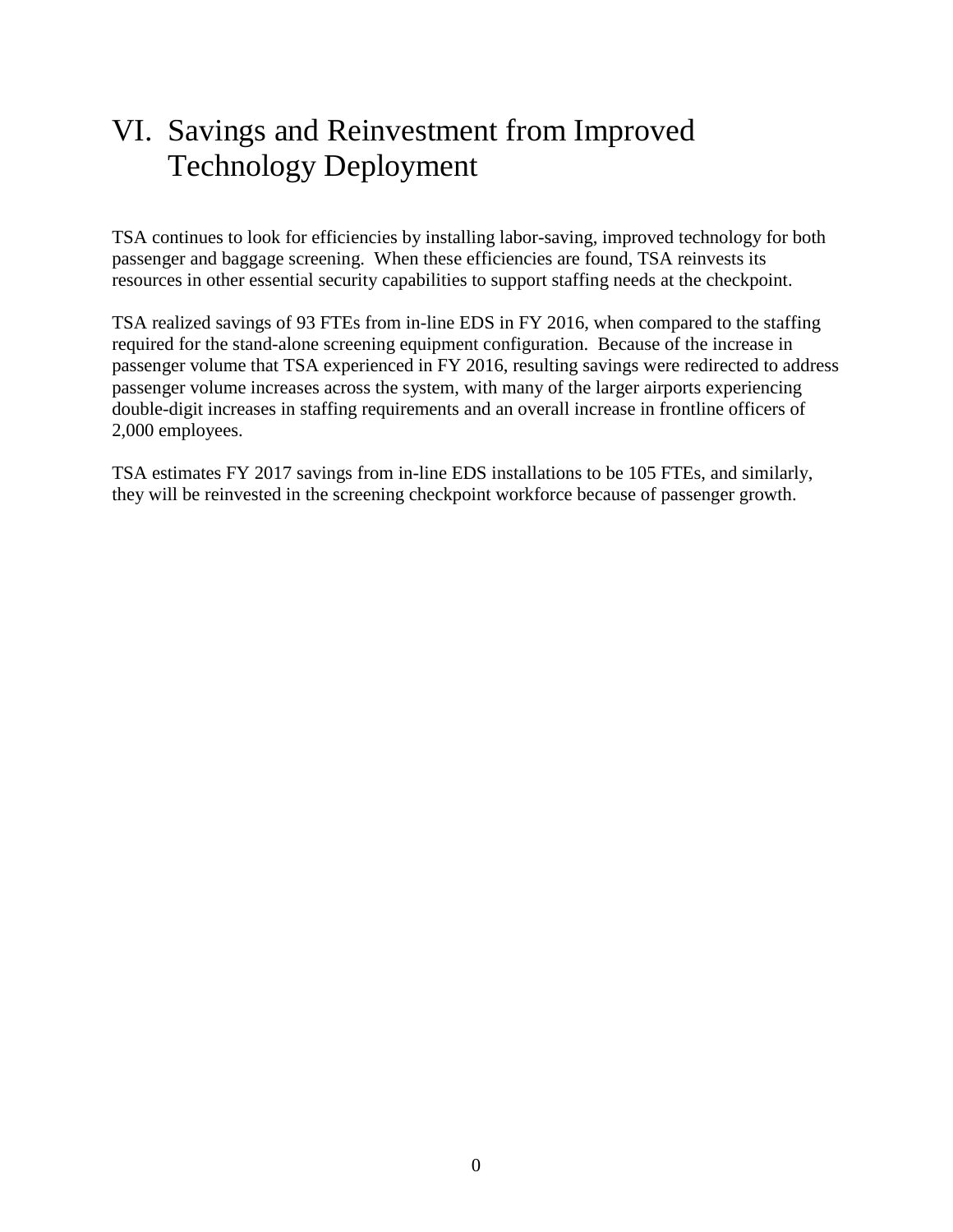### <span id="page-39-0"></span>VII.Conclusion

To address the ever-evolving threats to aviation security, TSA continues to enhance existing technologies, acquire and integrate new technologies, and use intelligence- and risk-based processes to screen passengers and their baggage more effectively and efficiently. TSA is committed to using its workforce effectively, specifically by focusing on labor and cost savings to serve the public better and to secure the Nation's transportation system. As TSA moves forward with a renewed focus on security, revised alarm resolution procedures, new investments in technology, and a retrained workforce, it strives for a balance between effectiveness and efficiency as the system is tested continuously to identify gaps and measure system readiness and performance.

By working closely with Congress to resource the organization appropriately, TSA will continue to address passenger growth, improve checkpoint performance, and mitigate vulnerabilities across the aviation system. The initiatives outlined in this report will allow TSA to address the dynamic threat to aviation security and partner with industry to provide the capabilities and solutions needed.